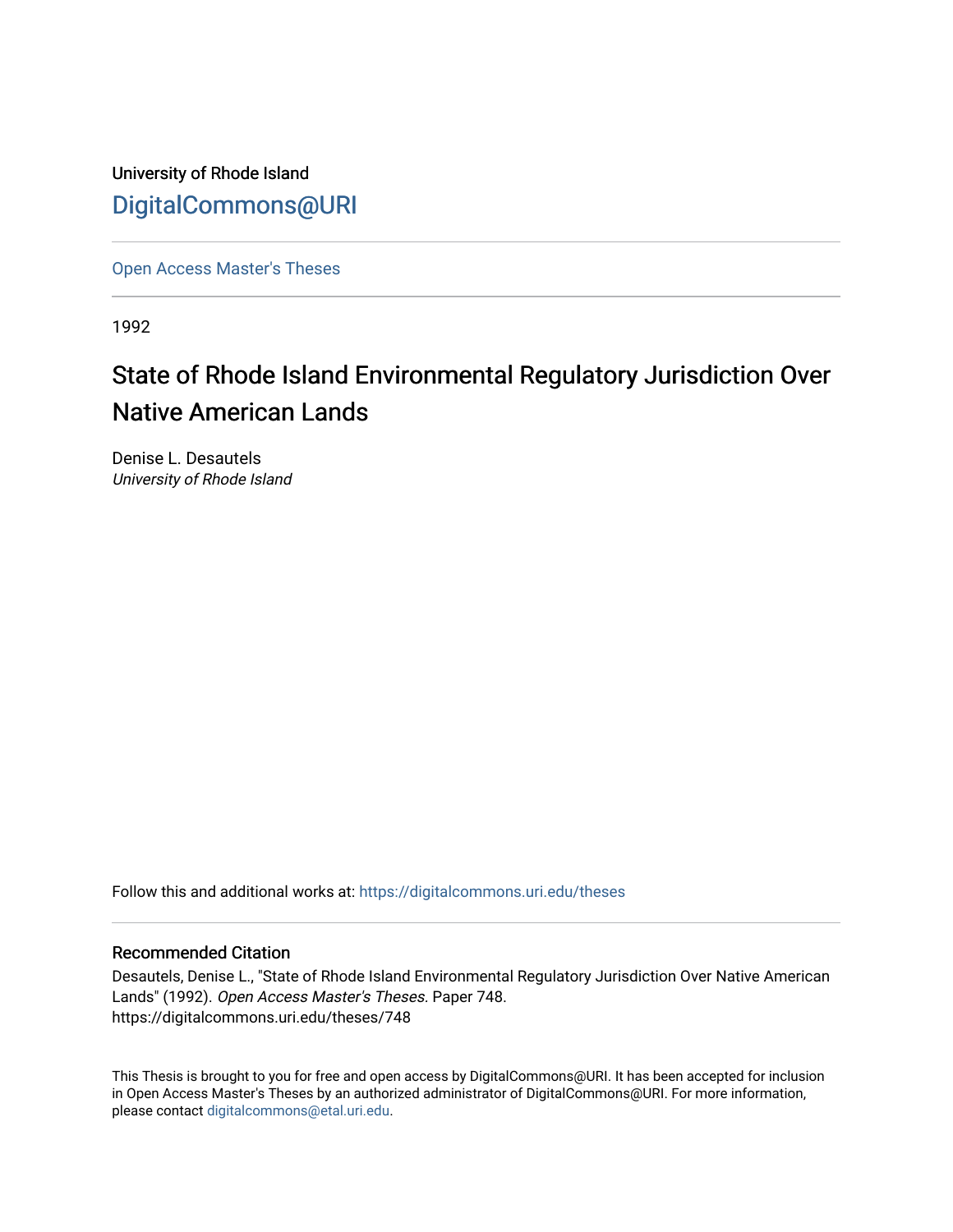# STATE OF RHODE ISLAND ENVIRONMENTAL REGULATORY JURISDICTION OVER NATIVE

# AMERICAN LANDS

BY

DENISE L. DESAUTELS

# A RESEARCH PROJECT SUBMITTED IN

# PARTIAL FULFILLMENT OF THE REQUIREMENTS

## FOR THE DEGREE OF

# MASTER OF COMMUNITY PLANNING AND AREA DEVELOPMENT

1992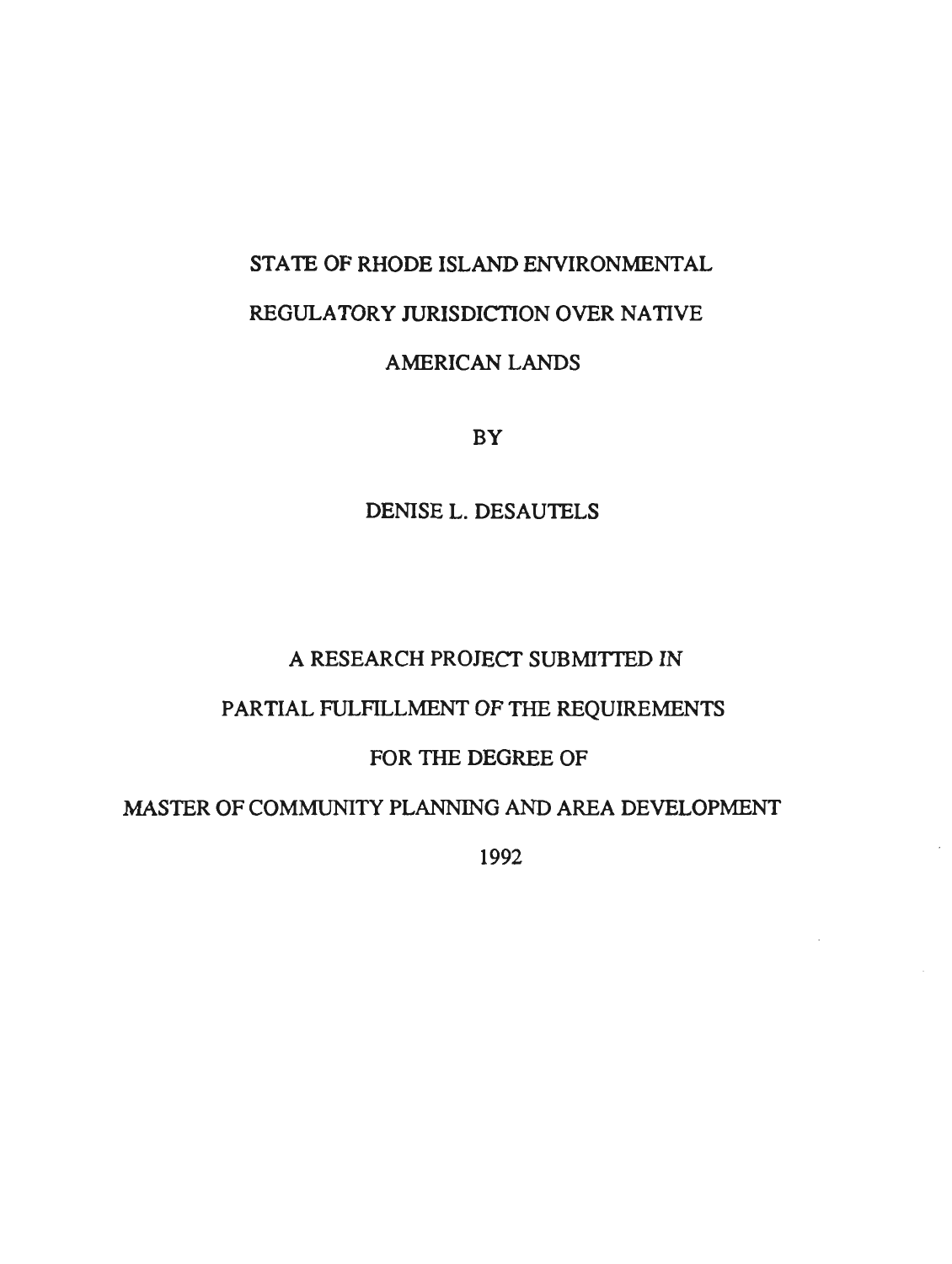MASTER OF COMMUNITY PLANNING

# AND AREA DEVELOPMENT

# RESEARCH PROJECT

OF

DENISE L. DESAUTELS

APPROVED: MAJOR PROFESSOR  $\Box$ 9  $H \cdot$  *Forty*  $\Box$ 

ACKNOWLEDGED:

DIRECTOR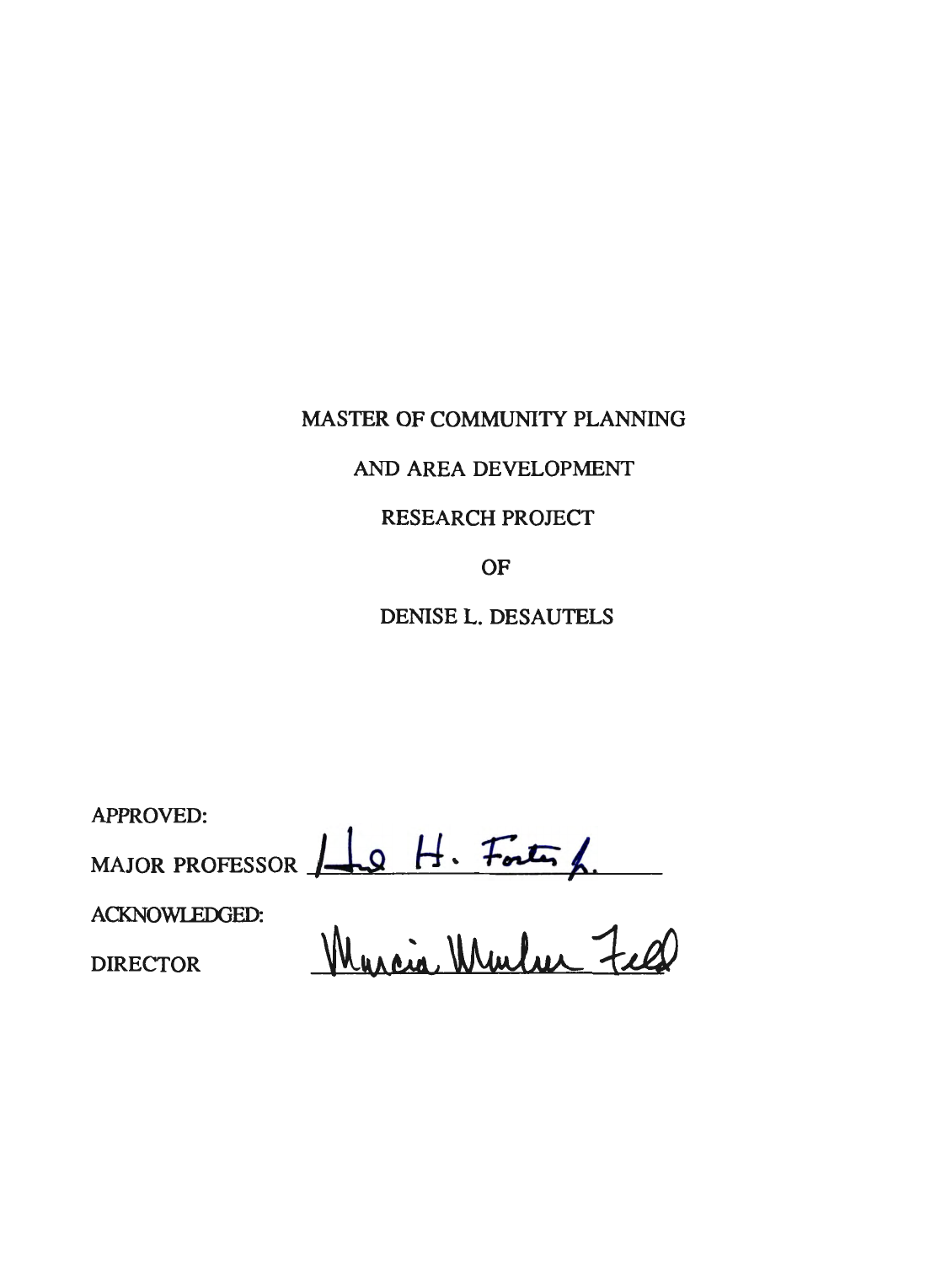## **ABSTRACT**

This masters research project will assess the jurisdiction and impact of state environmental regulations upon the recently created Narragansett Tribe of Indians Reservation located in Charlestown, Rhode Island. Native American lands held in federal trust are generally immune to state civil jurisdiction; specifically, state environmental regulatory law. State and local governments are often faced with difficult environmental management problems created by the inapplicability of various state and local regulatory jurisdictions. Do State of Rhode Island environmental regulations such as ISDS, solid waste disposal permitting, soil erosion ordinances, and state wetland permitting, etc. apply to Native American reservation lands within its borders? Does the State of Rhode Island have a regulatory role in the use and development of Indian reservations within its borders? Which entity has greater regulatory authority, the State or Tribe?

This paper will examine the policy issue and legal implications of the applicability of State land use regulatory jurisdiction over the Narragansett Tribe of Indians Reservation and any future "Indian lands" within Rhode Island. To what extent has Native American sovereignty over reservation lands been eroded or expanded by case law and state and federal statutory law? In addition, how does the changing legal status impact policy issues?

Today's "Indian lands" or Native American Reservations are immune to certain state civil and administrative law jurisdiction as provided by federal treaty and statute. Absent statutory proviso,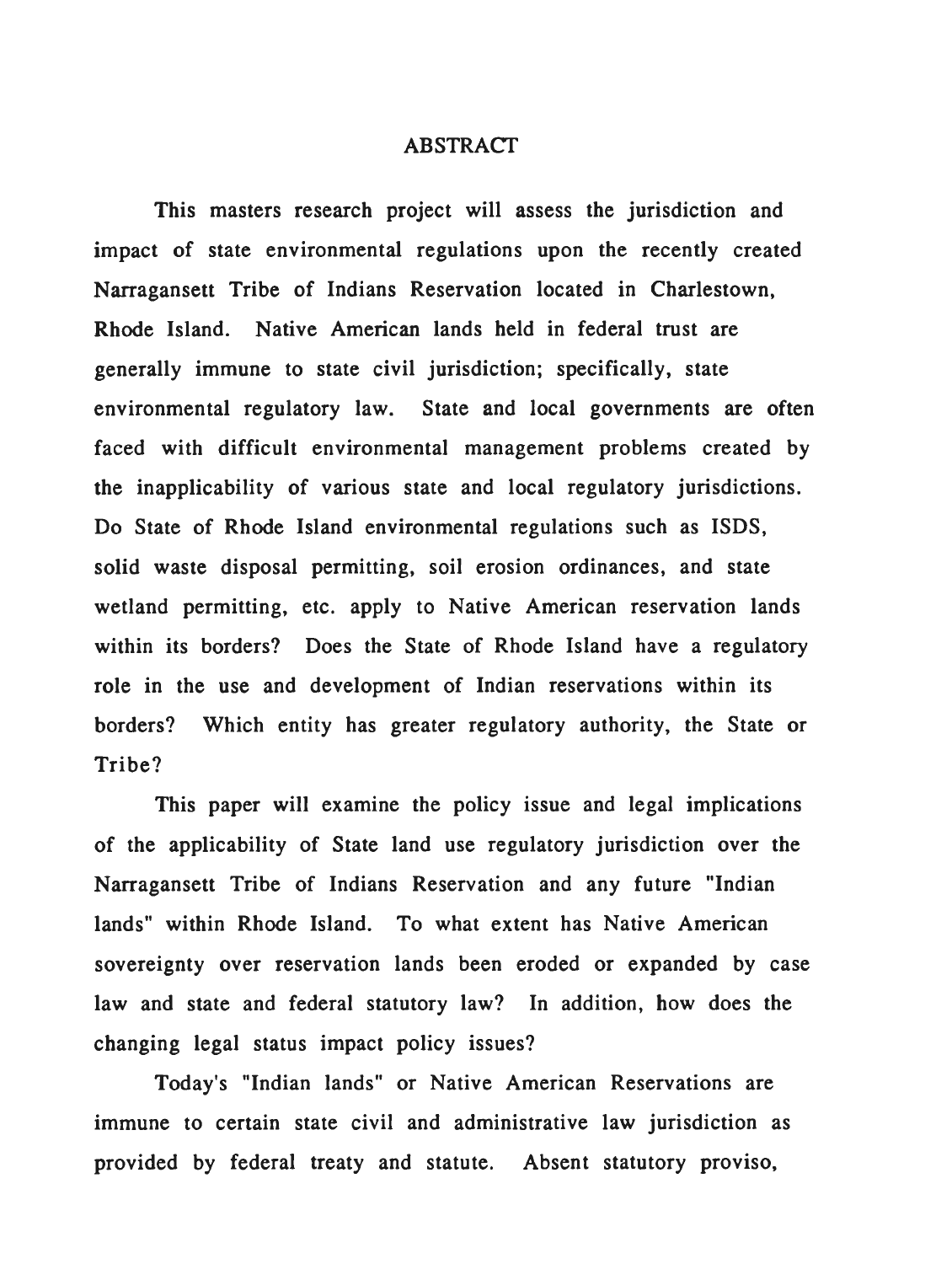state jurisdiction is interpreted by the judicial system based upon subject matter and geographic jurisdiction. Most Indian lands held in either fee simple or federal trust are subject to a checkerboard pattern of jurisdiction (federal, state and tribal) which may create a void of environmental regulation with the absence of state regulatory power.

The purpose of this research project is to review federal and state policy, legislation, statutory law and case law to determine the applicability of state environmental regulations upon the Narragansett Tribe of Indians Reservation; in particular, the recently acquired conservation land conveyed through agreement with the State of Rhode Island. In addition, the applicability of municipal regulations (i.e., zoning, etc.) will be addressed. The analysis of the various applicable laws as well as the preconditions and agreements entered into by the State of Rhode Island and the Narragansett Tribe of Indians will define the appropriate federal, state and tribal environmental regulatory jurisdiction. Finally, the paper will discuss the future role of state regulatory police power and its application upon any additional future reservation land.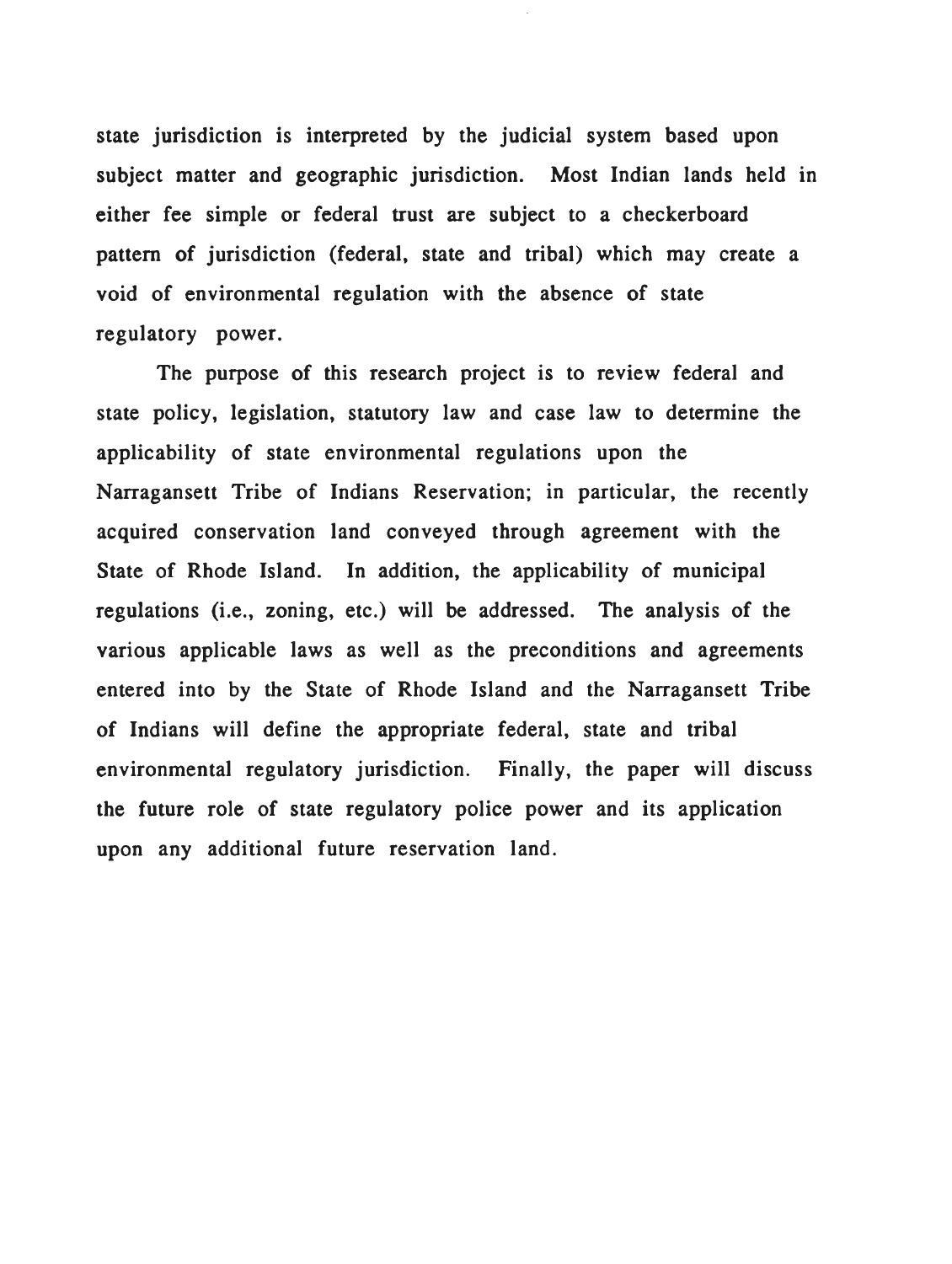# ACKNOWLEDGMENTS

 $\bar{\mathcal{A}}$ 

I would like to thank my several ancestors of Native American descent.

 $\mathcal{A}$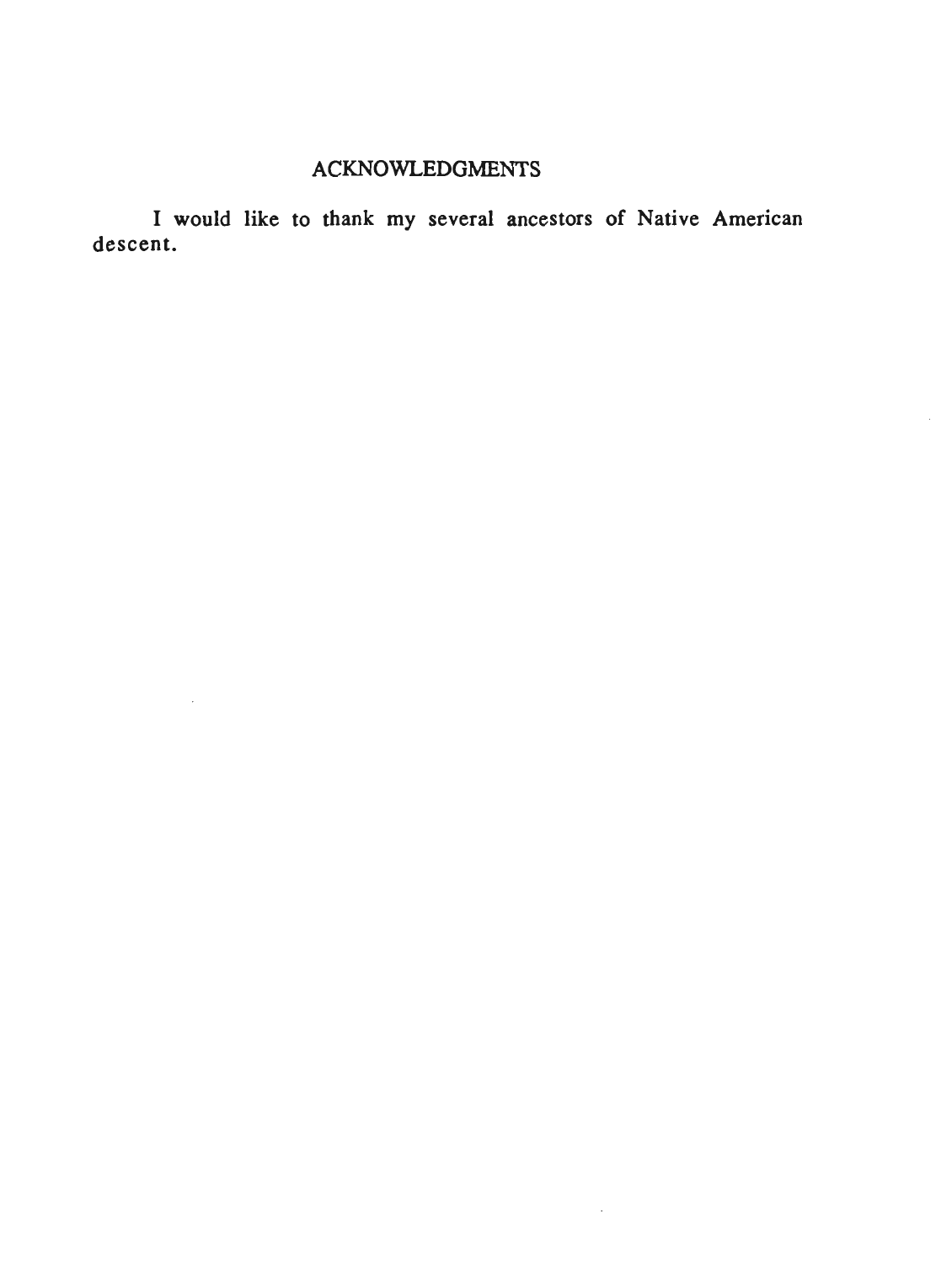# TABLE OF CONTENTS

|                                  | <b>ABSTRACT</b>               |                                 |
|----------------------------------|-------------------------------|---------------------------------|
|                                  |                               |                                 |
|                                  | <b>TABLE OF CONTENTS</b>      |                                 |
|                                  | CHAPTER I HISTORICAL ANALYSIS |                                 |
| 1.1                              | <b>INTRODUCTION</b>           |                                 |
|                                  | 1.2 HISTORY                   |                                 |
|                                  |                               |                                 |
| 1.3                              |                               |                                 |
| CHAPTER II INDIAN COUNTRY        |                               |                                 |
| 2.1                              |                               | METHODS OF OWNERSHIP 14         |
| 2.2                              |                               |                                 |
| 2.3                              |                               |                                 |
| 2.4                              | <b>CASE LAW</b>               |                                 |
|                                  |                               |                                 |
| CHAPTER III ENABLING LEGISLATION |                               |                                 |
| 3.1                              |                               |                                 |
|                                  |                               |                                 |
| CHAPTER IV RELATED LEGISLATION   |                               |                                 |
| 4.1                              |                               | RELATED FEDERAL LEGISLATION  46 |
|                                  | 4.2 CONCLUSION                |                                 |
|                                  |                               |                                 |
| $\cdots$ 51<br><b>REFERENCES</b> |                               |                                 |
| <b>BIBLIOGRAPHY</b>              |                               |                                 |
|                                  |                               |                                 |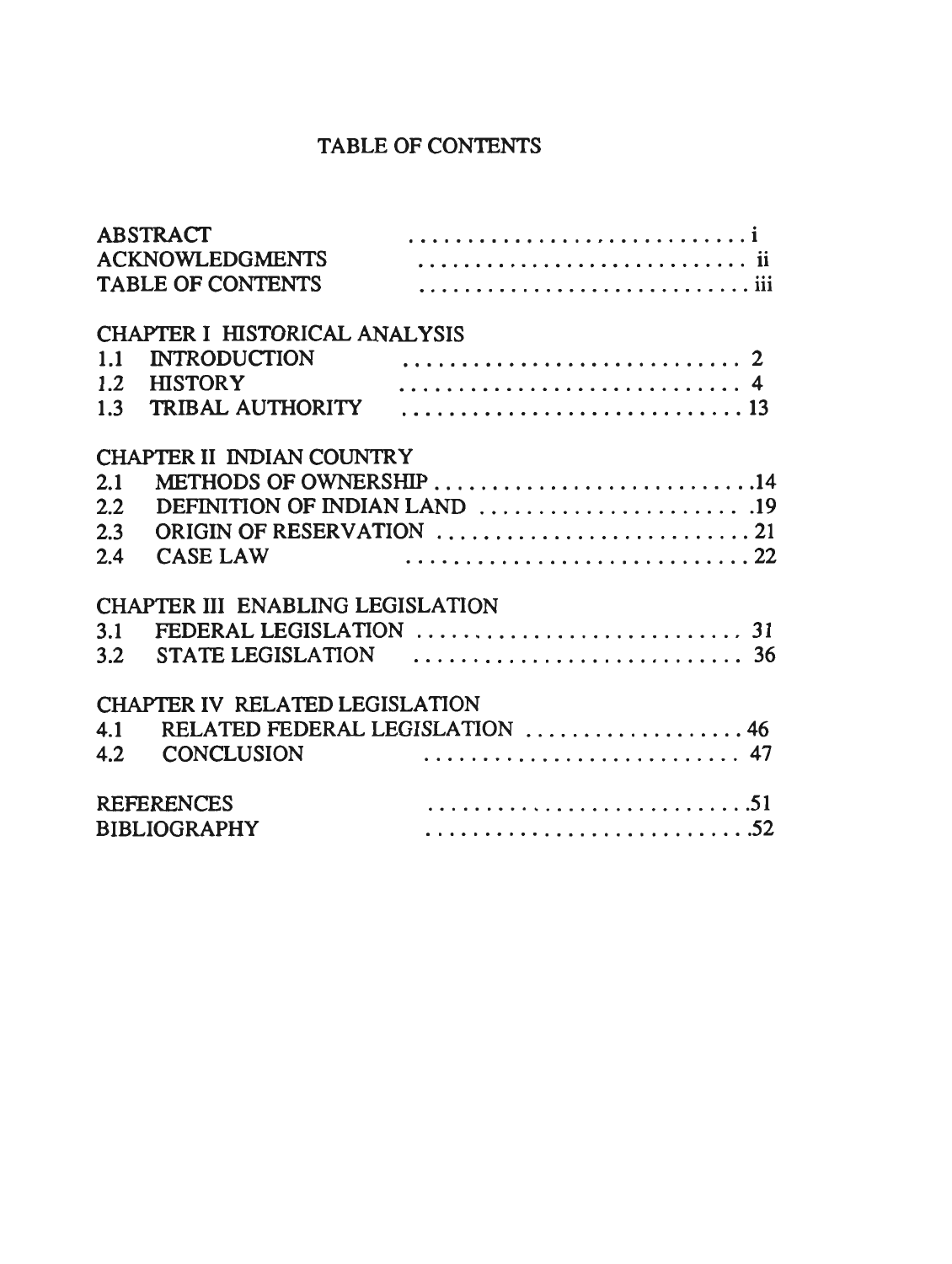CHAPTER I HISTORICAL ANALYSIS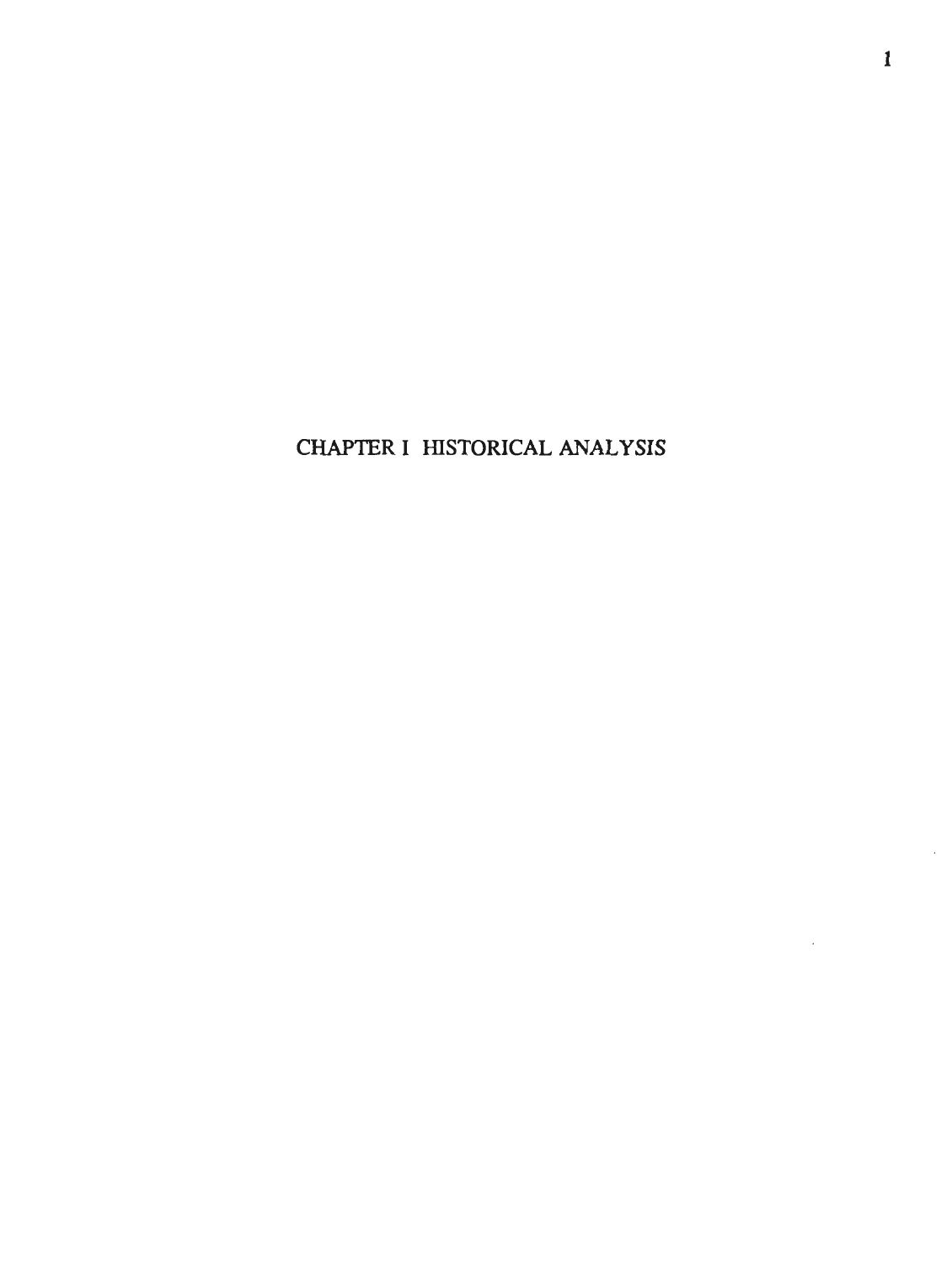#### 1.1 INTRODUCTION

The history of Native Americans in North America following the arrival of Europeans has been one of adaptation. American Indians, unable to lead an isolated existence, were confronted with assimilation or removal. Today's extant sovereign tribal lands are being targeted for solid and toxic waste disposal and other environmentally undesirable uses which present greater siting difficulties within the states. This trend has been exacerbated by inapplicable state and local environmental regulatory law, and, in certain circumstances, poor tribal economic conditions and employment bases which create the need for the income and jobs these facilities produce.

Historically, reservations are generally governed by tribal law and applicable federal statutes. Recent federal case and statutory law have altered the sovereignty of Indian lands and created the absence or application of state and local regulatory law.

Analysis of the evolving legal status of Native American "Indian lands" or reservations requires a review of federal Native American policy beginning with early treaties, agreements and the United States Constitution to present day federal programs, statutes and policies. Special attention should be focused upon tribal administration and intent in order to project the future regulatory posture of such lands. Today's renewed social consciousness has had an impact upon state and federal policy governing tribal lands. Self-determination legislation has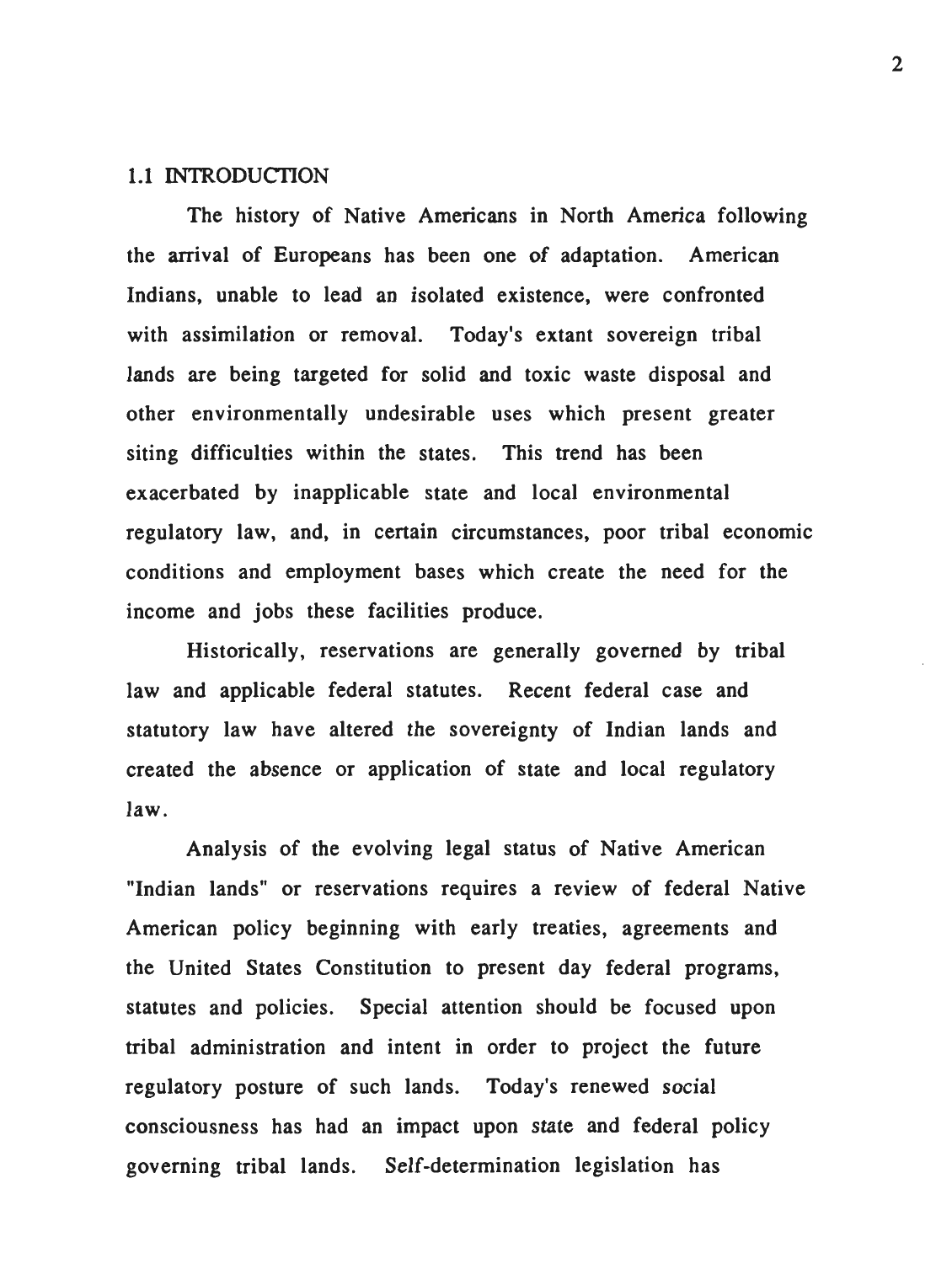bolstered Indian affairs, administration and self-government. In addition, revitalized tribal associations have strengthened Indian culture, constitutions and federal lobbying efforts.

This paper addresses state environmental jurisdiction over "Indian lands" in the State of Rhode Island. "Indian lands" are those lands under tribal ownership, individual Indian ownership or federal trust. "Indians" are defined as North American aboriginals distinguished by race. Adoption into a tribe does not have legal bearing. In addition, Indians must maintain tribal relations to be considered a member. 25 U.S.C. §479 defines Indians as follows:

> "For the purpose of federal statutory provisions relating to the protection of Indians and conservation of resources, the term has been declared to include all persons of Indian decent who are members of any recognized Indian tribe under federal jurisdiction, and the *descendants of those members who resided within the boundaries of any reservation on June 1, 1934,* and all other persons of one-half or more Indian blood."

> > [Emphasis added]

In addition, federal statutes state that Indian heritage is transferred through the father unless the mother has maintained strong tribal relations and the father has relinquished control. This is not an impermissible racial classification as it is provided for in Article 1, Section 8 Clause 3 of the United States Constitution which authorizes Congress to regulate commerce with the Indian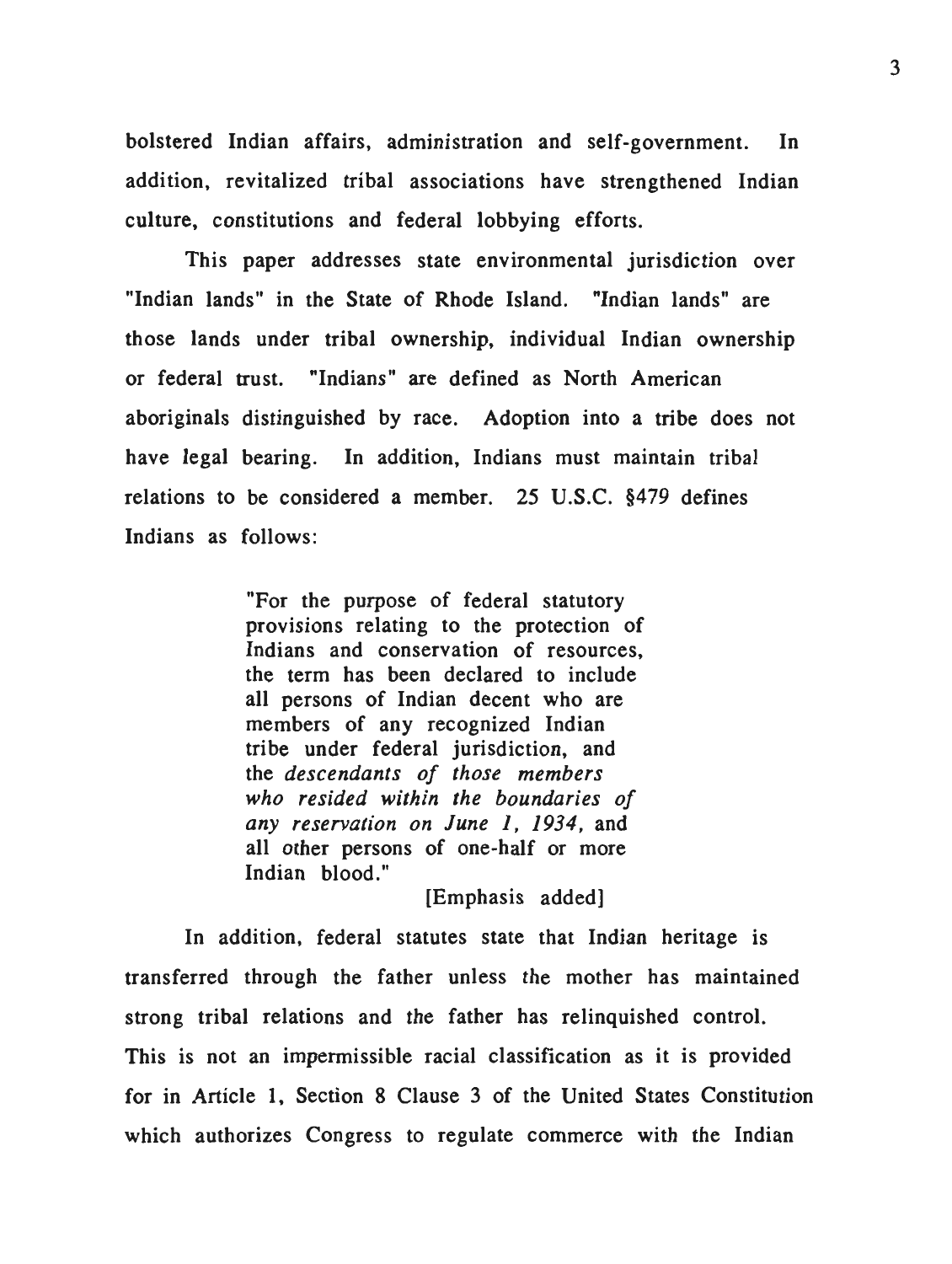Tribes. United States v. Antelope, 430 U.S. 641, 97 S.Ct. 1395 (1977).

#### 1.2 HISTORY

A North American Native American policy was first developed by, the early Spanish explorers of what is today the southeastern United States. The Emperor of Spain, a Catholic, sought the advice of Francisco de Vitoria, a theologian, as to the rights Spain was to claim in the New World. Vitoria responded that the natives were the true owners of the land and that the Spanish were unable to claim title through discovery. This policy was further bolstered by the lack of a just war to legitimize conquest. Thereafter, Europeans dealt with Indians by treaty and this respect for Native Americans was initially maintained by United States treaty making policy and provided for an early peaceful and orderly transfer of land ownership.

Negotiation among federal and state governments and members of Indian tribes, Indians and non-Indians residing on Indian lands is dependent upon federal statutes and treaties. "The tribes, through in certain respects regarded as possessing the attributes of nationality, are held to be not foreign, but domestic dependent nations or communities." 41 Am.Jur.2d §63 p.836 The status and extent of tribal sovereignty has been altered by the passage of federal statutes declaring the existence or nonexistence and jurisdictional limitations of the various Indian nations. Generally, however, "Indian tribes are, of course, not states; they have a status higher than that of states." 41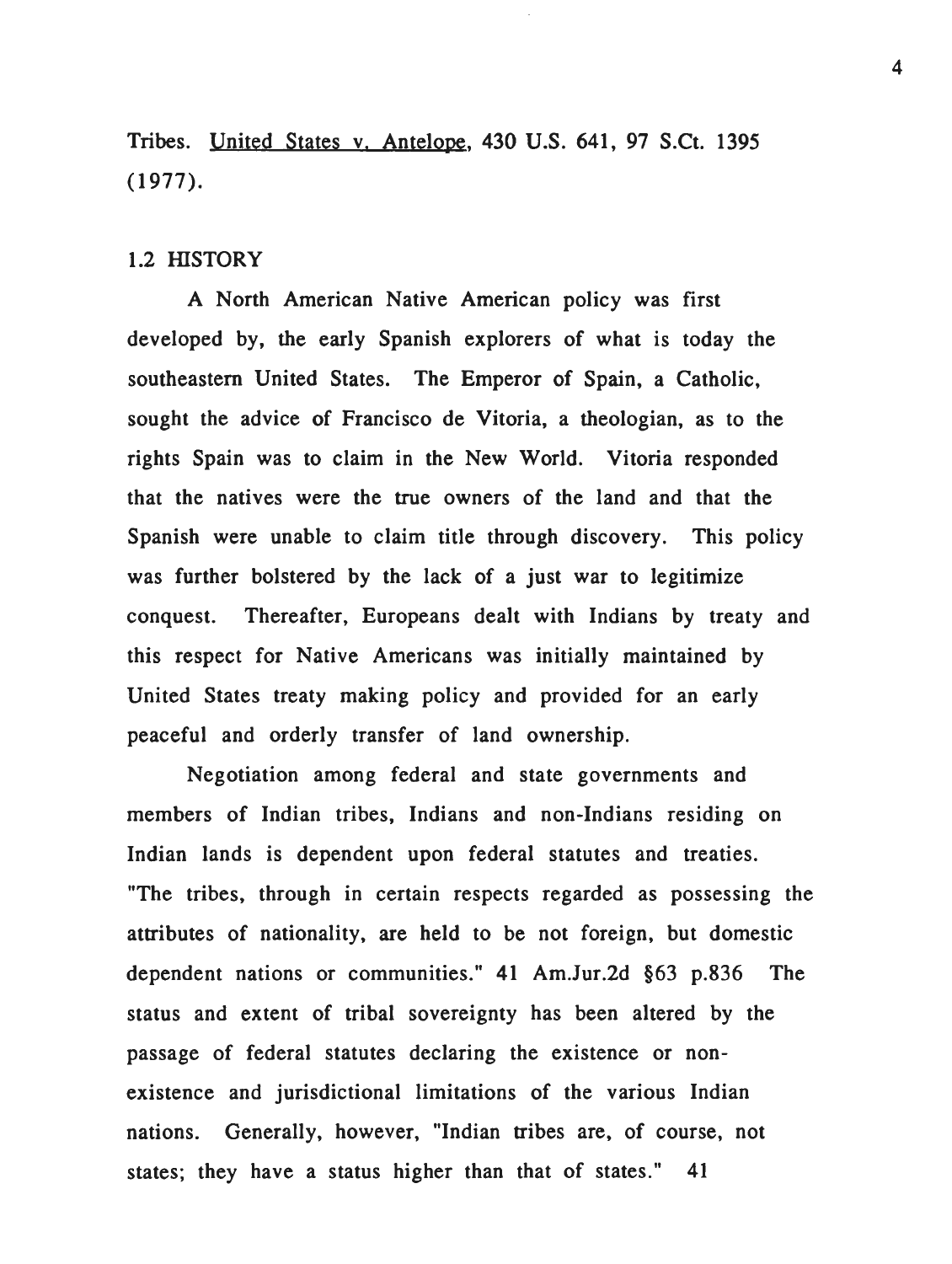Am.Jur.2d 63 p.837 Tribal domination with federal supervision is attributable to the lack of intent or provision for state jurisdiction in the early federal statutes. "They [Indian Nations] are subordinate and dependent nations, possessed of all powers of such, and limited only to the extent that they have been expressly required to surrender their powers by the superior sovereign, the United States." 41 Am.Jur.2d §63 p.837 However, American Indian Nations are unrecognized by the international community and are not considered sovereign nations as they were not defined as such by the United States Constitution.

The self-government of the American Indian tribes includes tribal courts which have the power to make all laws and regulations for the government and protection of their persons and property consistent with federal law. These are exclusive tribal affairs. "To a considerable extent, the jurisdiction of these courts is exclusive as to matters involving tribal affairs, in suits against Indians arising out of matters on the reservations and in the prosecution of violations of criminal regulations established by the tribe." 41 Am.Jur.2d §63 p.839

To adequately examine the current federal and state regulatory power, the changing federal Indian policy must be addressed. Federal Indian policy reflects the early European ethnocentric beliefs and the United States' eventual acceptance and desire for assimilation and regulation of Native Americans and their lands.

"First, the tribes are independent entities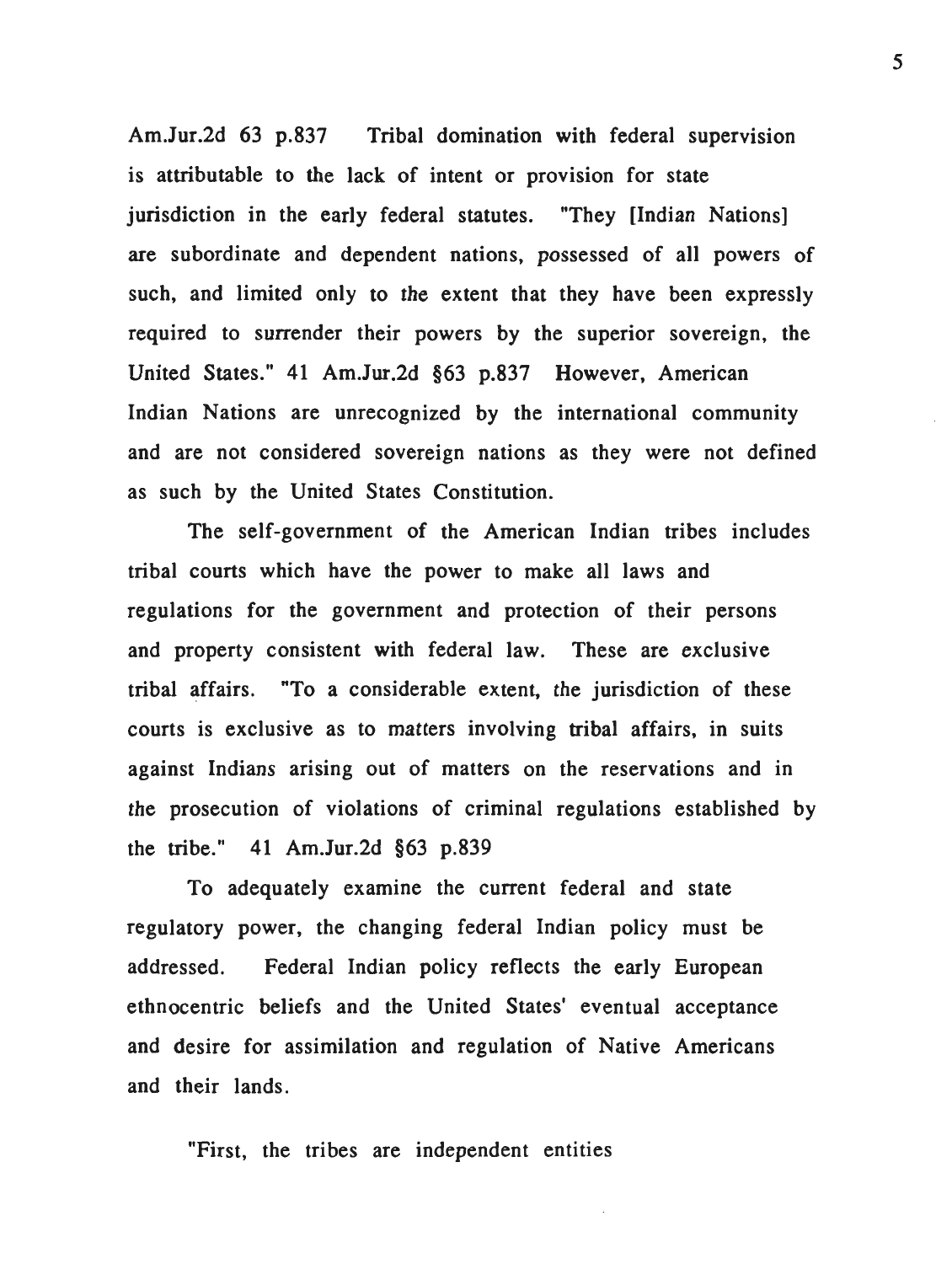with inherent power of self-government. Second, the independence of the tribes is subject to exceptionally great powers of Congress to regulate and modify the status of the tribes. Third, the power to deal with and regulate the tribes is wholly federal; the states are excluded unless Congress delegates powers to them. *Fourth, the federal government has a responsibility for the protection of the tribes and their properties, including protection from encroachment by the states and their citizens."*  (Canby 1981 :2) [Emphasis added]

Jurisdictional disputes arise with the imbalance of tribal, state and federal jurisdiction. Generally, tribal law is recognized by the federal government if the tribe or tribal member is a federally recognized tribe. Enrollment in the tribe is not always a prerequisite.

Federal Indian policy has fluctuated with the changing theories of assimilation and nonassimilation of native peoples. The Colonial period focused upon nonassimilation as tribes were dealt with as foreign sovereigns in nature and safeguarded from the French and other colonists by the British. Article I, Section 8, Clause 3 of the United States Constitution provided Congress with the power to "regulate commerce with foreign nations, and among the several States, *and with the Indian tribes."* This authorized the President to negotiate treaties with the Indians, if provided with senate consent. Although Native Americans were never officially "conquered," it is apparent that the United States Indian policy reflect the nation's attempt to satisfy private sector economic demands at the expense of the aboriginal people. The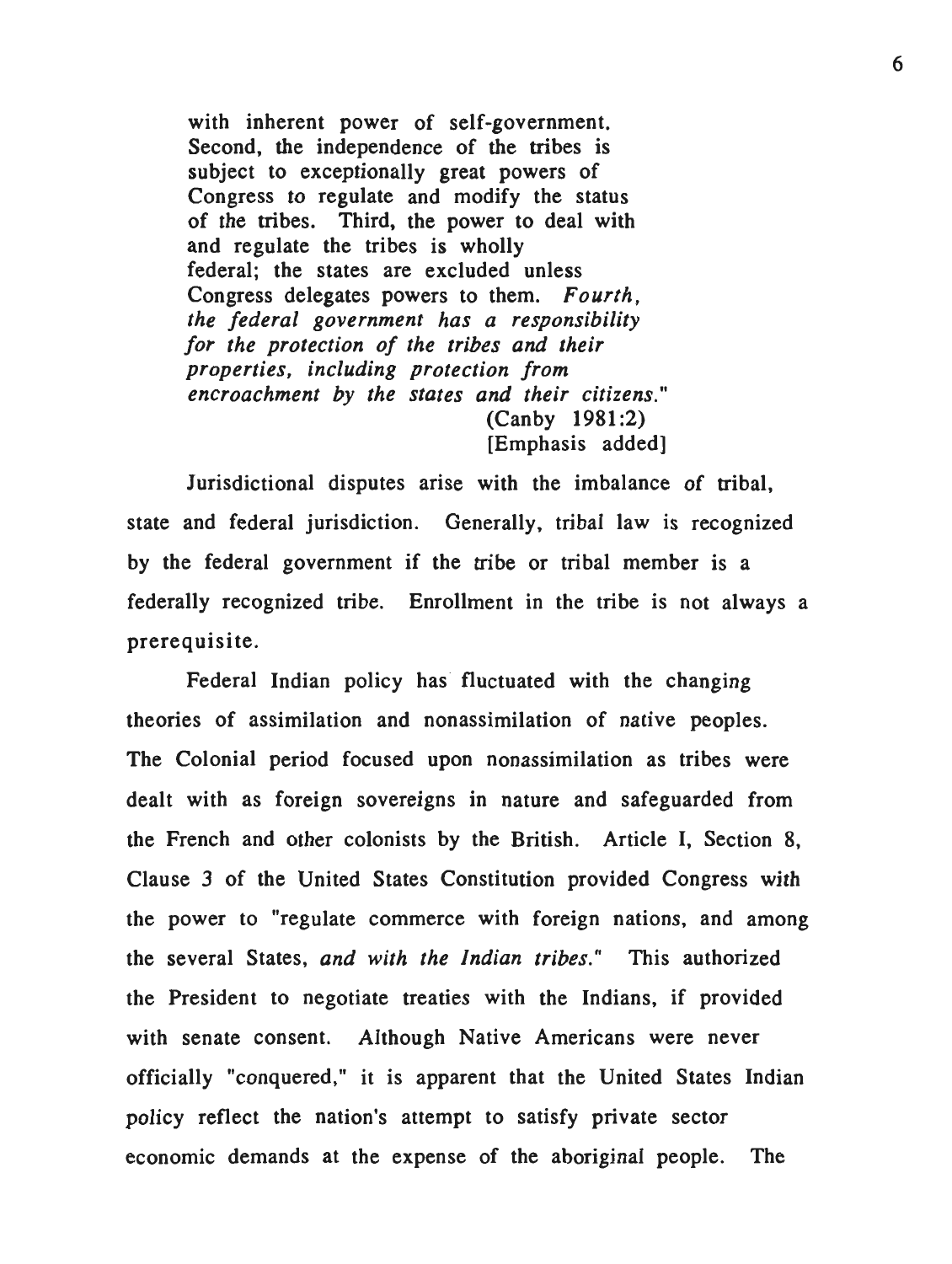United States, acting through its Secretary of the Interior, is the guardian of "Indian wards." Board of Commissioners v. United States. 139 F.2d 248 (1943 CAlO Okla.), cert.den. 321 S.Ct. 846. A federal policy of separatism with federally controlled interaction began with the passage of the Trade and Intercourse Act from 1790 through 1834.

Early case law demonstrates the tribes emergence as separate nations to this point. Johnson y, McIntosh, 30 U.S. (5) Pet.) (1831) established Indian lands as a state although not considered a foreign entity. "Meanwhile, they are in a state of pupilage; their relation to the United States resembles that of a ward to his guardian." 30 U.S. (5 Pet.) (1831) at 17. Thus, the Supreme Court established Indian tribes as "domestic dependent nations." Worcester v. Georgia, 31 U.S. (6 Pet.) 515 (1832) provides state exclusion from power over Indian affairs. "Manifestly consider the several Indian nations as distinct political communities, having territorial boundaries, over which their authority is exclusive..." 31 U.S. (6 Pet.) at 557.

The removal of Indians from the states was initiated by President Thomas Jefferson. The Jefferson administration began plans to move all Native Americans out of the Louisiana Purchase. This policy was later accomplished by President Andrew Jackson. If voluntary removal was not successfully negotiated, all Native Americans were subject to exodus from the states through the Indian Removal Act of May 28, 1830. This resulted in the movement of all tribes west of the Mississippi River.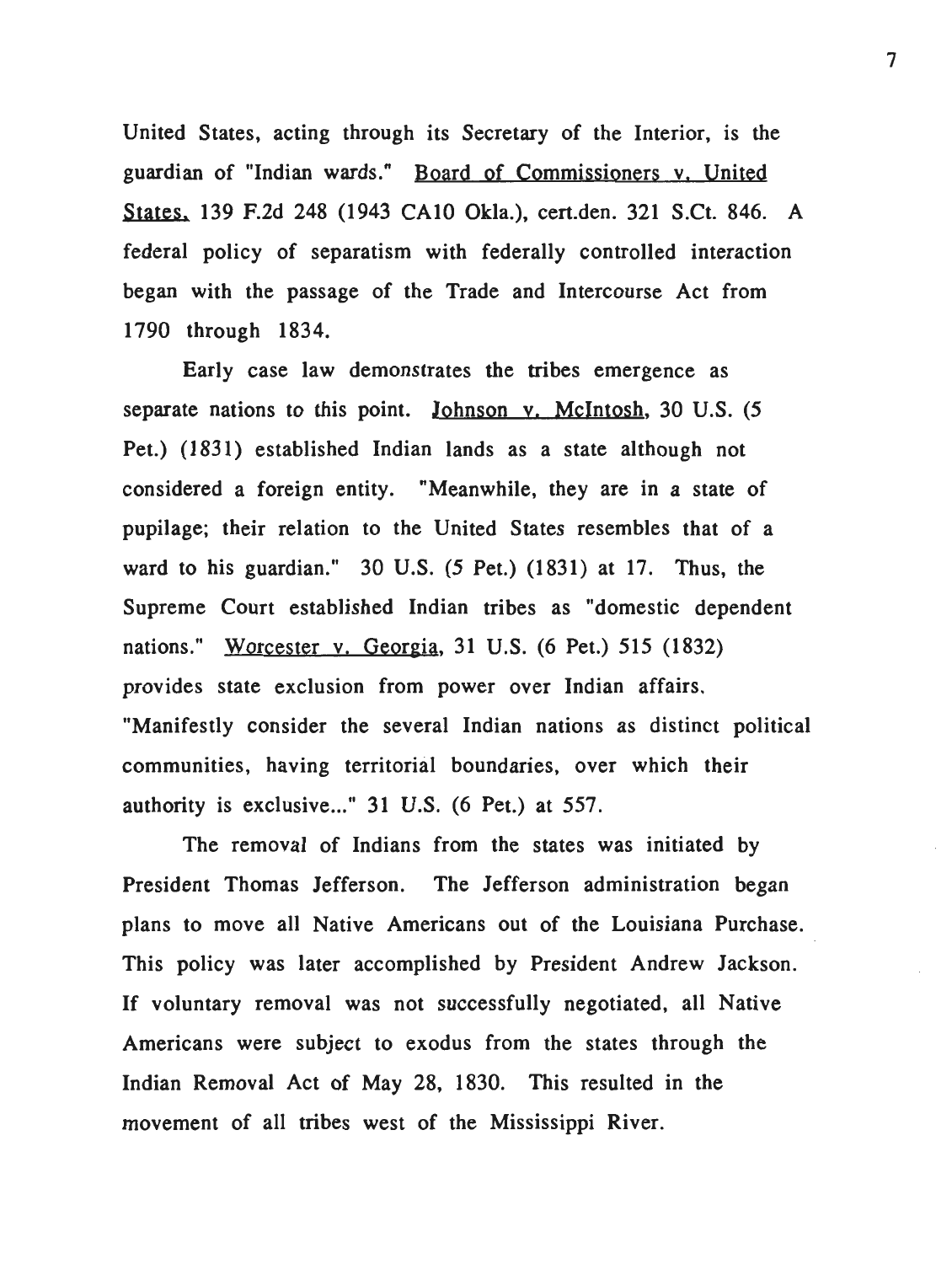Indian policy making was transferred from the War Department to the Department of the Interior in 1849 with the forced movement of a large number of tribes from the southeast to lands west of the Mississippi River. Federal authority to create and govern Indian reservations is contained in Article IV, Section 3, Clause 2 of the United States Constitution which provides that "The Congress shall have Power to dispose of and make all needful Rules and Regulations *respecting the Territory or other Property belonging to the United States;* and nothing in this Constitution shall be so construed as to Prejudice any claims of the United States, or of any particular State." Federal policy stemming from the interpretation of the clause supports Indian submission to the United States.

Although Indian country would not initially be included in an organizing territory, where there is a treaty with the tribe that it shall not be included, and that the territorial governments would have not jurisdiction over the lands held by treaty, Langforth v. Monteith, 102 U.S. 145 (1880), this would change only six years later. In Buttz v. Northern Pacific Railroad, 119 U.S. 55, 7 S.Ct. 100 (1886), the Court held that the manner, time, and conditions of extinguishing Indian right of occupancy to land are matters "exclusively" for the government.

From 1850 through 1887 federal policy focused upon the restriction of Native Americans to reservations. Federal statute 25 U.S.C.A. §71 (1871) no longer recognized Indian tribes or lands as independent nations with which treaties could be made.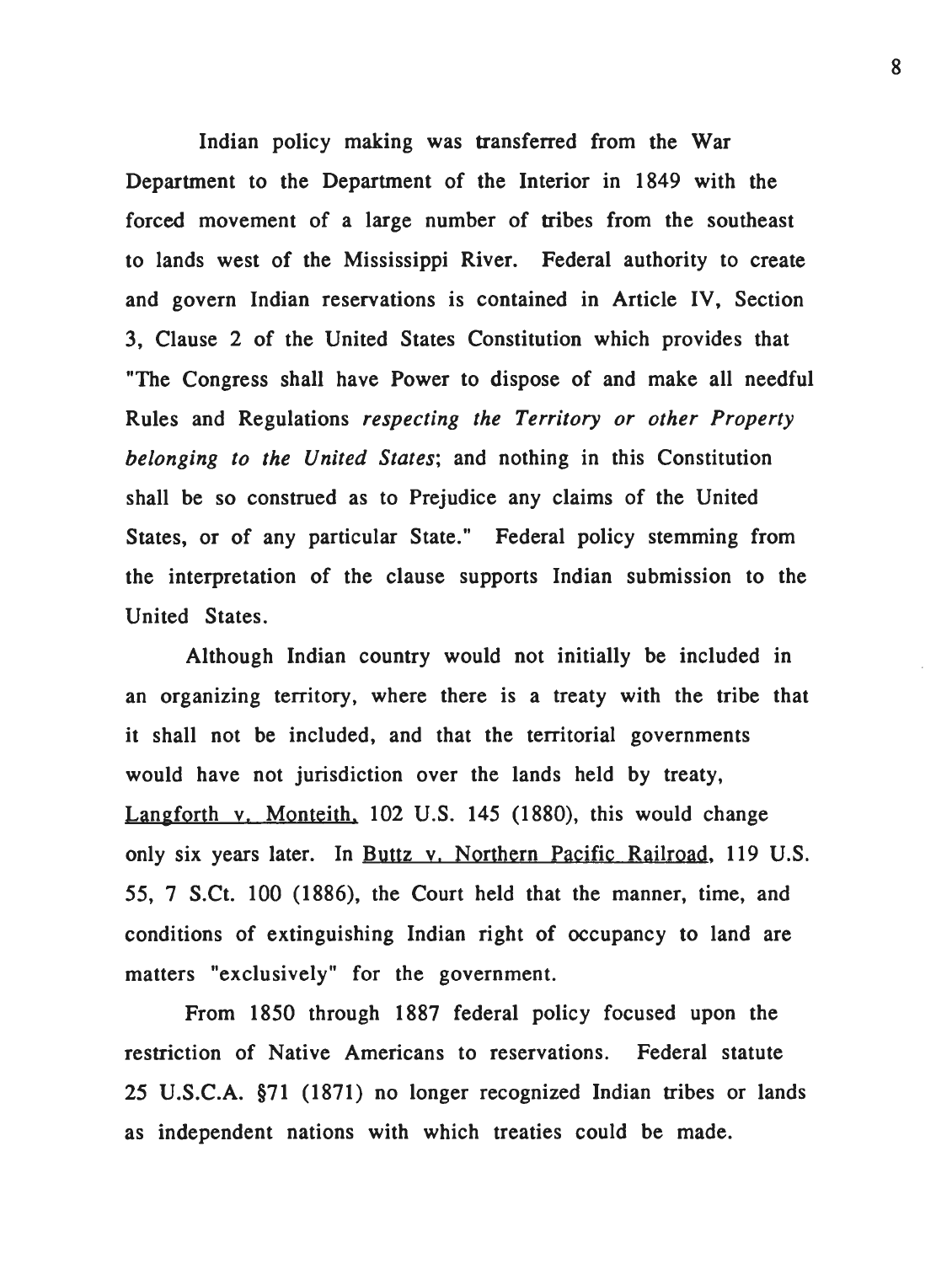Subsequently, reservations were created by statute or executive order.

Indian policy shifted toward assimilation with the federal government's belief that individual Indian ownership of land would aid in the "civilization" of the tribes. Following passage of the General Allotment Act of 1887 or Dawes Act, 24 Stat. 388, reservation land was allotted to individual Indians for farming and homesteading with the "surplus" land being sold to non-Indians. This allotted land was considered in federal trust for the following twenty-five (25) years. The goal of this program was to bring Indians into non-Indian culture and at this time citizenship was granted to Native Americans. For the first time, 8 U.S.C.A. 1401(a)(2) passed in 1924 provided citizenship to all Indians born in the United States. Allotment of tribal lands resulted in the overall reduction of Indian lands from 138 million acres in 1887 to 48 million acres in 1934 while failing to improve conditions. The Burke Act, 34 Stat. 182 provided a patent in fee (a certificate like a deed vesting legal ownership) before the expiration of the trust period. This Act maintained individual Indian ownership of formerly tribal lands. The termination of the allotment practice was accomplished through the enactment of the Indian Reorganization Act of 1934, commonly referred to as the Wheeler-Howard Act, 25 U.S.C.A. §461, et seq. This policy was developed following the devastating effect of allotment on tribal lands. This law extended indefinitely the trust status of Indian lands and tribal ownership was restored to surplus lands.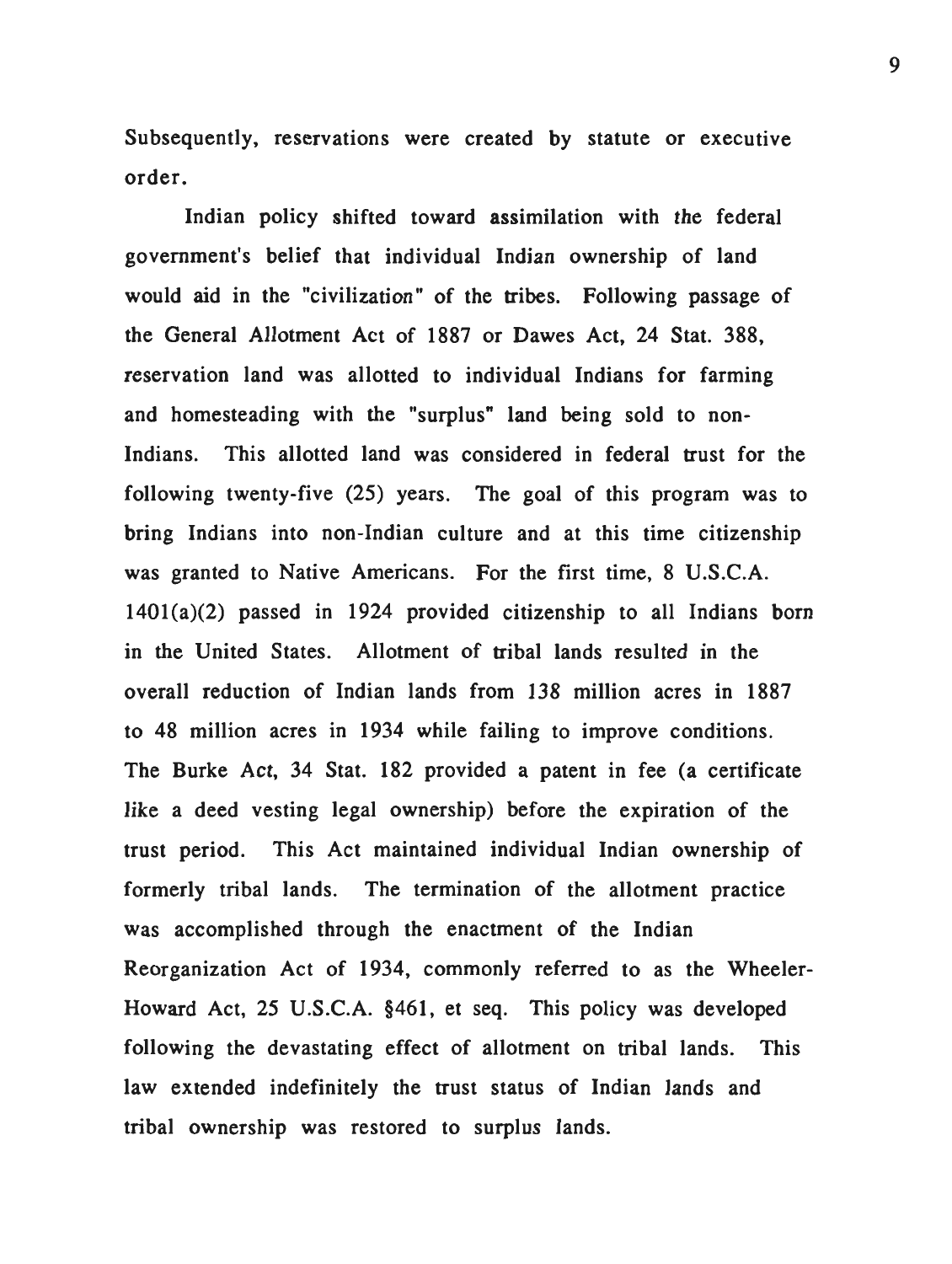The New Deal also benefitted Native Americans. Based upon the Merian Report, the Indian Reorganization Act, 25 U.S.C. §461 (1934) was passed which brought reform to federal government impacting Indian lands. This legislation (together with the Indian Citizenship Act of 1924, 8 U.S.C.A. §1401 (a)(2) ended the practice of allotment.; thereby, increasing the rights of Native Americans. This legislation prevented the alienation (transfer) of Indian lands or shares in trial corporations to others than to the tribe. This allowed Indian tribes to organize for their common welfare, adopt federally approved constitutions and by-laws as well as authorize trial councils to negotiate with federal, state and local governments. The decrease of federal power through the Department of the Interior and Office of Indian Affairs decentralized federal power and increased reservation selfgovernment.

Following World War II, Indian policy was again neglected. In 1947 federal spending was greatly curtailed, aiding in the decline of the Indian renaissance. The 1948 Hoover Commission reviewed all government programs and made cost cutting recommendations through the reorganization of the federal government. At this time, responsibility for Indian affairs was transferred to the individual states.

Federal Native American policy shifted to a policy of termination through the House Concurrent Resolution 108, 67 Stat. B 132 in 1953. Such termination law resulted in the termination of tribal recognition. Thereafter, Indians and Indian lands were subject to state law and were no longer held in federal trust. This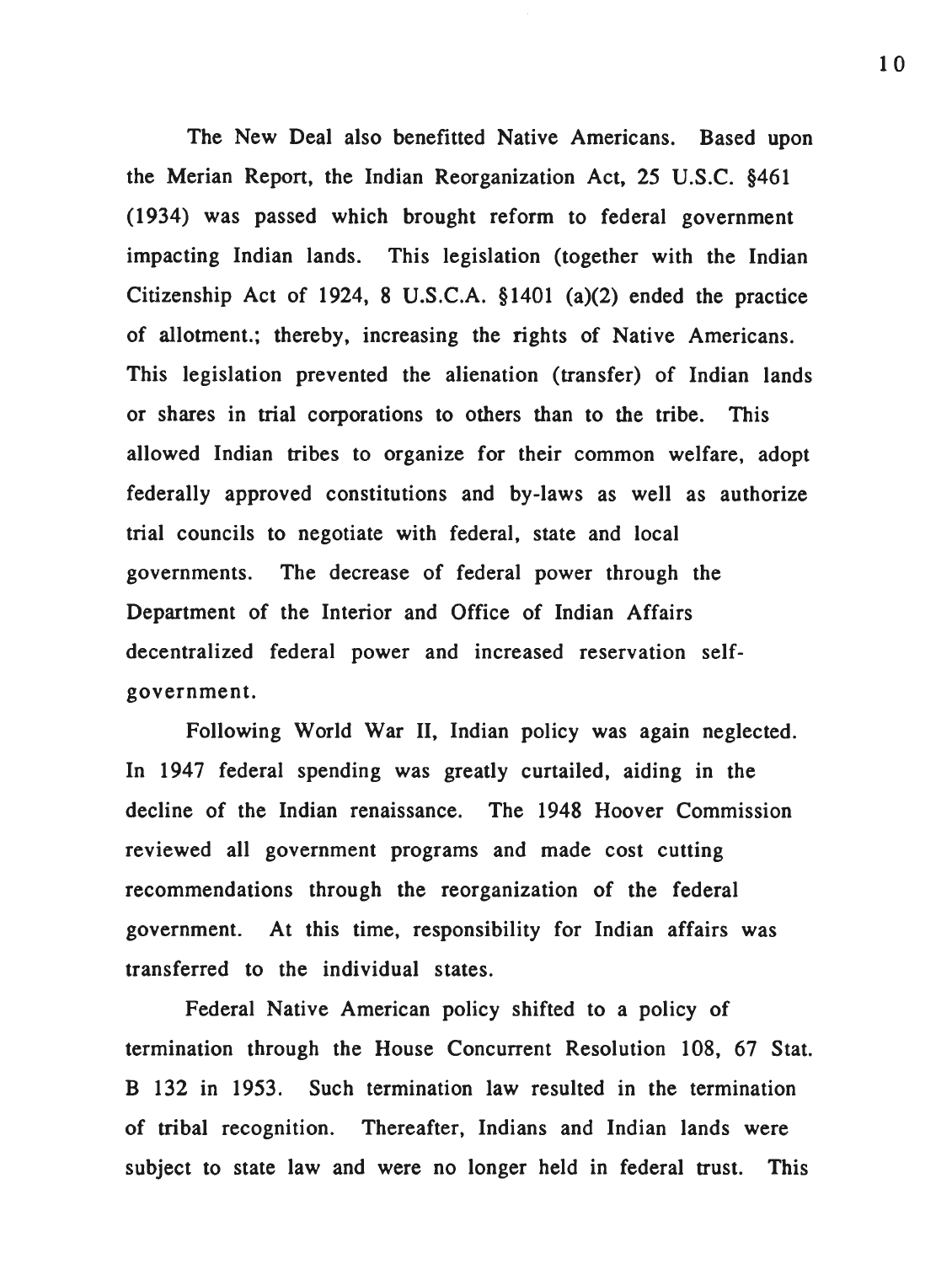policy further devastated Indian culture by promoting the relocation of Indians to major urban areas. Expanded state jurisdiction was enacted with the passage of Public Law 280, 67 Stat. 588 (1953), as amended, 18 U.S.C. §§1161-62, 25 U.S.C. § 1360 (1953 ). Public Law 280 extended state civil and criminal jurisdiction to Indian country in California, Nebraska, Minnesota (with exception), Oregon (with exception) and Wisconsin. Alaska was added in 1958.

Under P.L. 280, states could assume jurisdiction by statute or state constitutional amendment without the requirement of tribal consent. Certain immunities were left in tact; namely, taxation and hunting and fishing rights. It should be noted that this statute does not possess the legislative intent of conferring general regulatory power within Indian country as decided in Bryan v. Itasca County, 426 U.S. 373 (1976). Congressional enactment of termination legislation and Public Law 280 greatly diminished tribal immunity from state jurisdiction.

The rising social consciousness of the 1960's created a new federal policy of Indian self-determination. The Indian Civil Rights Act of 1968, 82 Stat. 77, 25 U.S.C. § 1301, et seq. created an Indian Bill of Rights and required tribal consent for further state implementation of Public Law 280. The Indian Self-Determination and Education Assistance Act of 1957 aided tribal selfgovemment. Today's federal Indian policies and programs demonstrate a reversal of modern Indian policy and a return to the original theory of limited sovereignty of native populations.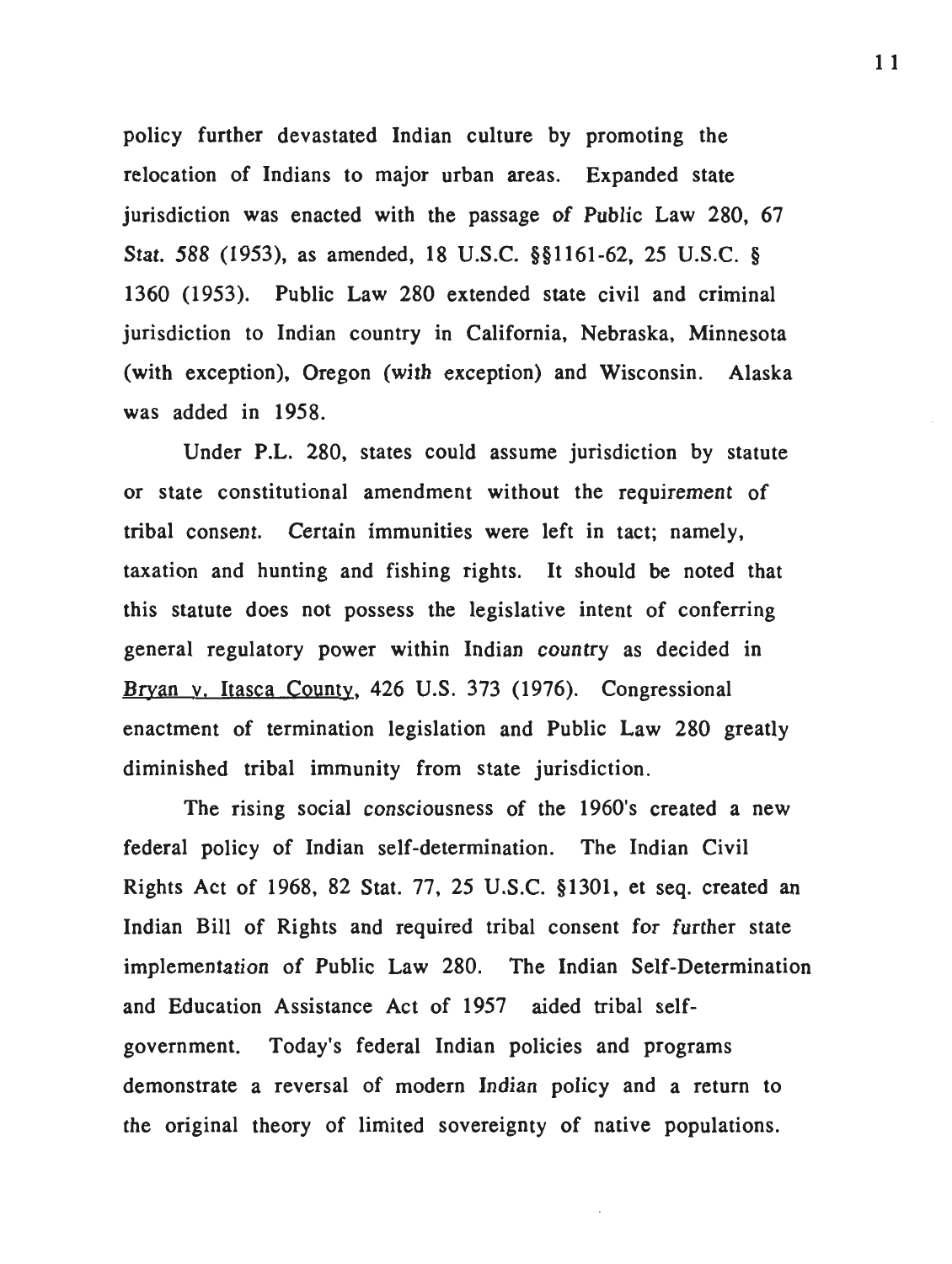However, it should be noted that Congress has the power to limit, modify or eliminate powers of Indian local self-government.

In 1978, the United States Congress enacted the Federal Acknowledgment of Indian Tribes Act, 25 C.F.R. 54 which provided guidelines for federal recognition. In addition, the Bureau of Indian Affairs issued "procedures for establishing that an American Indian group exists as an Indian tribe."

The evolution of federal Indian policy has shaped the limited encroachment of state regulatory jurisdiction. The return to the belief of non-assimilation and that Native Americans should retain their culture on sovereign land is reflected in recent federal court cases returning "tribal lands" and nurturing tribal economic development generally immune from state taxation and regulation.

Over the past three hundred years, the colonial and federal policies concerning Native Americans and their land have fluctuated based upon the desire for assimilation or isolation of Indians within the United States. Initially, Indian lands were considered sovereign and not subject to regulation. This nonassimilation policy shifted toward removal or assimilation from 1887 to the enactment of the New Deal.

Indian sovereignty was safeguarded from the 1930s until World War II and passage of Public Law 280. The Indian Self-Determination Act of 1968 increased Indian immunity and selfgovernment. However, recent federal legislation has attempted to increase the regulation governing the acquisition of in trust land, especially, if it is non-contiguous to the reservation and/or for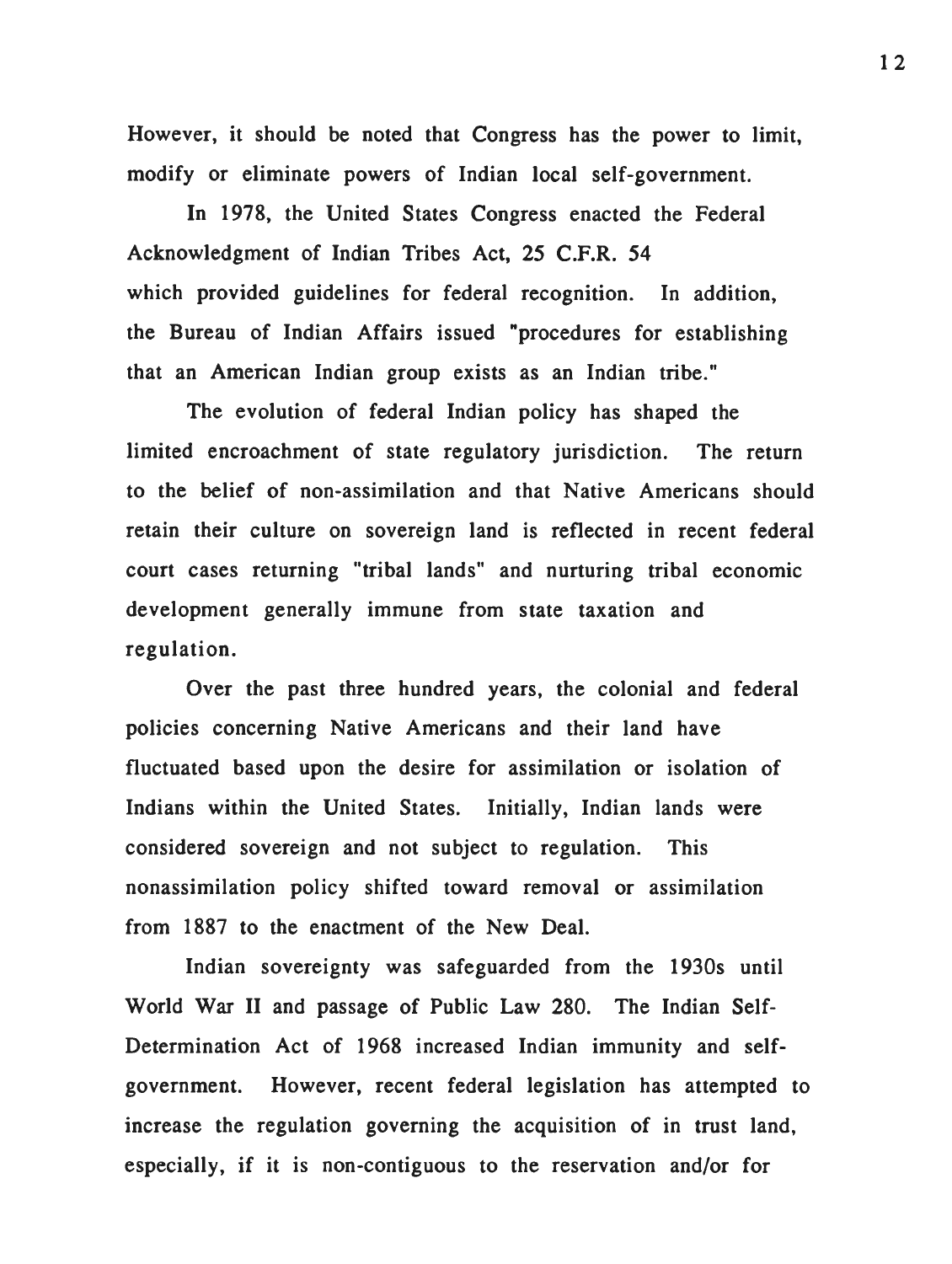gambling purposes. In addition, this legislation has increased local and state involvement in Indian land use affairs.

## 1.3 TRIBAL AUTHORITY

Federally recognized Indian tribes have common law sovereign immunity but are governed by the plenary power of Congress in the matters of Indian affairs. Today's tribal governments have constitutions approved by the Bureau of Indian Affairs ("BIA") pursuant to the Indian Reorganization Act; constitutions unrelated to the Act or none at all. This tribal diversity also creates additional jurisdictional conflicts and concerns. The Narragansett Indian Tribe adopted a constitution following the Revolutionary War. The Tribe was incorporated by the State of Rhode Island on December 3, 1934.

Indian lands considered in federal trust today are qualified as such through treaty, bilateral agreements enacted after 1871 (at which time the U.S. provided reunification of formal treaties with tribes), congressional statutes declaration by the United States Department of the Interior and promulgation of executive orders 1855-1919 confirmed by statute.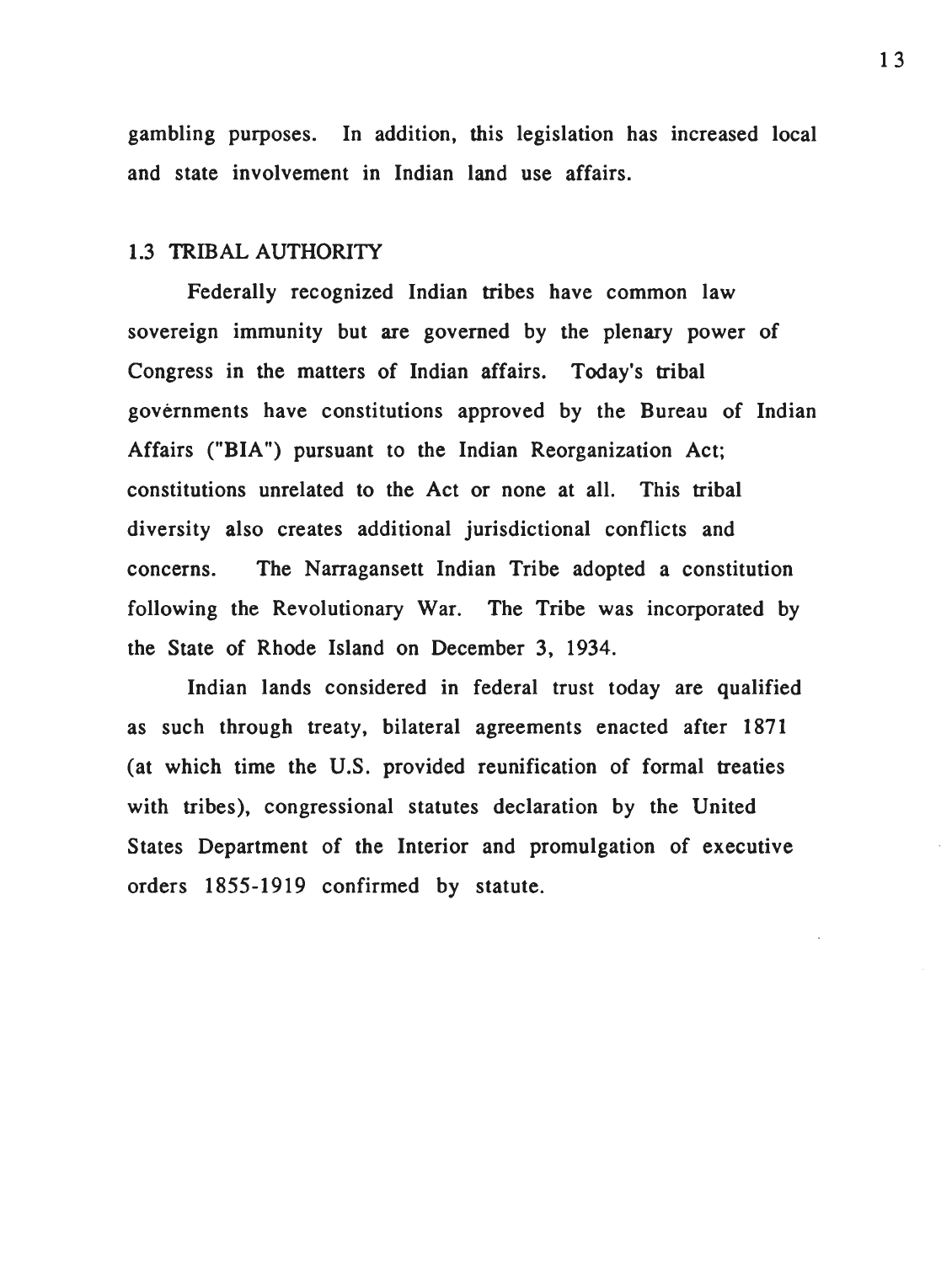CHAPTER II INDIAN COUNTRY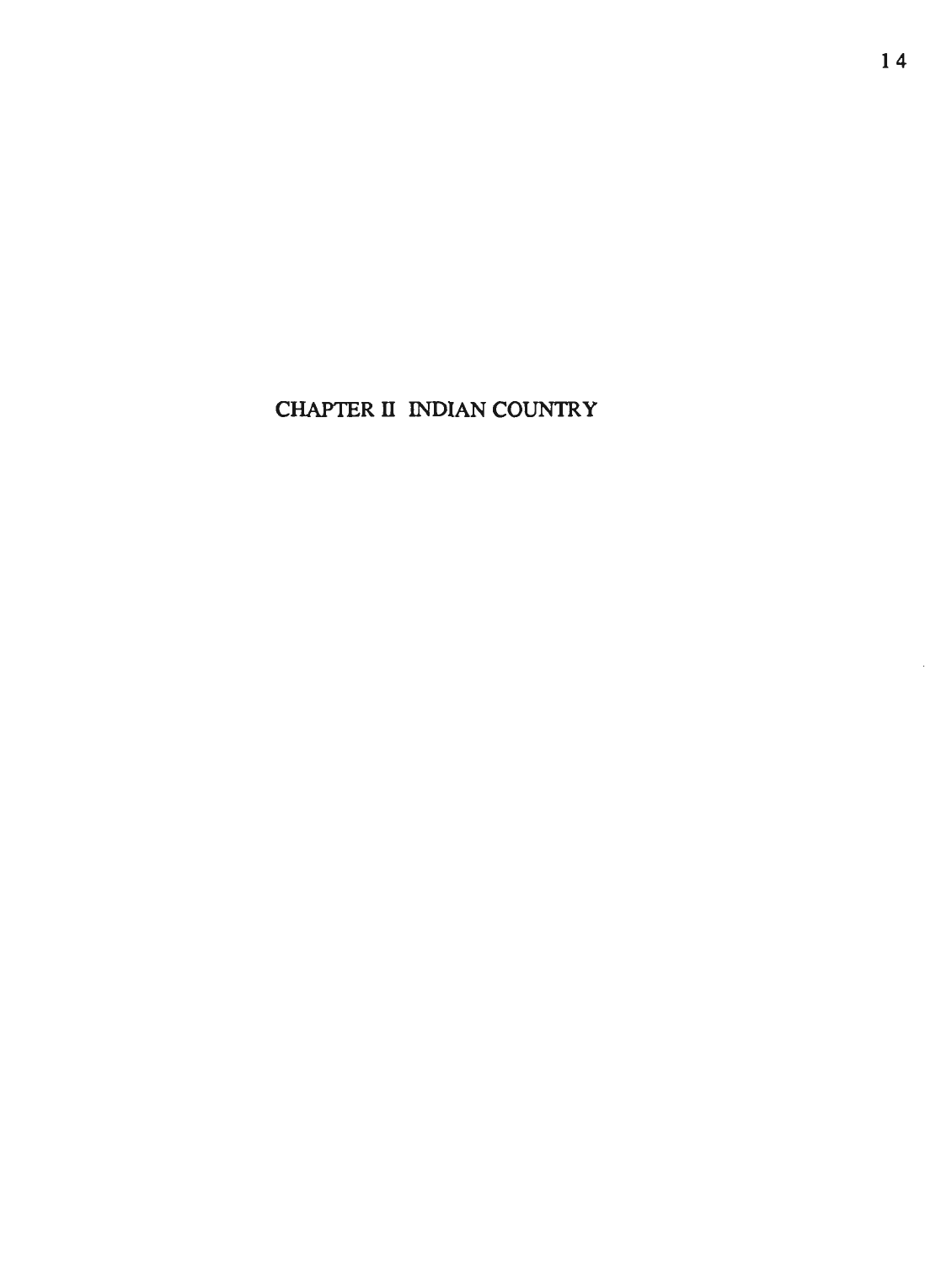#### 2.1 METHODS OF OWNERSHIP

The applicability of state regulatory jurisdiction is also dependent upon the form and method of Indian land ownership. Methods of land ownership include tribal land, allotted land held by individual Indians, fee simple land held by individual Indians, fee simple land held by non-Indians, federal public land and state and county land. The varying definitions of surface and subsurface ownership of land by a tribe, the United States or private entity has created a "checkerboard pattern" of jurisdiction and exacerbated existing regulatory problems. The trust status of Indian lands may be terminated by Congress and cause the fee simple patent to issue. 41 Am.Jur.2d §48.

Federal regulations control the acquisition of tribal land. Code of Federal Regulation Section 151.1 establishes the regulations "...governing the acquisition of land by the United States in trust status for individual Indians and tribes." These federal regulations do not establish state regulatory jurisdiction or provide sovereignty over lands acquired through fee simple status. In addition, these regulations define and limit "Indian reservation" to "...that area of land over which the tribe is recognized by the United States as having governmental jurisdiction..."

Lands not held in trust or restricted status may be acquired for trust status only through an act of Congress. The applicable regulations establish that subject to the provisions contained in the acts of Congress which authorize land acquisitions, land may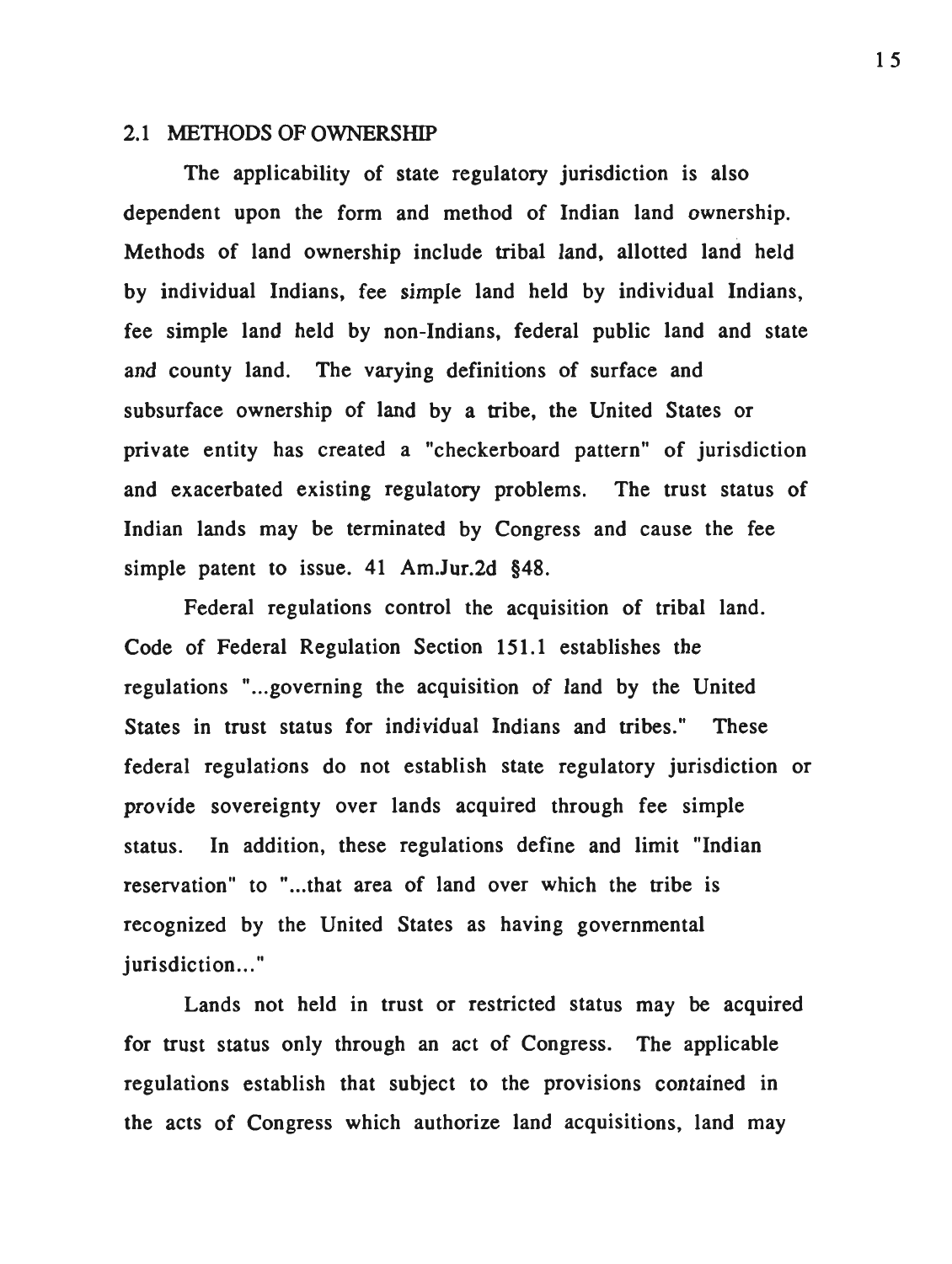be acquired for a tribe in trust status under the following conditions.

"(1) When the the property is located within the exterior boundaries of the tribe's reservation or adjacent hereto, or within a tribal consolidation area; or (2) when the tribe already owns an interest in the land, or (3) *when the Secretary determines that the acquisition of the land is necessary to facilitate tribal self-determination, economic development, or Indian housing."* 

> CFR Section 151.3 [Emphasis added.]

Section 151.10 provides the factors to be considered in evaluating requests for the acquisition of land in trust status. The fulfillment of this criteria will establish trust status and prohibit state regulatory jurisdiction, where inapplicable. This regulatory law has recently been advertised for adoption and promulgation.

25 CFR Part 151 Off Reservation Land Acquisitions for Indian Tribes was proposed as an amendment on July 19, 1990. This amendment announces new federal policy concerning the *"placement of lands in trust status for Indian tribes when such lands are located outside of and noncontiguous to a tribe's existing reservation boundaries."* The Secretary of the Interior is authorized to accept land in trust status and certain regulations have been promulgated to assist in the decision-making procedure. The requests are reviewed on a case by case basis "...using the following factors found in 25 CFR 151.10: Statutory authority, need, purpose, amount of trust land currently owned, *impact of removing land from local government tax rolls, potential*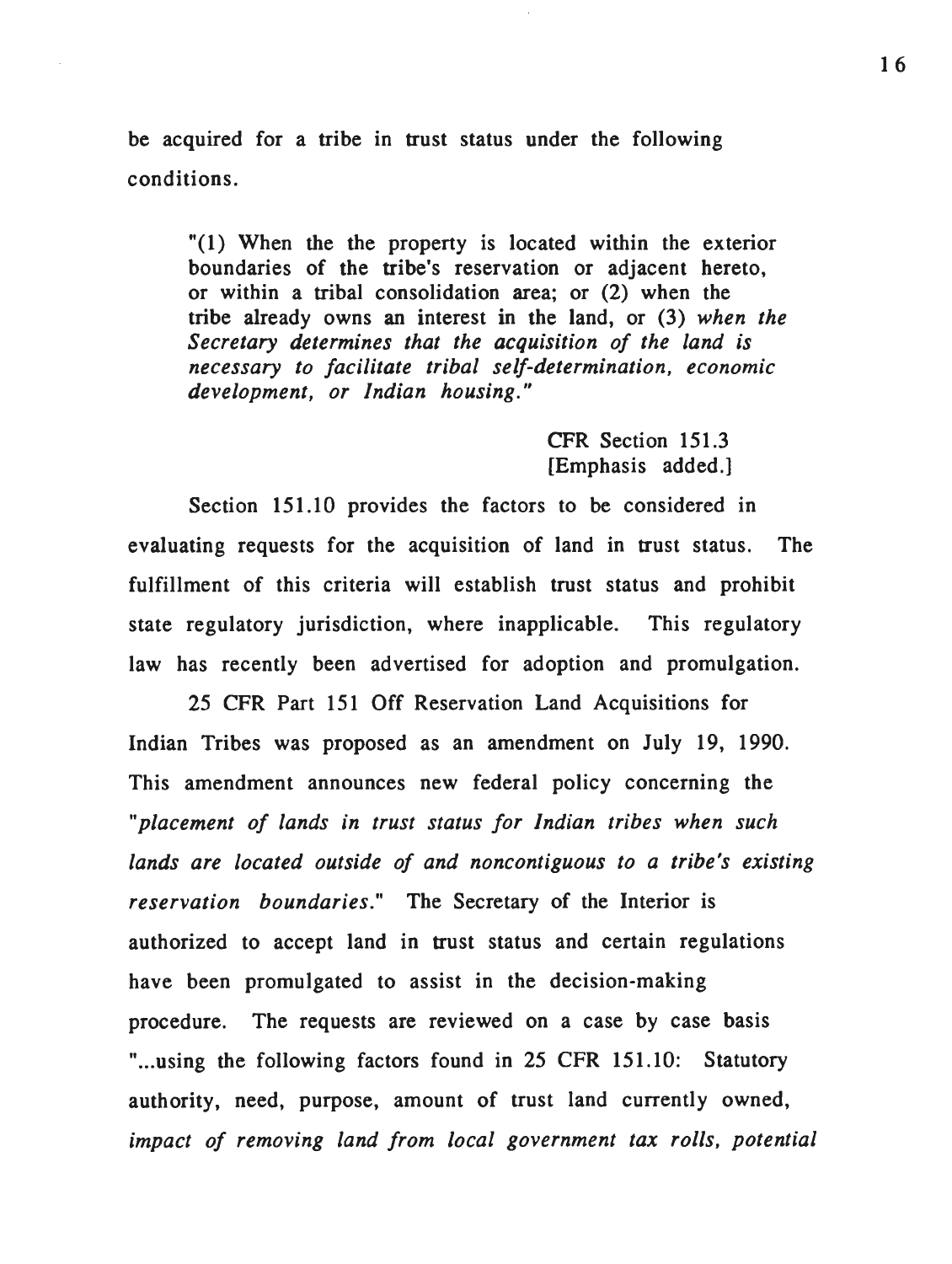*land use and zoning conflicts* and the impact on Bureau of Indian Affairs services." This amendment is in response to the increase in number of requests for acquisition of land, in trust, outside of and noncontiguous to the reservation mainly for the purpose of economic development, namely, gaming facilities. Local governments are concerned over the loss of regulatory control as well as removal of property from the municipal tax rolls.

The proposed amendment and additional regulations will establish that the existing criteria listed in Section 151.10 will be applicable only to lands located within or contiguous to the tribe's reservation. The more strenuous review required in Section 151.1 is applicable to all non-contiguous land. The purpose of Section  $151.10(d)$  is to ensure that proposed trust property "... be free of hazardous and toxic substances before title is accepted by the Secretary." The additional regulations provide "... several criteria and requirements, in addition to applicable criteria found in Section 151.10 to assist the Secretary in reviewing requests for the acquisition of tribal lands in trust when such lands are located outside of and noncontiguous to the tribe's reservation." Therefore, stricter criteria will be used for the acquisition of trust land non-contiguous to the existing reservation to provide state involvement in environmental management and to assess the impact of potential land use and zoning conflicts.

Moreover, the proposed regulation will require additional criteria for review of lands located outside and noncontiguous to the reservation and are acquired for gaming purposes. These additions consist of the requirement that the lands be free of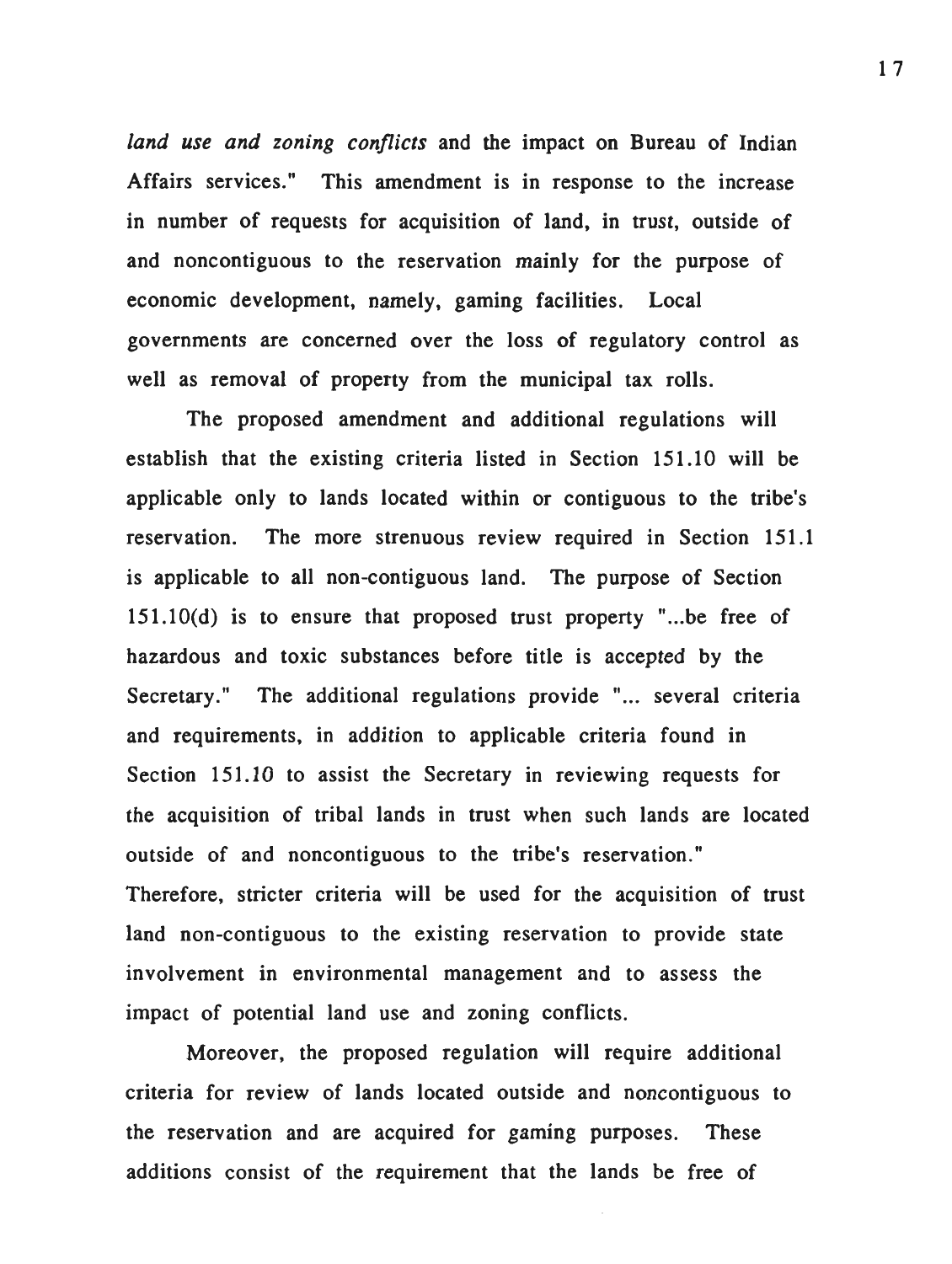hazardous materials and be located within the state with some exceptions for the latter. "However, all other things being equal, the greater the distance of the land proposed to be taken in trust from the tribe's current or former reservation or trust land, the greater the justification required to take the land in trust."

Much of the Off Reservation Land Acquisition regulation deals with economic development, feasibility and need. However, the proposed Section 151.11 (d) provides that *"The tribe will adopt standards and safeguards comparable to all local ordinances*  including, but not limited to, fire safety, building codes, health codes, and zoning requirements." Although state environmental regulatory jurisdiction would not be extended to additional land acquired in trust status, comparable Indian regulations would be implemented in compliance with this federal regulation. Furthermore, if the acquisition is opposed by state or local governments, "or if the state and local governments raise concerns, then the tribe must consult with them and attempt to resolve any conflicts including, but not limited to, issues concerning taxation, zoning and jurisdiction." This requirement will further involve local and state governments in the environmental regulation of Indian lands.

In summary, the application of state regulatory jurisdiction is generally dependent upon the form and method of land ownership. Indian lands held in fee simple are subject to all state civil jurisdiction. However, lands held in federal trust are not with exceptions. Although state regulatory authority has not been applied to federal in trust land, without Congressional and tribal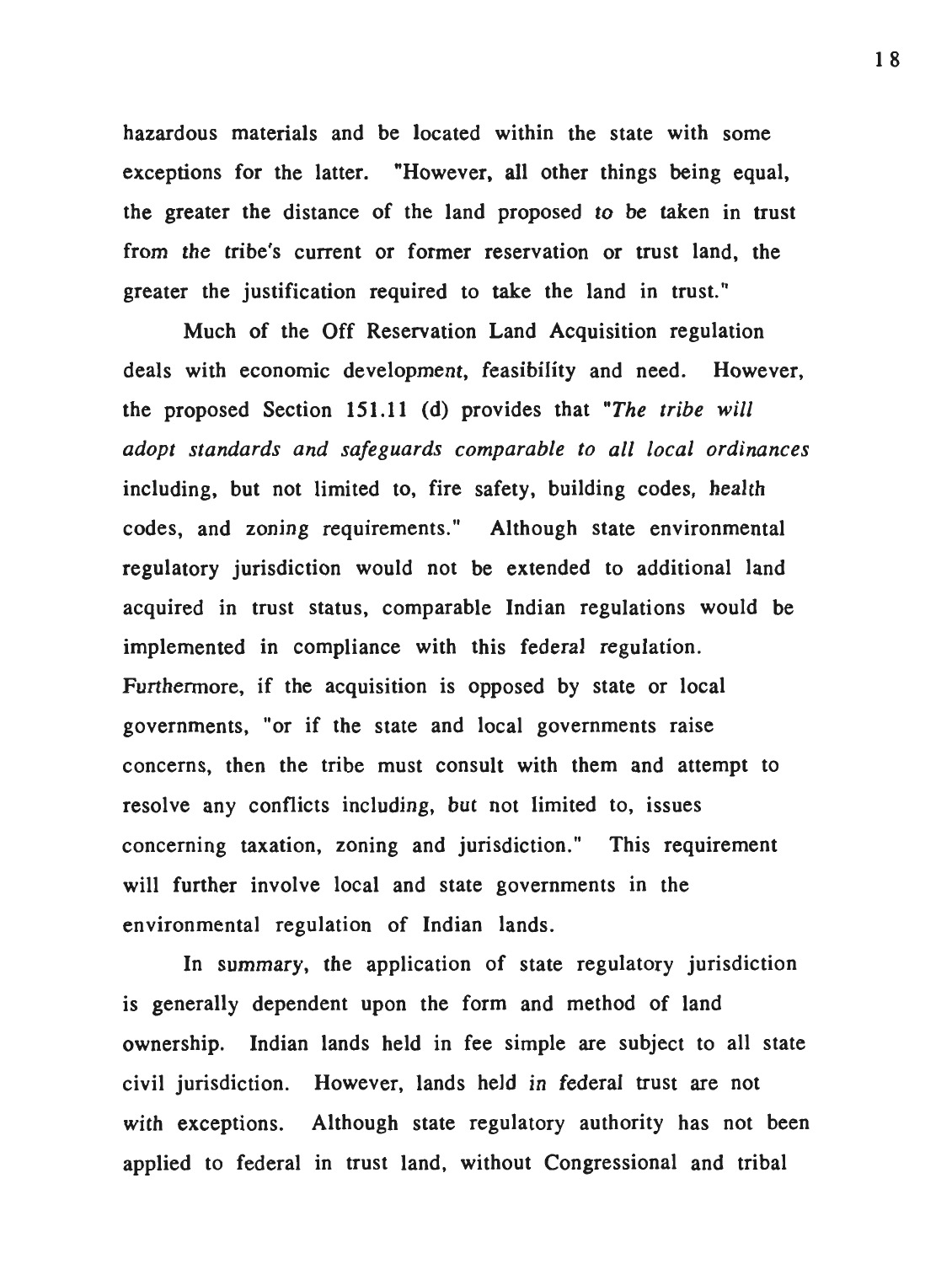consent, recent federal regulations governing the acquisition of in trust land have increased the involvement of state regulatory authorities, prior to the land's acquisition, by reviewing the acquisition's impact upon "potential land use and zoning conflicts" and requiring acquired off-reservation land be governed by tribal regulations adopting standards comparable to local ordinances.

#### 2.1 DEFINITION OF INDIAN LAND

Until the late 1800s, state jurisdiction was not an issue as reservations were generally established in territories. In addition, the population of reservations was almost exclusively Native American. The isolation of reservations was permanently altered by the allotment policy and influx of non-Indian settlers.

State jurisdiction was initially implemented by McBrateney v. United States (1882) which upheld state court jurisdiction over the murder trial of a non-Indian accused of murdering a non-Indian. The Indian Country Crimes Act specifies federal jurisdiction. However, the Supreme Court interpreted this situation differently; thereby, creating a precedent. The Supreme Court chose to direct that "absent a highly explicit federal statute to the contrary, state law prevails over tribal and federal laws in regard to an activity that occurs in Indian Country and that is not directly involved with legitimate tribal concerns." (Wilkinson 1987:88) This is a direct result of the increase of non-Indians residing or working within Indian Country.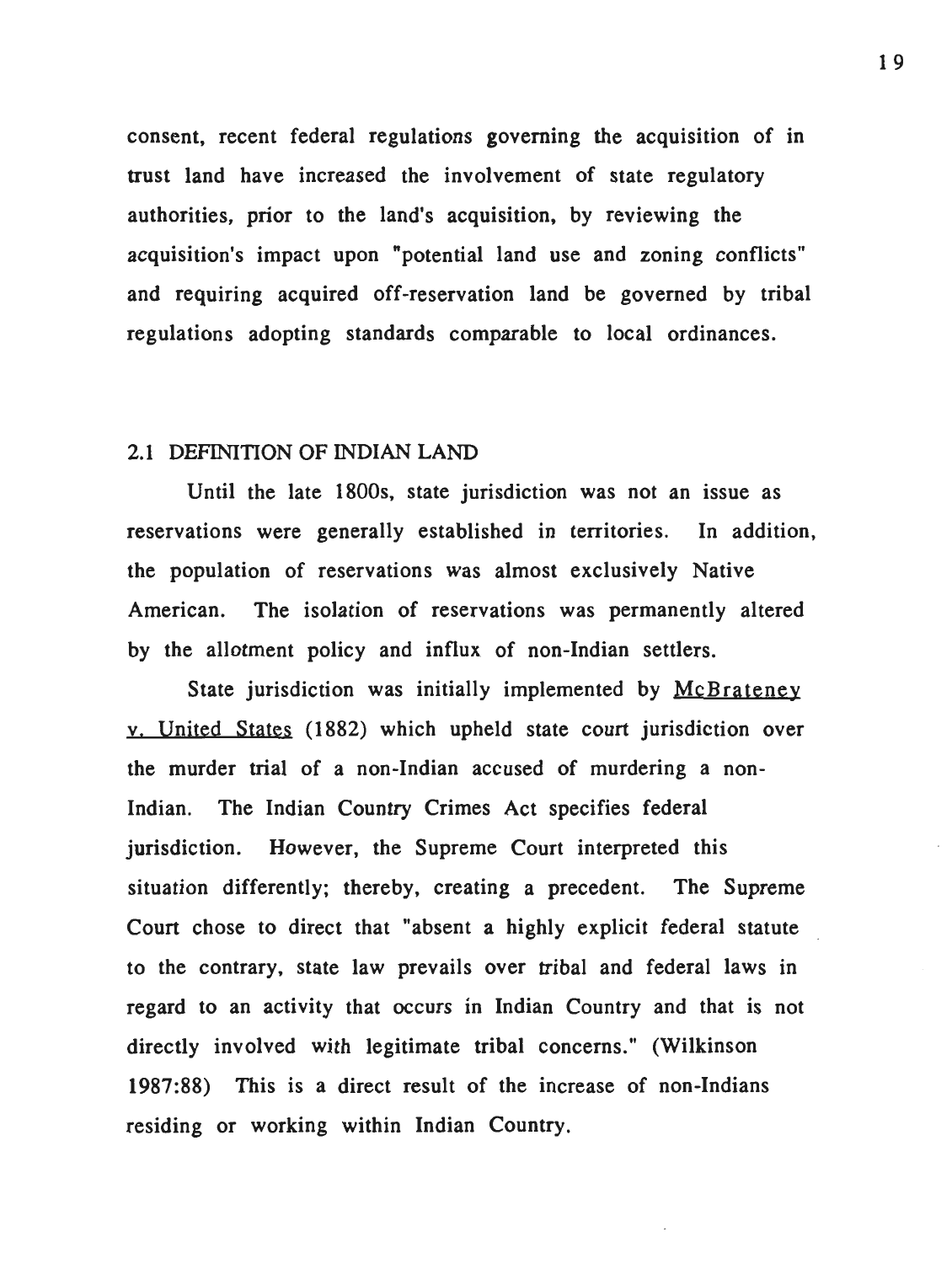Indian Country immunity was initiated by the 1763 Royal Proclamation of King George III which set aside the "Indian Country" reserving the country for Indians and prohibiting land transactions and entry by Europeans. The area was described as "all the Lands and Territories lying to the Westward of the Sources of the rivers which fall into the Sea from the West and North West." (Wilkinson 1987: 94) In addition, in 1758, the colonial Pennsylvania government promised the prohibition of white settlers into the Ohio Valley. Indian lands were further defined in the Trade and Intercourse Act of 1884 which defined Indian Country as "(1) all lands west of the Mississippi River, outside of the states of Louisiana and Missouri and the Territory of Arkansas, and (2) any lands east of the Mississippi, not within any state, the Indian title to which had not been extinguished." (Wilkinson: 1987 p.90) This definition was later repealed by the Revised Statutes passed in 1874.

A definition of Indian country was absent in policy and law making until 1948 with the passage of the 18 U.S.C. §1151 which "provides that all lands, however created, are Indian country for the purpose of criminal prosecutions. Trust allotments and dependent Indian communities are also Indian Country under the statute." Indian country is defined as "...all land within the limits of any Indian reservation under the jurisdiction of the Federal Government, notwithstanding the issuance of any patent, and including rights of way running through the reservation. 41 Am.Jur.2d §55 p.861. This includes land held in fee simple by a non-Indian within the reservation. In 1946, President Truman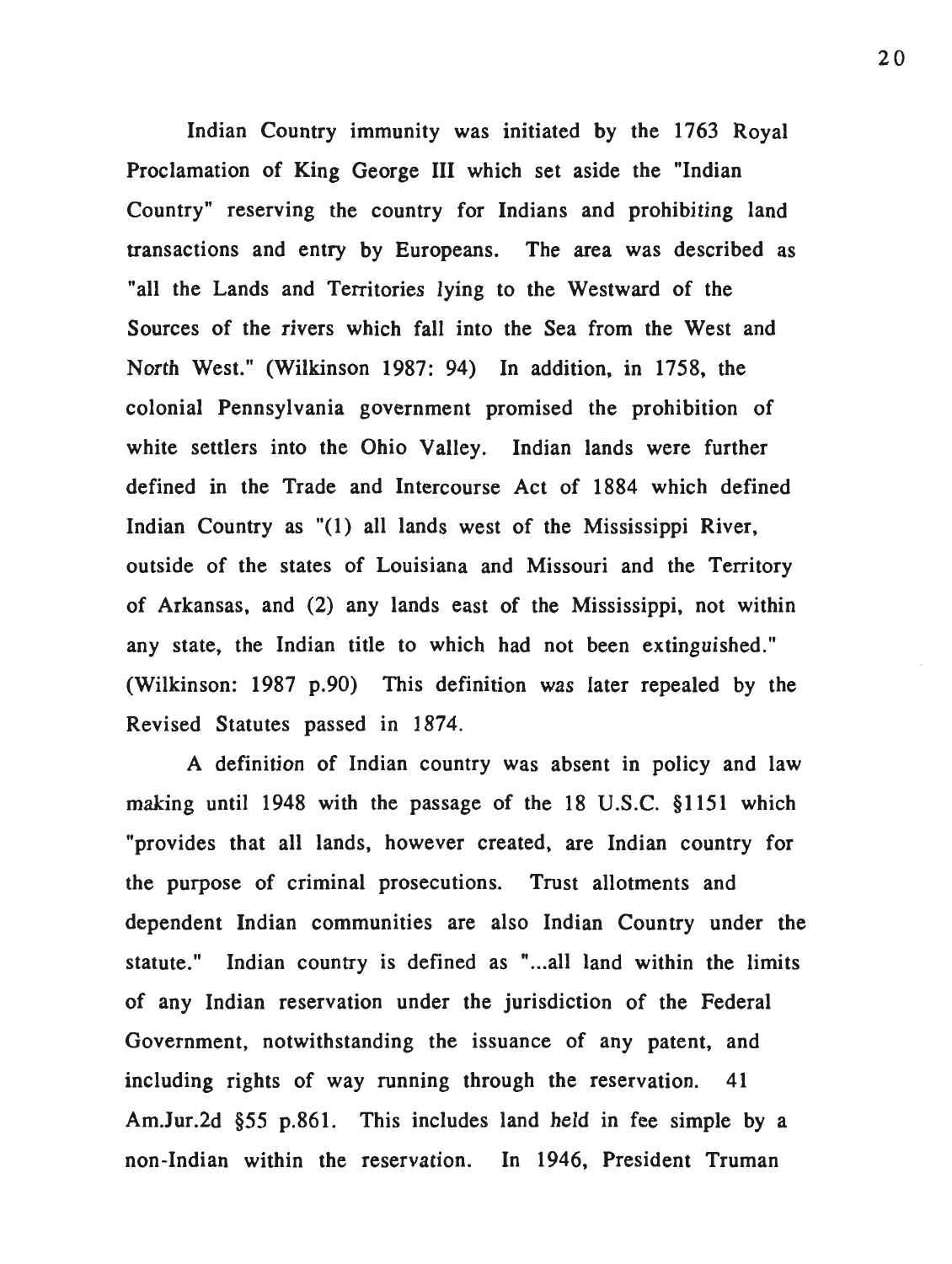signed into law the Indian Claims Commission Act to address land claims.

State civil jurisdiction was expanded in certain states with the passage of Public Law 280 in 1953. The result of this federal legislation was to impact negatively upon Indian selfdetermination and extend state jurisdiction over offenses committed by or against Indians in the Indian country. The implementation of Public 280 has been limited to California, Minnesota, Nebraska, Oregon, Wisconsin and Alaska.

The Civil Rights Act of 1968 is federal legislation requires Indian consent be given to states to increase state civil jurisdiction through Public Law 280. The Civil Rights Act ended the application of P.L. 280 jurisdiction without tribal consent.

#### 2.3 ORIGIN OF RESERVATION

Following passage of the Federal Acknowledgement of Indian Tribes Act, 25 C.F.R. 54, the Narragansett Indian Tribe petitioned the federal government for recognition as a tribe and succeeded with the passage of Federal Acknowledgment of Narragansett Indian Tribe of Rhode Island on February 2, 1983, Federal Register 48:6177-78. The Tribe was successful in establishing fulfillment of the criteria required pursuant to 25 CFR 83.7.

This document acknowledges that the modern Narragansett Indian Tribe is descendent of the Ninantic and Narraganset Indian Tribes with a known history since 1614. The Tribe was dealt with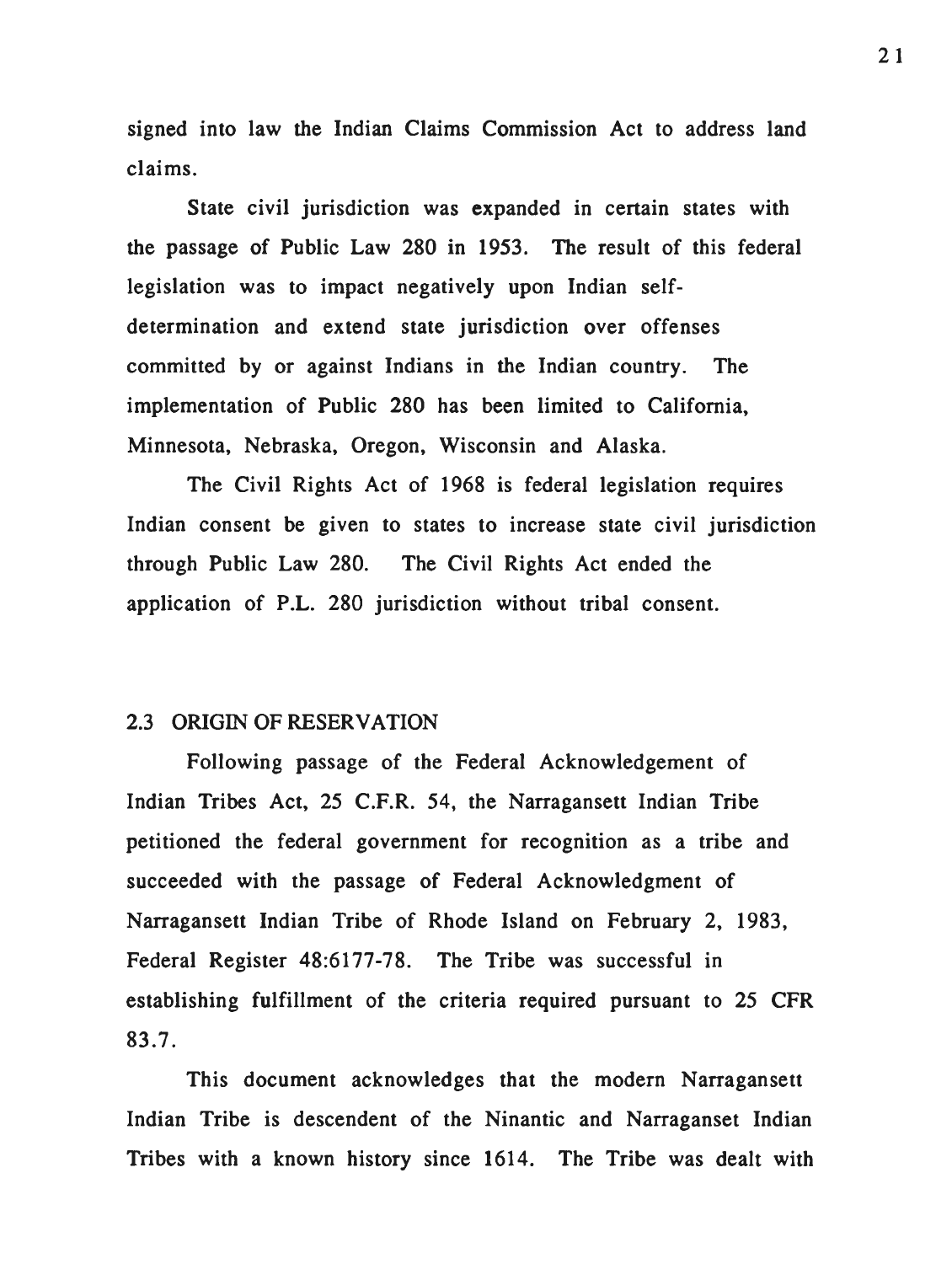as an independent nation by England and the Rhode Island colony after 1622. Following the tribe's defeat in the King Phillip's War of 1675, The Rhode Island colony placed the tribe under "...a form of guardianship..." in 1709. This relationship continued until 1880 at which time the State of Rhode Island enacted a "detribalization" act and limited the tribe's property to two acres surrounding its church.

The tribal members continued to unite under the Narragansett Indian Church and in 1934 a new formal organization occurred which was incorporated by the State of Rhode Island. The proposed findings that the Narragansett Indian Tribe exists as an Indian tribe was published in the Federal Register on August 13, 1982. During the mandated comment period, no statements were received denying the maintenance of tribal relations and the federal acknowledgement was formally instituted and published in the Federal Register February 10, 1983. Prior to the Tribe's formal federal recognition, land claim litigation and settlement negotiation and agreements were conducted through the auspices of a public corporation enacted by the Rhode Island Legislature entitled the Narragansett Indian Land Management Corporation. Following federal recognition, the settlement lands were conveyed to the Tribe from the public corporation and the corporation was terminated.

## 2.4 CASE LAW

The United States Congress is empowered to ".... assume full control over Indian tribes and their affairs, to prescribe the courts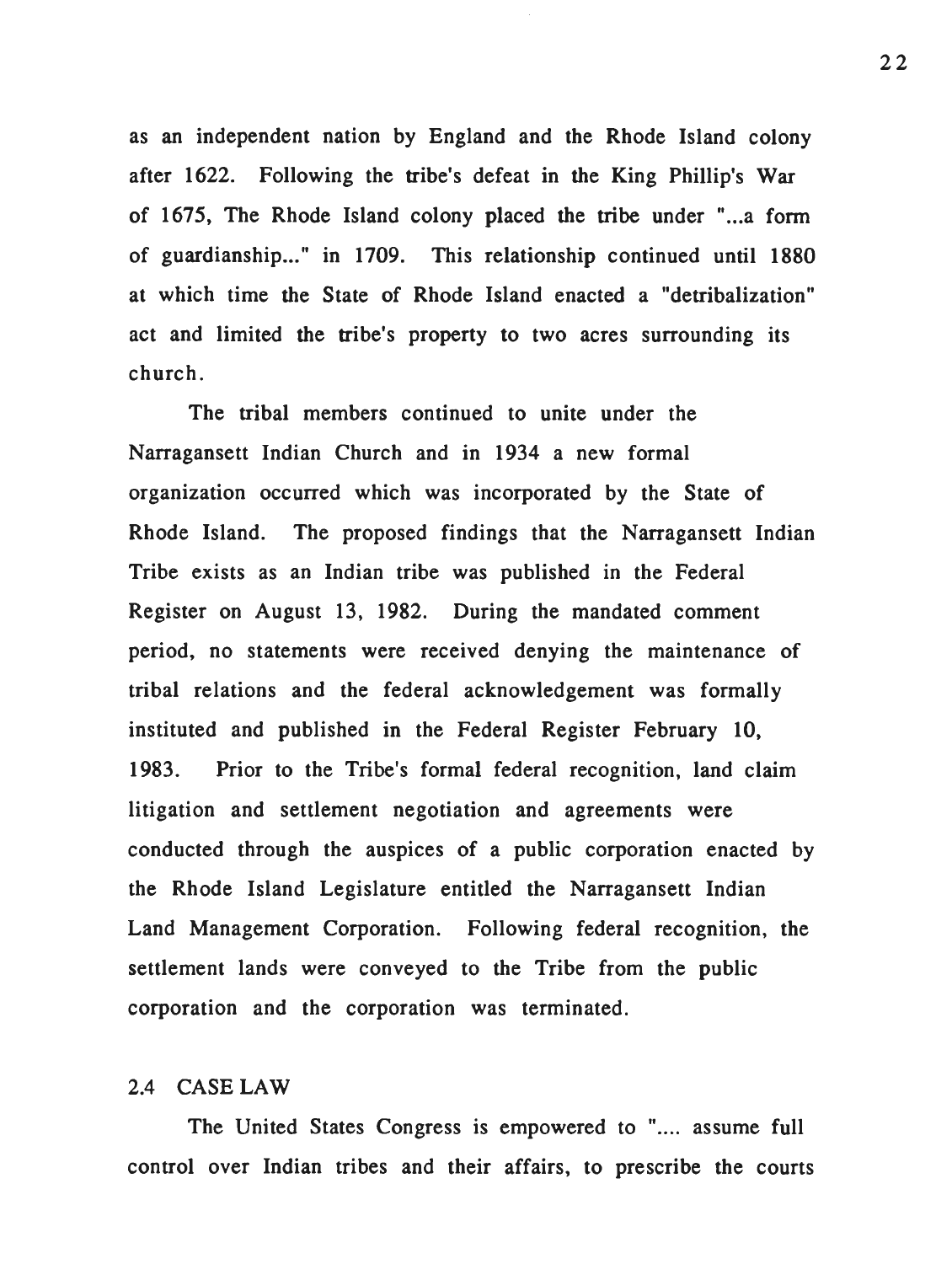in which all controversies to which an Indian may be a party shall be submitted, to determine who are the citizens of a tribe, to allot and distribute the tribal lands and funds among them, and to terminate the tribal government. However, general acts of Congress do not apply to Indians unless the acts are so expressed as to manifest clearly an intention to include them." 41 Am.Jur.2d §51, p.859. Many jurisdictional disputes involve the promotion and/or protection of economic interests of various parties. The federal, state and local governments as well a private citizens and businesses are impacted by regulations, or the lack of them, controlling environmental management and natural resource exploitation. In addition, disputes concerning taxation also play a part in state management problems.

State's must recognize the federal government's claim to dominant authority. However, state governments can turn to three grounds for asserting state regulatory authority: "(l) specific congressional grant of authority over Indians and/or Indian lands; (2) Public Law 280; and (3) regulatory authority in public health and specific administration grants of authority." (The Council of State Governments 1977: 8). In the construction of federal legislation, questionable language shall be in favor of Indians. 41 Am.Jur.2d §54.

Early case law set the development pattern of future negotiations with the Indians and federal Indian policy. Respect for Native American land ownership was initiated by Supreme Court decisions. The following is a brief synopsis of the important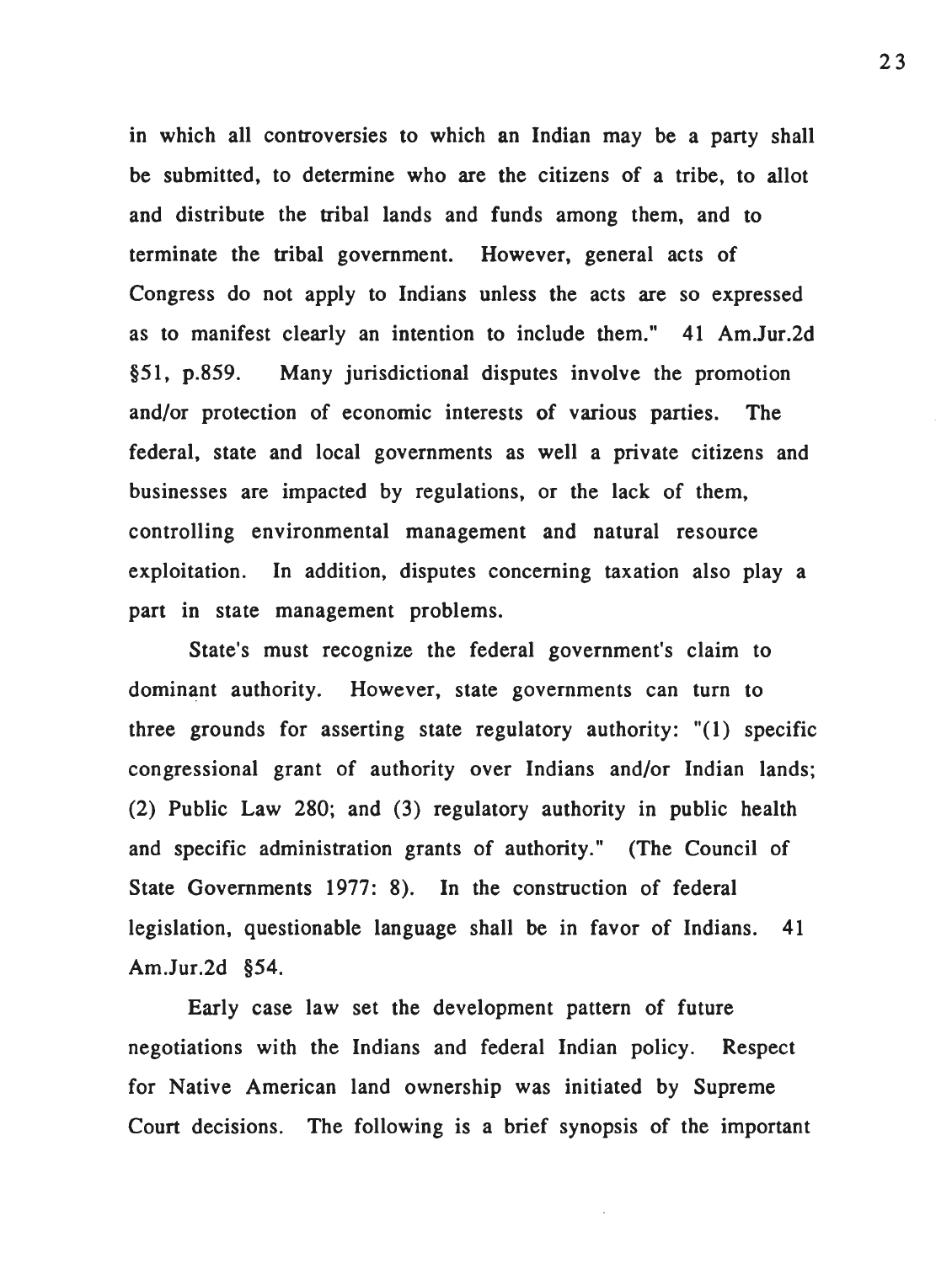United States Supreme Court decisions which have impacted Native American immunity to state jurisdiction.

In Johnson y. Mcintosh, 21 U.S. (8 Wheat.) 543 (1823). Chief Justice John Marshall adopted, with amendment, the Vitoria theory of Indian ownership. He wrote that European discovery gave title to land recognized by other European countries. "It was a title that gave exclusive right to extinguish the Indian's title, which became, a matter by European assertions. " Marshall's definition, in effect, traded a vested property right for a recognized political right of quasi sovereignty for the tribes". (Wilkinson 1987 :83)

In Cherokee National y. Georgia, 30 U.S. (5 Pet.) I (1831), Marshall, in effect, made new law declaring Indian nations as "domestic dependent nations." This declaration was impaired by the termination of American treaty making power with the Indians in 1871.

Initially, Indian sovereignty was upheld in Langford v. Monteith, 102 U.S. 145 (1880) which held that Indian occupied land was not to be included in organizing territories. However, federal jurisdiction to pass legislation over Indians in United States territories was extended by United States v. McGowan, 302 U.S. 535, 58 S.Ct. 286 (1938) which held that the federal government has authority to enact regulations and protective laws over Indians. United States v. Wheeler, 435 U.S. 313, 948 S.Ct. 1079 (1978) found that Congress has plenary authority to legislate for Indian tribes in all manners. The sovereignty Indian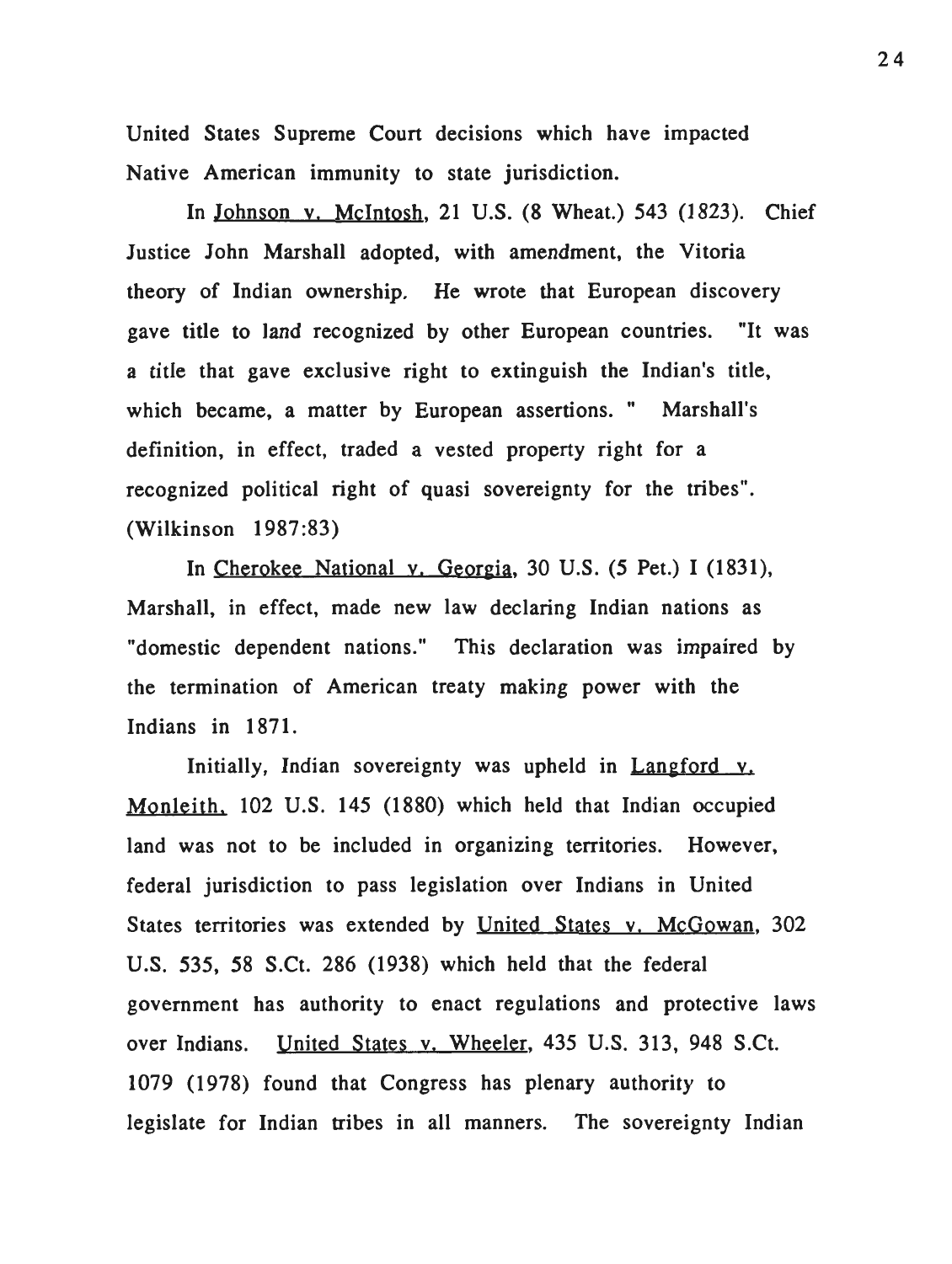tribes retain exists only by the grant of Congress and is subject to federal government supremacy.

In the 1975 decision, DeCourteau y. District County Court, the definition of Indian country contained in U.S.C. §1151 for crimes "... generally applies as a to questions of civil jurisdiction." This expansive definition was reaffirmed in White Mountain Apache Tribe v. Bracher. 448 U.S. 136, 100 S.Ct. 2578 (1980) and Ramah Navajo School Board y. Bureau of Revenue. The court asked the question why separate jurisdictional boundaries existed for civil and criminal crimes. The court devised the reasoning that Indian immunity is territorial based.

White Mountain Apache Tribe v. Bracher, 448 U.S. 136, 100 S.Ct. 2578 (1980) provided a two part test to determine state jurisdiction. The two barriers are as follows:

(1) "First the exercise of such authority may be preempted by federal law..." Second, it may not unlawfully infringe "on the right of reservation Indians to make their own laws and be ruled by them." (Wilkinson 1987: 93) The first guideline applies to subject matter and federal statute areas of regulation. The second guideline deals with geographic issues. "Geographical preemption may deny state authority in subject matter areas not addressed explicitly by any federal treaty or statute dealing with Indian policy; the many examples include civil court jurisdiction, taxation, zoning, environmental regulations and health and safety laws." (Wilkinson 1987:93) Federal policy and federal law are presumed to provide protection and promotion of Indian self-determination. The first preemption is the regulatory field covered by federal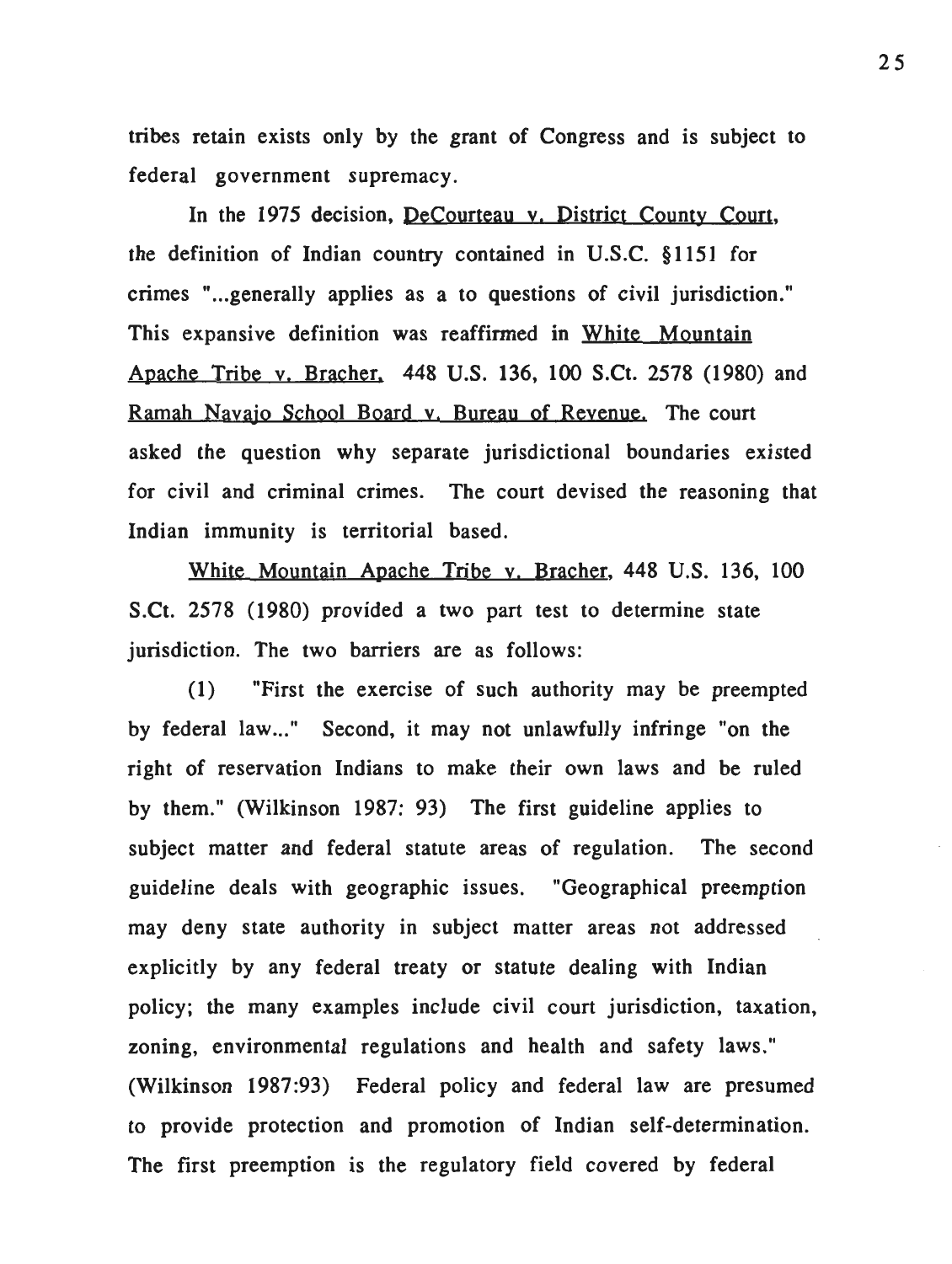statutes such as "commerce, criminal jurisdiction, health and education, and resource management." (Wilkinson 1987:93)

Generally, the Court has found it easier to employ the subject matter jurisdiction due to the explicit language of federal statutory law and the vagueness and ambiguity of "Indian country" definitions contained within treaties. The federal preemption in Indian country has been developed through all areas of law, not exclusively federal statutory. It may be implied and is generally strongest in those matters involving strictly Indians. Federal statutes are historically construed as providing federal preemption based upon "special trust relationships with tribes, the policy of promoting tribal self-government in Indian country, and the long standing federalization of Indian policy..." (Wilkinson 1987:95)

An emerging fourth principal is state preemption of activities outside reservations "unless there is an express federal statutory provision to the contrary." (Wilkinson 1987:95) Federal powers have been reserved for reservation activities. General preemption law applies for those circumstances/instances of the Indian country.

Tribal sovereignty was further upheld in Worcester v. Georgia, 31 U.S. (6 Pet.) 515 (1832), especially the doctrine of general exclusive of Indian reservations from the operation of state law. Other doctrines still in force include, "...the existence of tribal sovereignty before contact with Europeans, the continuing existence of self-governing statutes after alliance with the United States, tribal reserved rights [and] the rules of construction for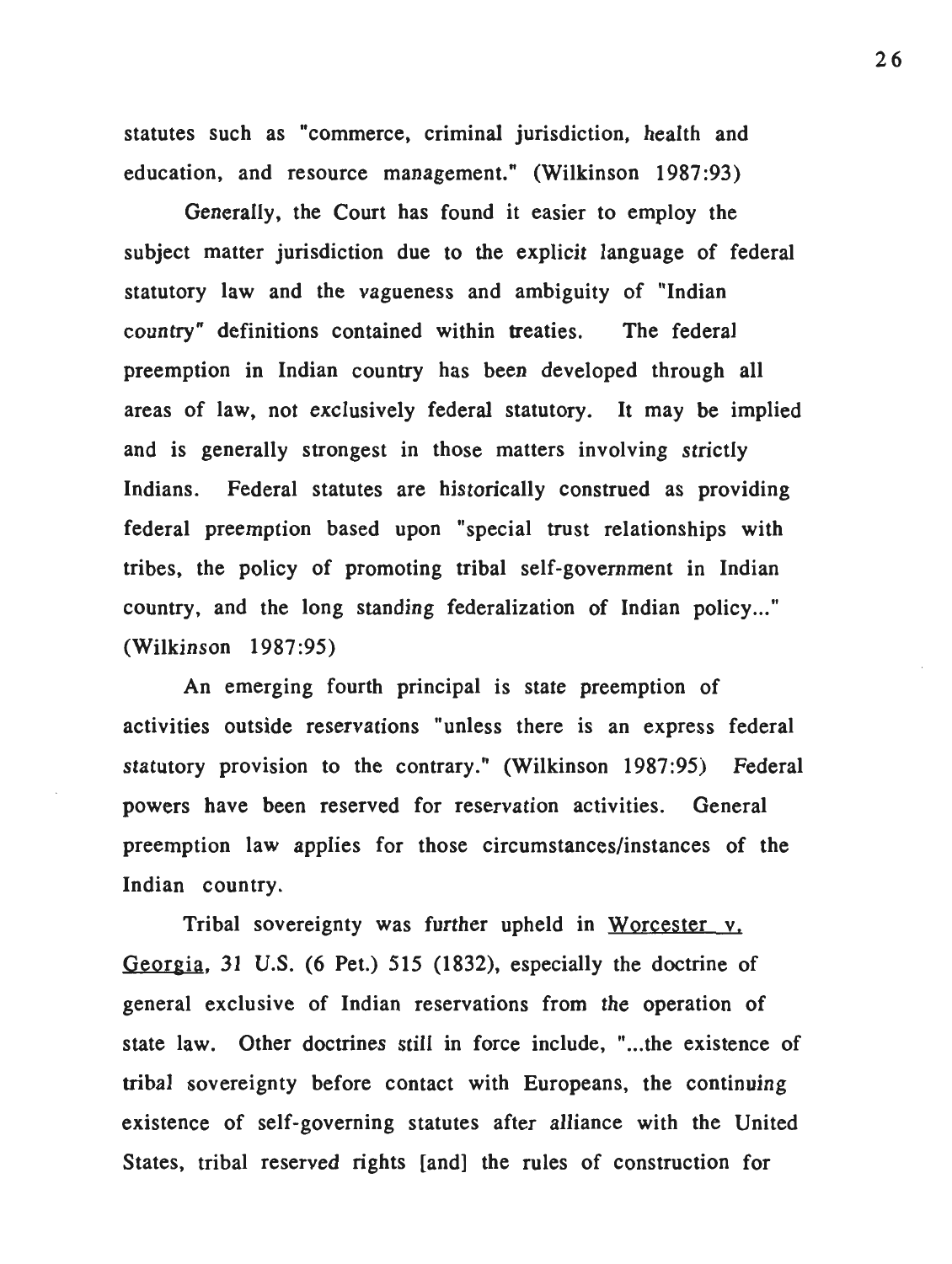Indian treaties and statutes". Worcester succeeds in upholding tribal sovereignty and denying state jurisdiction.

State law is generally preempted in instances involving Indian country resources. This includes products derived from reservation and fish and wildlife resources. This has prohibited taxation of Indian revenue making events, i.e, timber lumbering, mining, bingo and tourism. Subject matter areas have been interpreted to prohibit state assertion of jurisdiction. The immunity granted reservations is greater than that imposed upon federal lands regarding taxation. This is in cooperation with the trust status of Indian country with the federal government.

The federal supremacy clause and subject matter preemption are the main reasoning behind jurisdictional decisions. This preemption is only used if no subject matter statute or treaty law is in effect at the time the reservation was created. The federal government holds the land in trust and can terminate the relationship. The United States did not utilize the doctrine of conquest, and, for the most part, negotiated treaties with the various tribes. This created a situation in which the government respected the sovereignty of Indian governments and extended common law immunity to reservations. The federal government's goal was to clear Indian title from future state lands by limiting Indian claims to federally recognized reservation lands.

United States treaty making power was terminated in 1871. The early treaties were followed by bi-lateral agreements and eventually executive orders in order to create reservations. This

27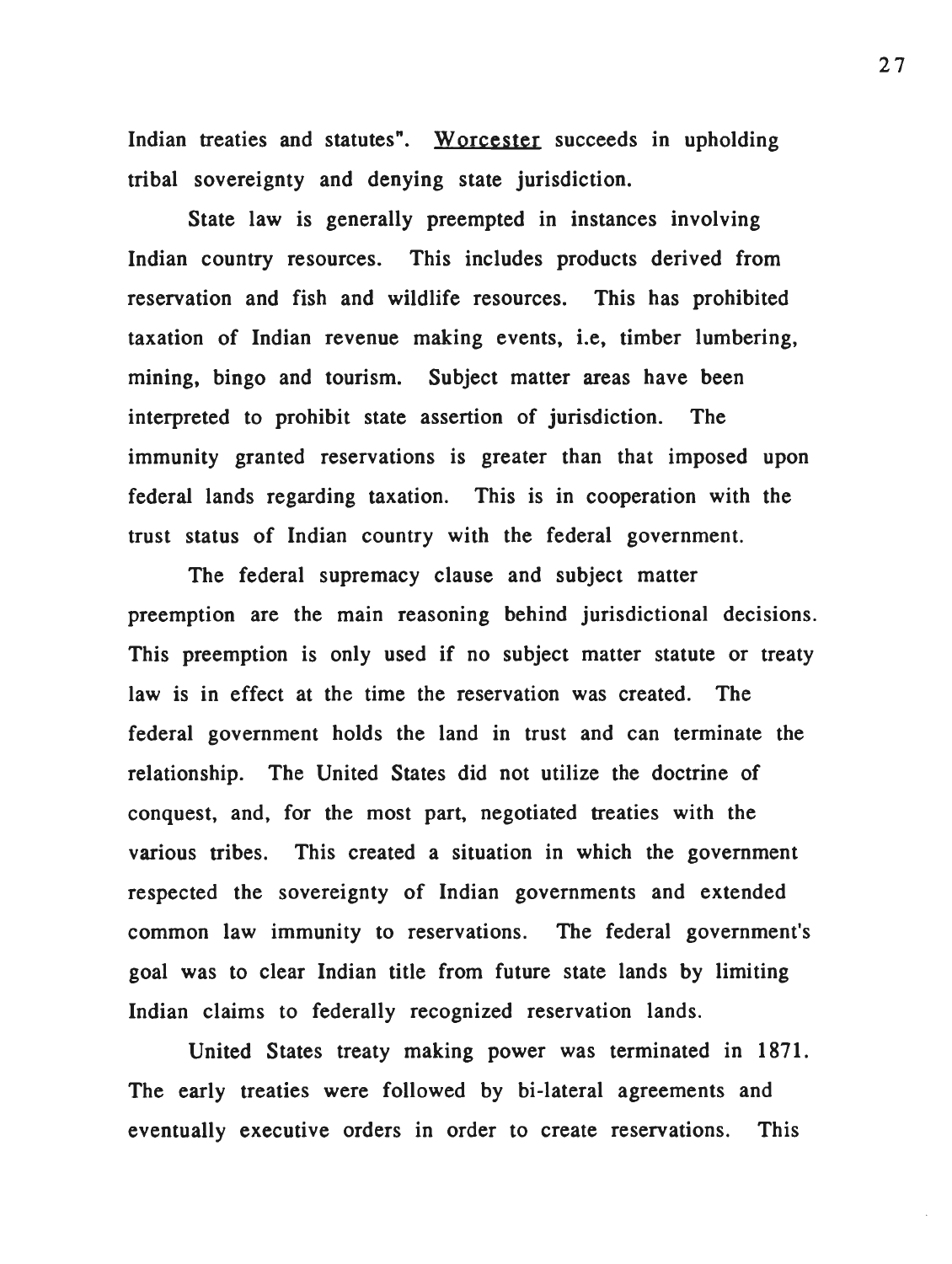process maintained autonomy among federal territories and, ultimately, statehood.

A treaty between the United States and an Indian tribe is "essentially a contract between two sovereign nations." (Wilkinson 1987: 102) Sovereign powers not specifically delegated to the federal government are reserved for the state pursuant to the Tenth Amendment to the Constitution. "The treaty and treaty substitutes reserve to tribes sovereign powers expressly or implied relinquished to the United States." (Wilkinson 1987:102) State police powers are constitutionally established; tribal power stems from treaties unimpeded by constitutional constraints.

Jurisdictional disputes, generally springing from economic concerns, involve the applicability of federal or state jurisdiction. The federal government's dominant authority can be pierced based upon a congressional grant of authority, the application of Public Law 280 and specific administrative grants of authority.

Early United States Supreme Court decisions protected Indian sovereignty and developed a two part test to determine state jurisdiction: federal subject matter and geographic preemptions. This test generally prohibits the application of state jurisdiction in the involvement of environmental regulation and resource management.

There exists no Rhode Island case law addressing any issue of Native American sovereignty or immunity to state and/or local regulatory power. However, a recent Connecticut case could prove applicable. Schaghticoke Indians of Kent v. Potter, 587 A.2d 139 (Conn. 1991) raised the question as to whether federal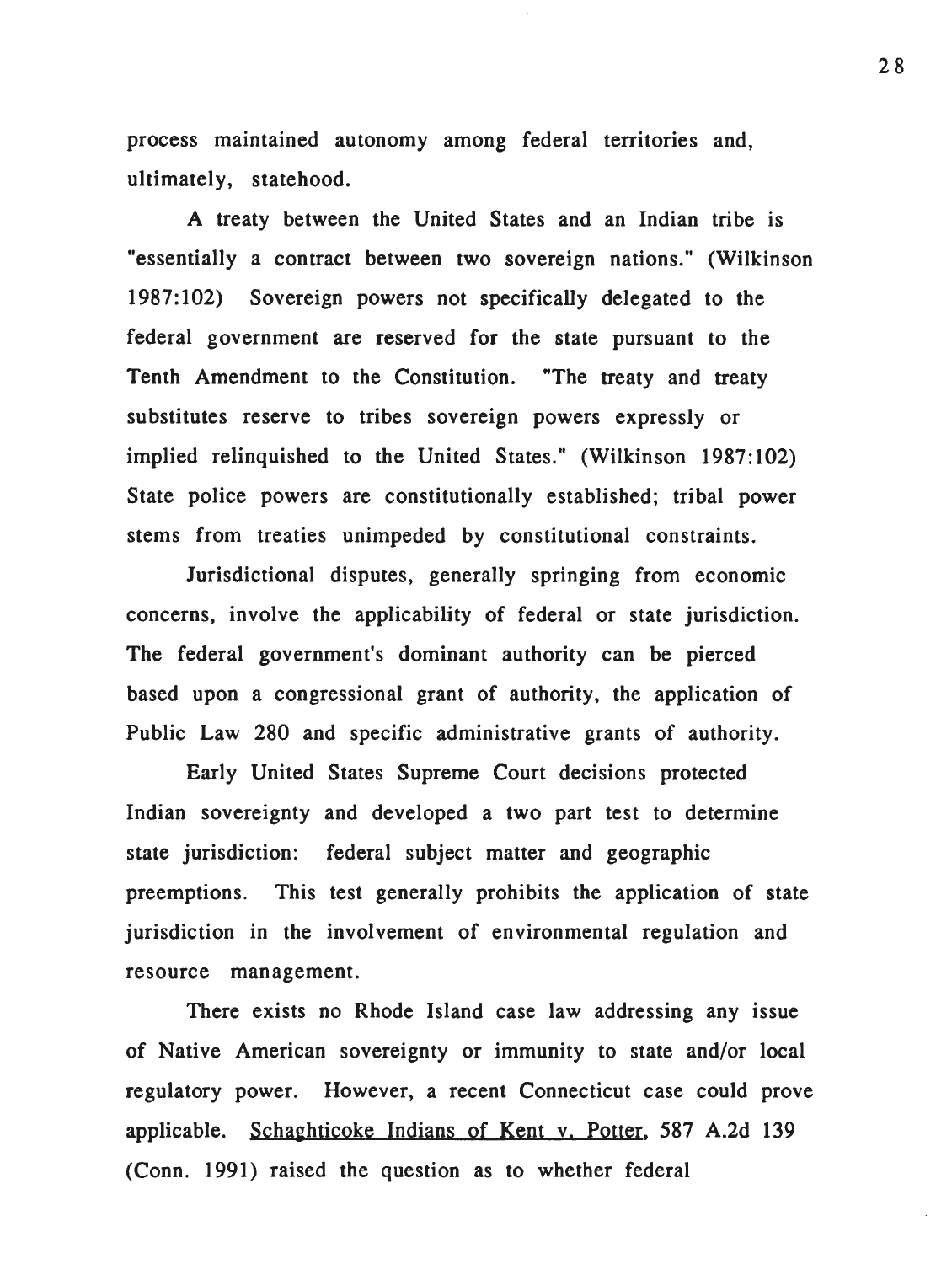preemption applied to land determined to be "Indian country" and, upon acknowledgment of the tribe's existence, whether there is tribal retention of sovereignty and whether or not the Department of Environmental Protection had infringed upon tribal self-government. The case addressed the authority of the State of Connecticut through the actions of the Department of Environmental Protection to manage tribal lands. The Court held that "As to the courts of this state [Connecticut], they may exercise civil jurisdiction over lawsuits involving Indian tribes to the extent that our state courts exercised such jurisdiction prior to the enactment of Public Law 83-280 in 1953 and to the extent that the exercise of such jurisdiction does not interfere with tribal selfgovernment," 587 A.2d 139 (Conn. 1991).

In the present instance, the State of Rhode Island had not exercised civil jurisdiction over the Indian Tribe prior to 1953 except to pass legislation creating the initial reservation in 1934. In addition, there is no case law indicating the absence or question of the application or inapplicability of state jurisdiction. Therefore, state civil jurisdiction over the Narragansett Indian Tribe Reservation held in federal trust [this does not include the 1800 acres acquired through the litigation settlement agreement] would appear unlikely.

29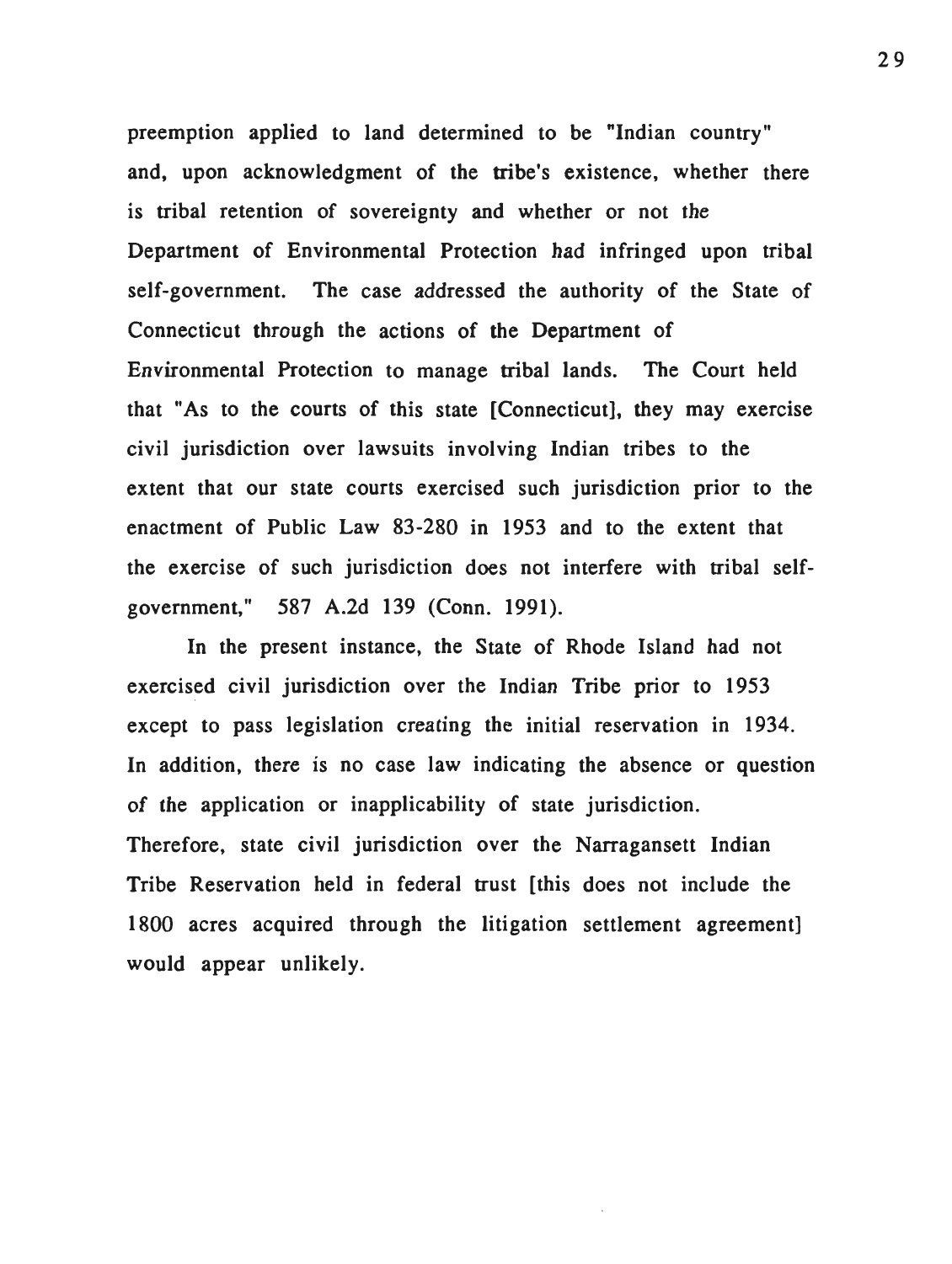CHAPTER III ENABLING LEGISLATION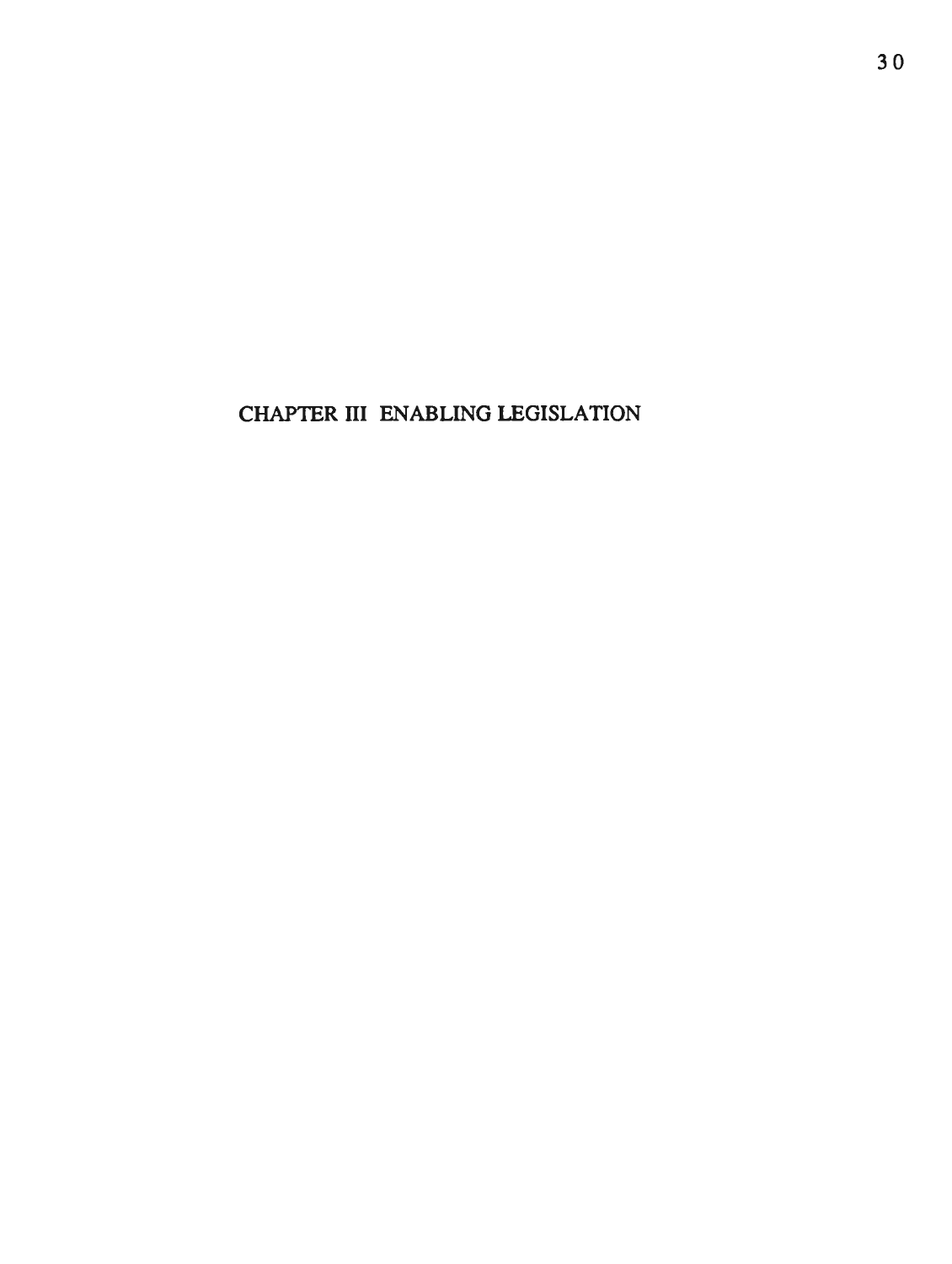#### 3.1 FEDERAL LEGISLATION

As discussed earlier, Indian lands are generally governed by federal statutory and tribal law. Several federal statutes significantly impact upon the formation and governance of Indian lands. However, several federal acts have authorized the federal government to consent to state jurisdiction Indian country. "It is within the power of Congress to provide that the laws of a *state*  shall extend over and apply to Indian country." 41 Am.Jur.2d §63 First, 25 U.S.C. §468 promulgated on June 18, 1934 provides that federal statutes impacting reservation land do not relate to holdings "...upon the public domain outside the geographic boundaries of any Indian reservation now existing or established hereafter." Furthermore, the statute addressing assumption by state of civil jurisdiction [this Act also provides for state assumption of criminal jurisdiction] provides for such, with the consent of the tribe, ".... to the same extent that such State has jurisdiction over other civil causes of action, and those civil laws of such State that are of general application to private persons or private property shall have the same force and effect within such Indian country or part thereof as they have elsewhere within that State." 25 U.S.C.S. §1322(b).

Tribal sovereignty is federally protected to a certain degree; subsection (b) addresses this immunity. This statute prohibits alienation, encumbrance, taxation and prohibits inappropriate state jurisdiction: "[Nothing]...shall confer jurisdiction upon the State to adjudicate, in probate proceedings or otherwise, the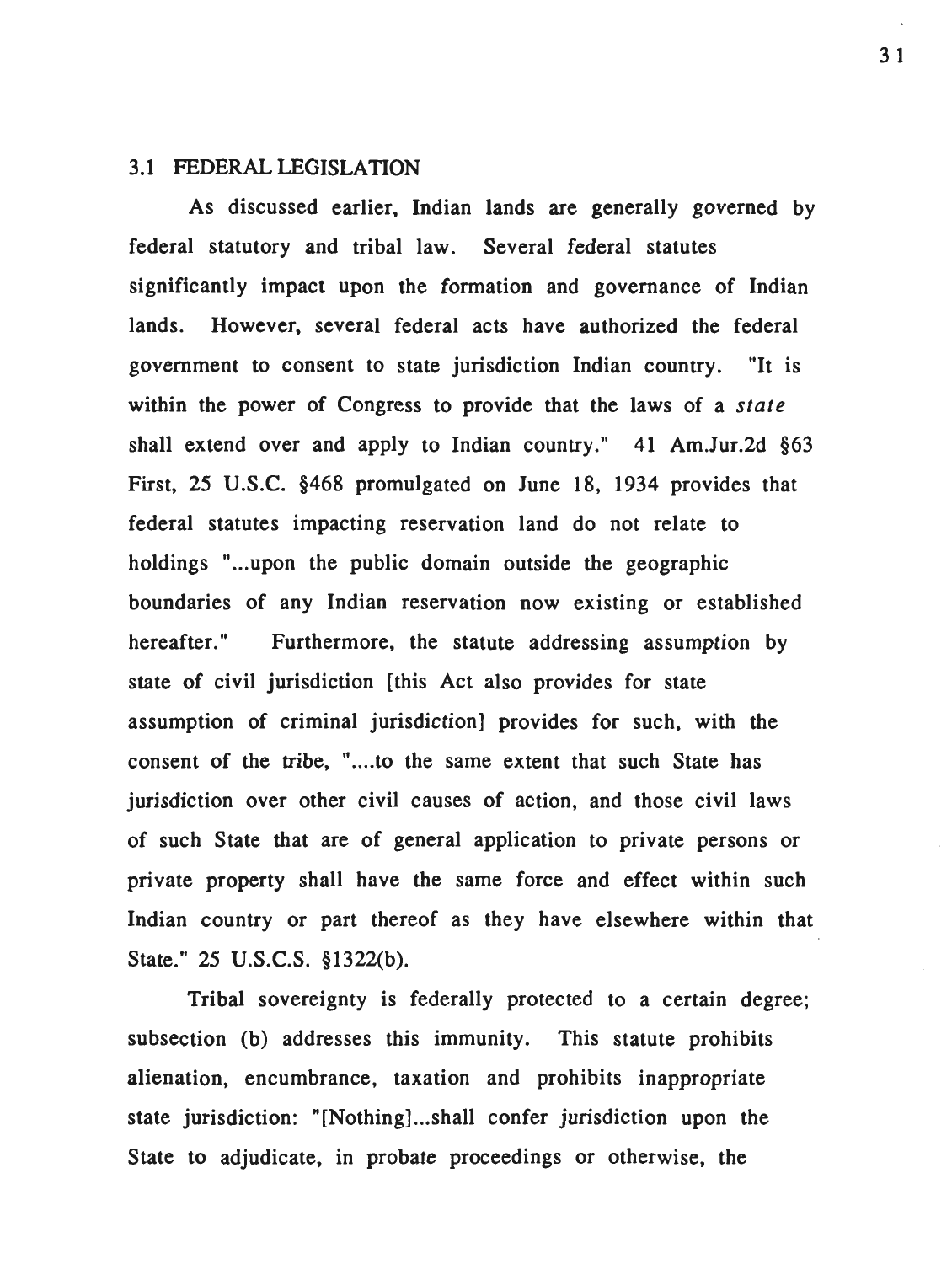ownership or right to possession of such property or any interest therein." Finally, subsection (d) provides that "Any tribal ordinance or custom... [adopted in the exercise of its authority]...shall, if not inconsistent with any applicable civil law of the State, be given full force and effect in the determination of civil causes of action pursuant to this section." This 1968 legislation provided federal consent for the transfer of its civil jurisdiction to the states, with tribal consent, to Indian lands held m trust.

28 U.S.C. §360, enacted following passage of P.L. 280 in 1953, provided that Congress could grant certain states general civil jurisdiction over Indian lands. In 1975, the Narragansett Indian Tribe filed civil litigation in the United States District Court for the District of Rhode Island in an effort to regain former tribal lands. The Tribe wanted return of thirty (30) square acres of land which had not been deeded to the State on March 28, 1709. This amounted to 3,500 acres in addition to the six mile tract which had remained in tribal possession. Prior to conclusion of the litigation, the State of Rhode Island and Narragansett Indian Tribe reached an agreement which was approved on February 28, 1978. The ultimate settlement process required the passage of federal legislation. On September 30, 1978, the federal Rhode Island Indians Claims Settlement was enacted. 25 U.S.C. §1701 addressed the litigation pending in Rhode Island federal district court concerning claims for private and public land located in Charlestown, Rhode Island. This legislation was enacted, in part, to remove clouds upon real estate in the town. 25 U.S.C. §1702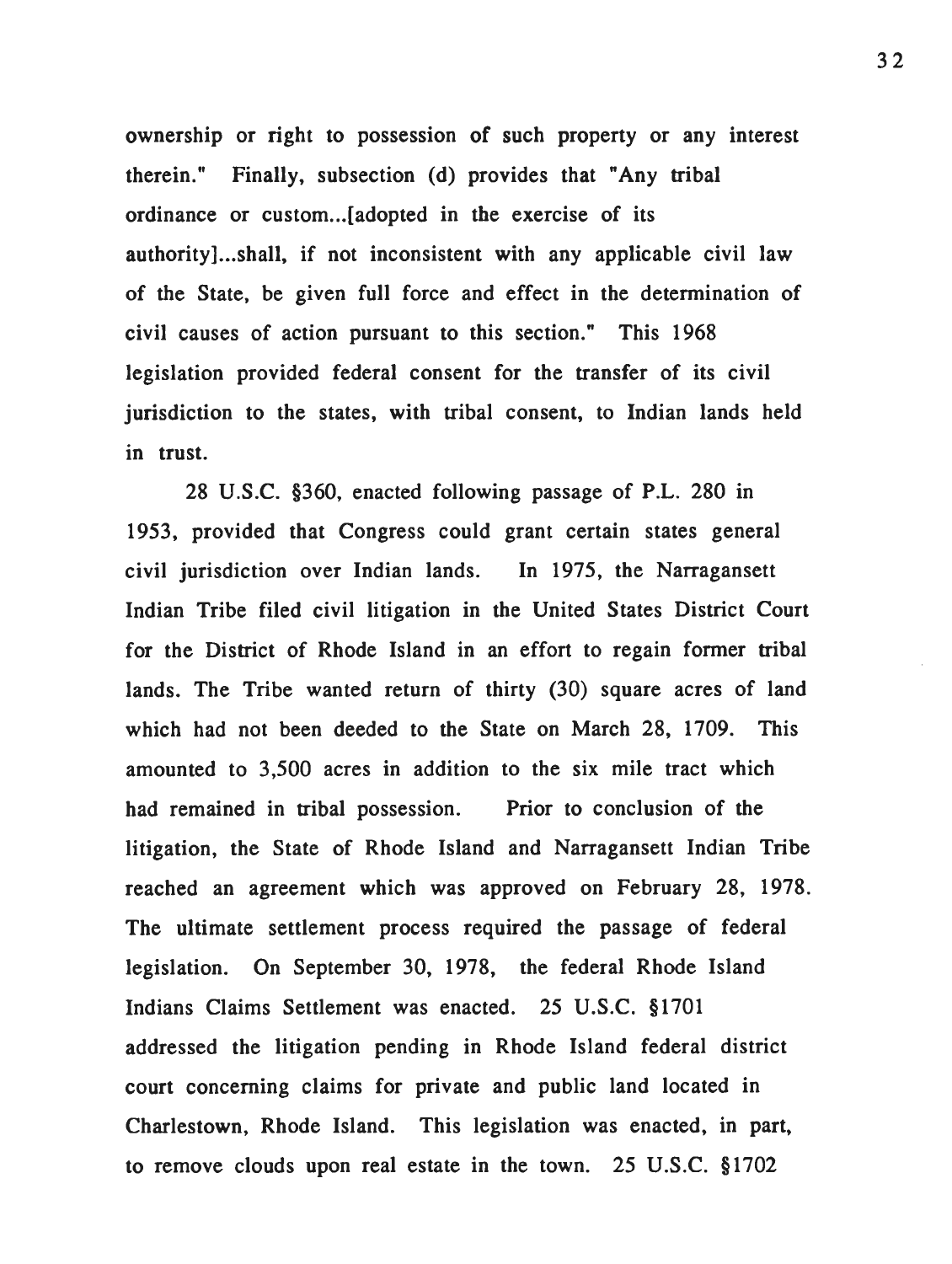defines "private settlement lands" as nine hundred (900) acres to be acquired by the Secretary of the Interior from private landowners. "Public settlement lands" are to be conveyed by the State of Rhode Island.

Most importantly, 25 U.S.C. § 178 addresses the applicability of state law. "Except as otherwise provided in this Act [25 U.S.C. § 1701 et seq.], the settlement lands shall be subject to the civil and criminal laws and jurisdiction of the State of Rhode Island." This federal legislation enacted as a part of the settlement process established complete state civil and criminal jurisdiction over the newly acquired reservation lands in perpetuity.

This joint agreement memorandum established the eventual conveyance of nine hundred (900) acres from the State to the tribe under certain circumstances. The memorandum contained nineteen (19) points; the relevant points are as follows:

1. A public corporation entitled the Narragansett Indian Land Management Corporation would be established to acquire, manage and hold the lands in question until their conveyance to the Tribe following federal recognition acknowledging the Tribe's existence.

2. The State of Rhode Island would convey nine hundred (900) acres to the Narragansett Indian Tribe.

3. An additional nine hundred (900) acres will be acquired by the Tribe through its purchase at fair market value. No private property shall be conveyed without the owners' consent.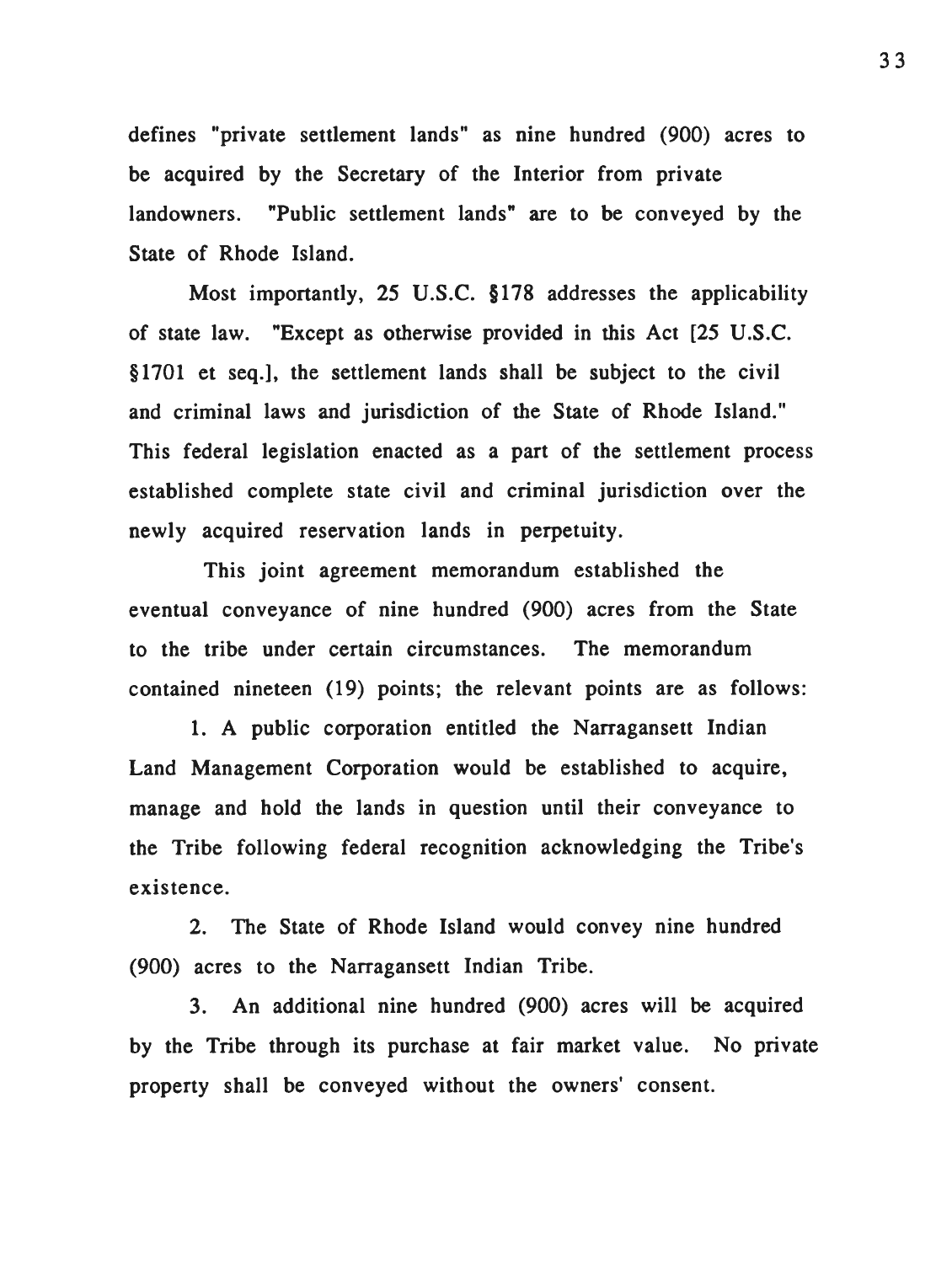4. The federal government would provide the funding needed to acquire the privately owned property not to exceed 3.5 million dollars.

5. Litigation will be filed to clear all clouds of real estate titles and eliminate all Indian claims.

6. A special federal restriction would prevent alienation of the settlement lands. This restriction would not prevent the Corporation or Tribe from granting easements or the state's taking of such property through the exercise of police power and eminent domain.

7. All settlement lands would not be subject to property taxes.

8. The nine hundred acres of settlement land of former state land contributed to the Tribe shall remain in conservation in perpetuity.

*9. All laws of the State of Rhode Island shall be in full force and effect upon the Settlement lands.* 

10. A land use plan must be prepared for the Settlement Lands and accepted by both the Narragansett Indian Land Management Corporation or Tribe and Town of Charlestown Town Council.

11. The state land surrounding Deep Pond would be contributed to the Tribe under the condition that the state continue to receive benefits under the Pittman-Robertson Act and the Dingell-Johnson Act.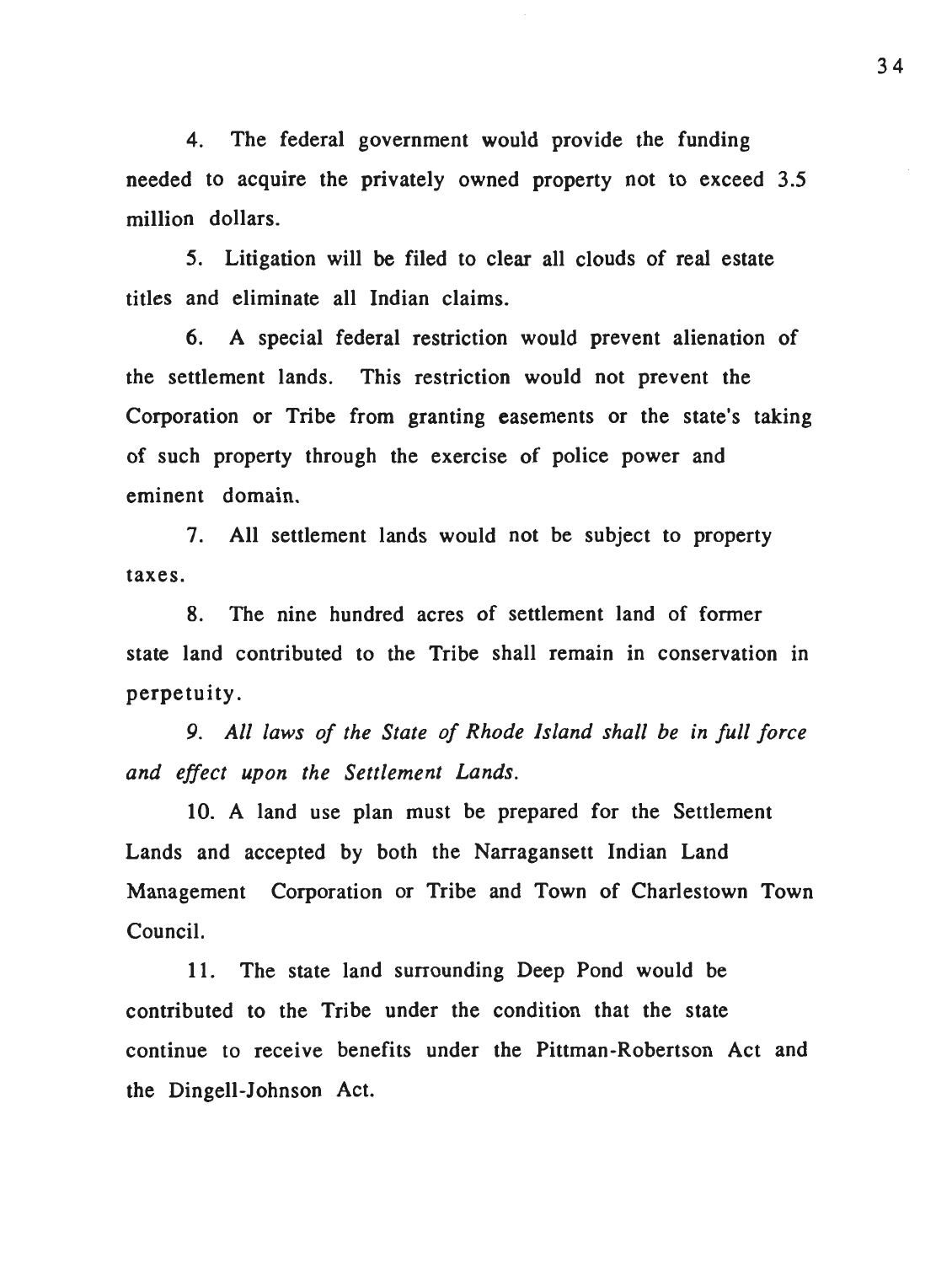12. Implementation of these provisions was contingent upon the determination by the Department of the Interior that the Indians have a credible claim to the lands involved.

13. The Tribe agreed to dismiss the lawsuits pending against all defendants involved, upon passage of federal legislation which would eliminate title problems.

The settlement of the Narragansett Indian claims also required the passage of federal legislation discussed above and referred to as the "Rhode Island Indian Claims Settlement Act." This federal legislation provides that following transfer of the settlement lands to the Narragansett Indian Land Management Corporation, other claims by the Corporation will be extinguished. The Act also establishes that all future claims regarding lands or waters will be made against the Corporation during its existence. Actions attacking the constitutionality of the federal legislation were barred one hundred eighty (180) days after its passage on September 30, 1978.

In addition, the U.S. Treasury established a fund referred to as the "Rhode Island Indian Claims Settlement Fund" to pay the expenses incurred through the conveyance of land and related expenses. To allow for the granting of easements, etc. a special federal restriction of alienation was enacted.

Total immunity from state regulation is prohibited by the taxation of revenues produced from the settlement lands and the application of income tax exemption only to taxes incurred during the original property sale of claim lands. Most importantly, all settlement lands are subject to the civil and criminal jurisdiction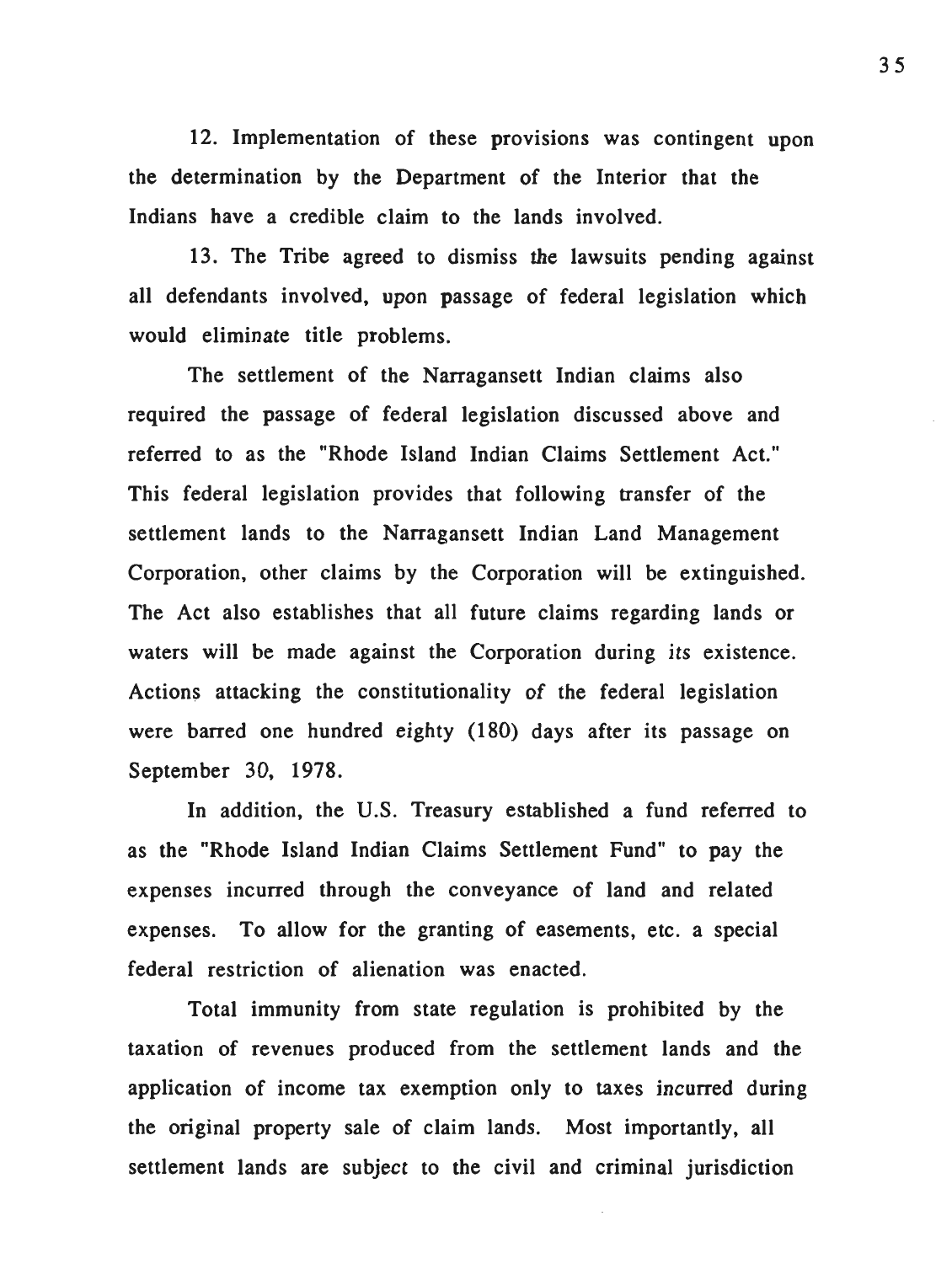of the State of Rhode Island and the provisions of this federal legislation shall prevail over all applicable federal laws if a conflict should arise.

In general, federal law preempts state jurisdiction. However, it is within the power of the United States Congress to grant such jurisdiction to the states. Public Law 280 provided for this transfer without Indian consent. Later legislation required the consent of the impacted tribe.

In the present case, federal jurisdiction was transferred to the state with the enactment of additional legislation rather than through the use of 28 U.S.C. §1360 or 25 U.S.C. §1322. As part of the settlement process of the federal litigation and with approval of the Tribe, federal and state legislation were enacted to provide total state jurisdiction in all civil and criminal matters with the exception of taxation.

#### 3.2 STA TE LEGISLATION

Current state legislation directed toward the regulation of Indian lands is entitled Narragansett Indian Land Management Corporation, R.I. Gen. Laws §§37-18-1 - 15. This legislation was enacted following settlement of the federal litigation filed by the Narragansett Indian Tribe in order to regain title to ancient tribal lands. This litigation was dismissed following the signing of a settlement agreement by the State of Rhode Island and Narragansett Indian Tribe.

The settlement agreement entered into between the State of Rhode Island and Narragansett Indian Tribe resulted in the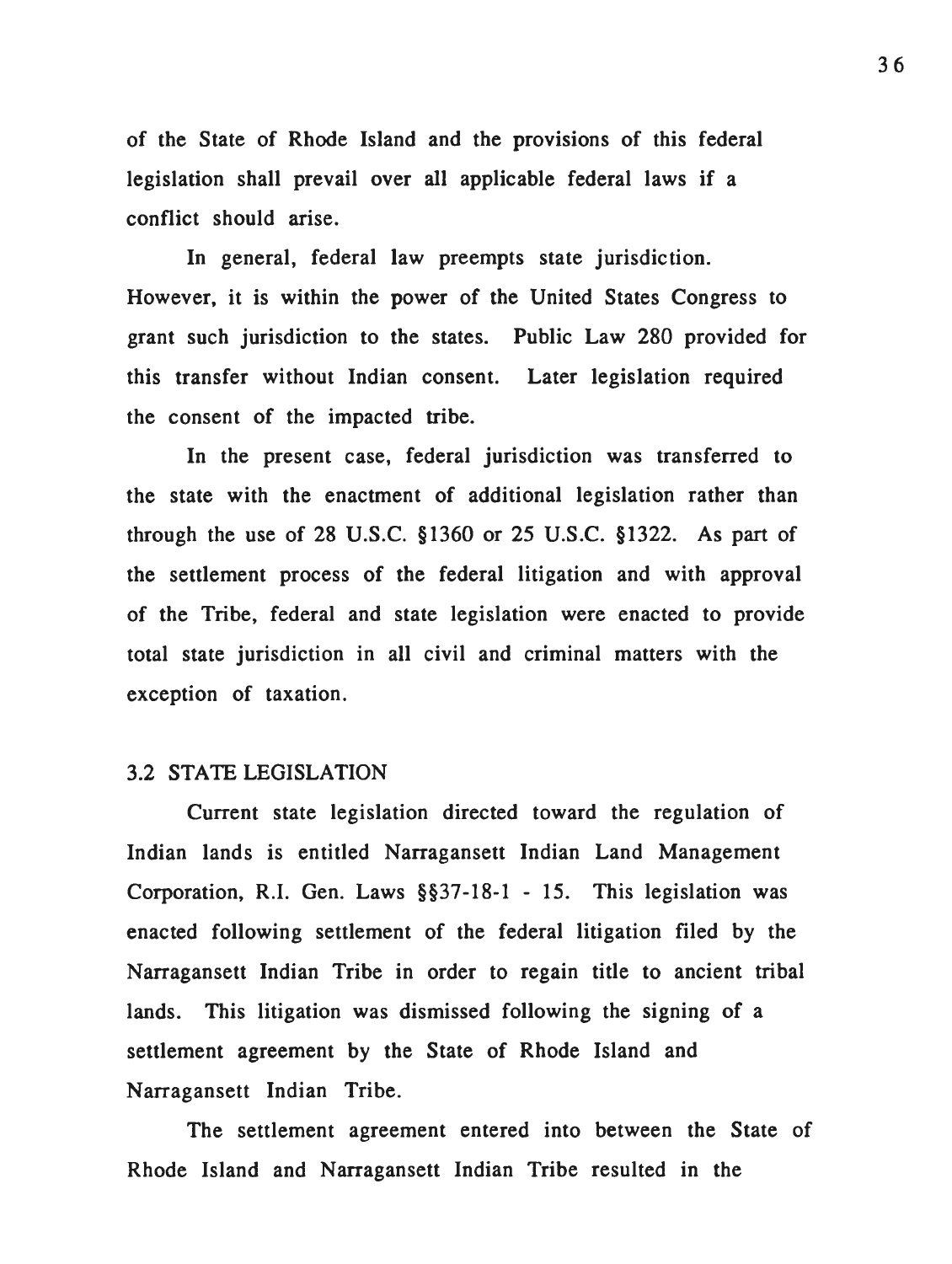eventual conveyance of nine hundred (900) acres of state property to the Tribe following completion of certain conditions discussed in the following. The main purpose of this legislation was to establish a corporation with which the state government could negotiate and enter agreements and contracts. This legislation is commonly referred to as the "Narragansett Indian Land Management Corporation Act" ("NILMC"). Within this Act, "Indians" are defined as "...those descendants of the individuals named on the list established pursuant to the Acts of 1880, Chapter 800, Section 4. "

The establishment of this public corporation also authoritatively established state regulatory control during its existence through the drafting and acceptance of a land use plan by the State of Rhode Department of Statewide Planning. Section 37-18-2 defines "land use plan" as a plan drafted by the Rhode Island Division of Statewide Planning with acceptance by the Town of Charlestown and the Narragansett Indian Land Management Corporation. In addition, the federal recognition required by this legislation is the formal acknowledgement of the Narragansett Indian Tribe pursuant to 25 U.S.C. §1707 and Code of Federal Regulations, Part 83.

R.I. Gen. Laws §37-18-3 establishes the Narragansett Indian land management corporation for the "... purposes of acquiring, managing and purchasing real property as provided in Section 37-18-6(d) until the Tribe's formal recognition by the federal government. In addition, R.I. Gen. Laws Section 37-18-4 states that its purpose is to manage and hold real estate acquired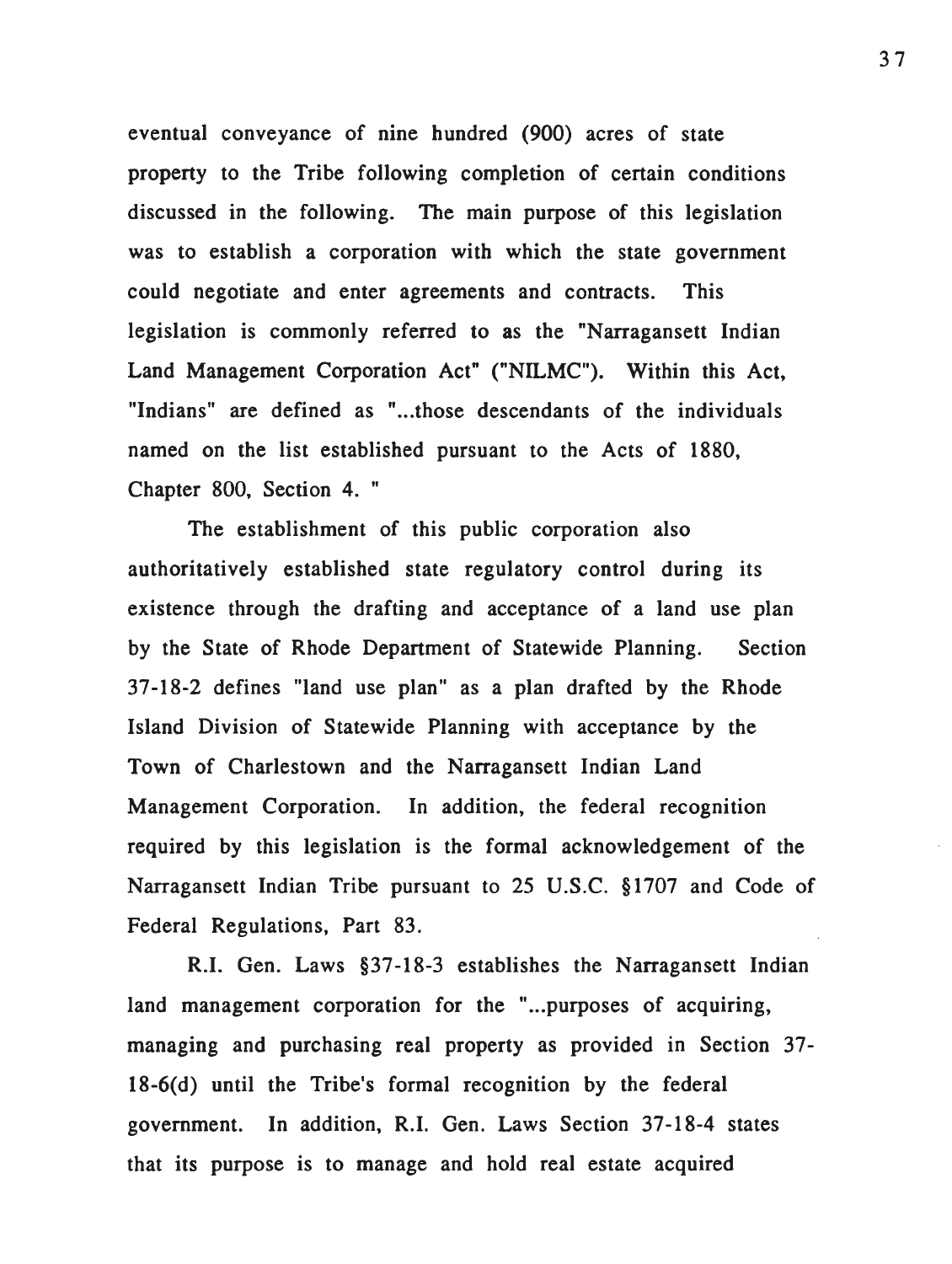pursuant to this chapter for the benefit of of the descendents of those individuals of Indian ancestry set forth in the list established pursuant to Public Laws 1880, Chapter 800, Section 4. The NILMC was a public corporation established with a distinct legal existence from the State of Rhode Island. However, R.I. Gen. Laws §37-18-3(c) mandates that if the corporation shall cease to conduct its business, "... all its duties, purposes, rights, and properties shall pass to and be vested in the state and the lands be held in trust for the Indians, as defined in this chapter, subject to the provisions of Sections 37-18-12 and 37-18-13.

The enactment of this legislation and establishment of the Corporation further introduced state regulatory control into the regulation and development of the reservation conservation land. R.I. Gen. Laws §37-18-5 Board of Directors mandates that the corporation shall consist of nine directors "...two (2) of whom shall be appointed by the governor (one of whom shall be the director of the department of environmental management or its successor agency or department and who shall serve as nonvoting director and who shall not serve as chairperson), one of whom shall be appointed jointly by the speaker of the house of representatives, and by the majority lead of the senate, and one of whom shall be appointed by the town council. It is interesting to note that no board member shall benefit from any project undertaken unless s/he is a member of the tribe as established by Public Laws 1880, ch. 800 Section 4. Corporation meetings are open to the public and records a matter of public record with two exceptions. An established exception is any discussion relating to the acquisition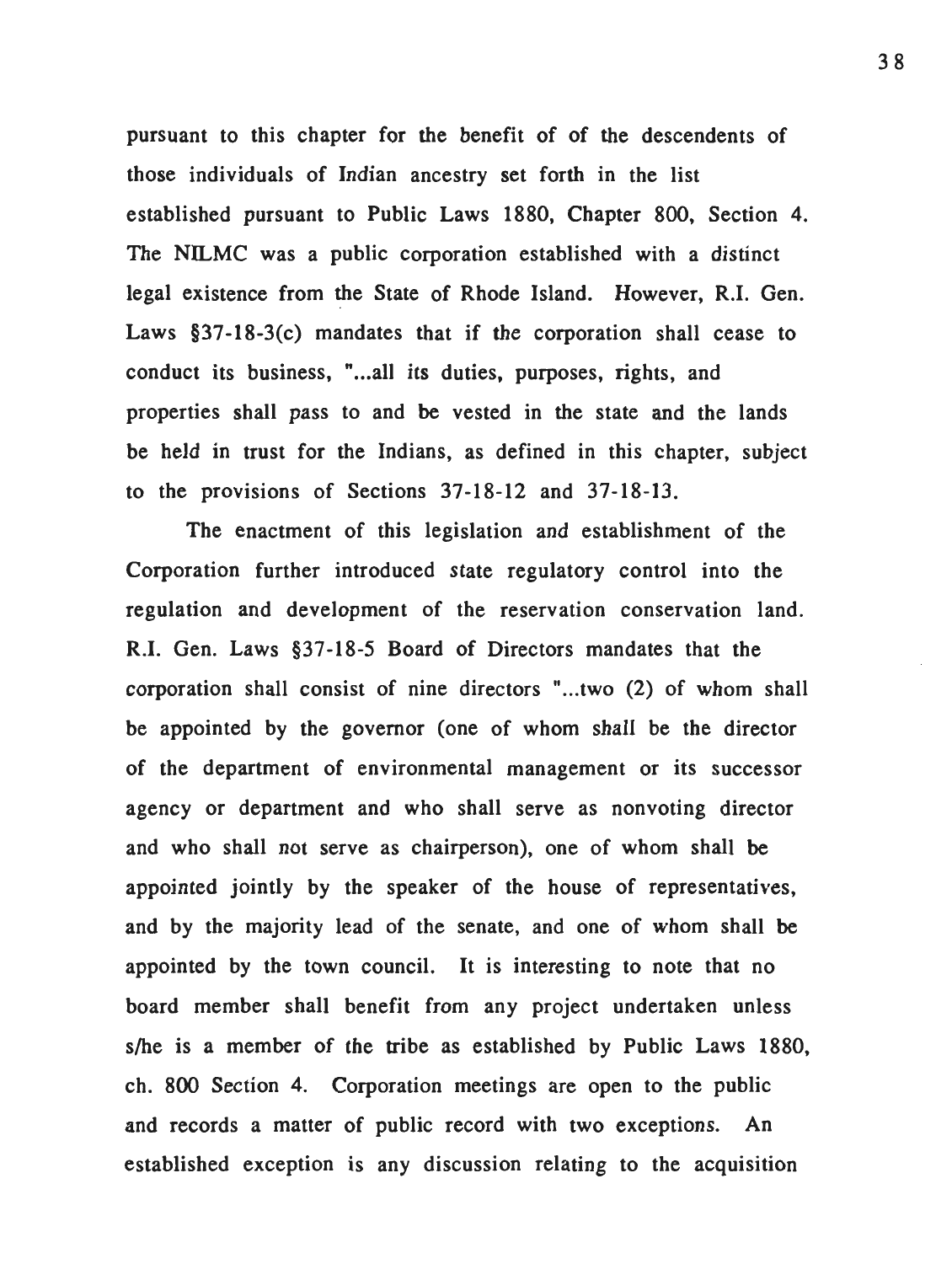of real property "...wherein public information would be detrimental to the interest of the corporation." In this instance, interest refers to those of the Tribe and the Rhode Island Department of Environmental Management.

The Corporation's powers and duties are established in  $§37$ -18-6. Subsection (d) "To purchase, take, receive, lease, or otherwise acquire from any person, firm, corporation, municipality, the federal government, or state, by grant, purchase, lease, or gift, or to obtain options for the acquisition of any personal property and the real property situated in the town and defined as the "settlement lands" in that "joint memorandum of understanding concerning settlement of the Rhode Island Indian land claims" dated February 28, 1978, and related to the lawsuits entitled Narragansett Tribe of Indians v. Rhode Island Director of Environmental Management. and Narragansett Tribe of Indians v. Southern Rhode Island Land Development Co., et al., C.A. Nos. 75-0005, 75-0006 (U.S.D. R.I.), improved or unimproved, and interests in the land less than the fee thereof; and to own, hold, clear, improve, develop, and rehabilitate the same subject to the restrictions set forth in Sections 37-18-7 and 37-18-10. Furthermore, subsection (e) "To make and execute agreements of lease, mortgages, construction contracts, and other contracts and instruments necessary to convenient in the exercise of the powers and functions of the corporation granted by this chapter; provided, however, that any liabilities incurred shall be payable solely from the revenues of the corporation."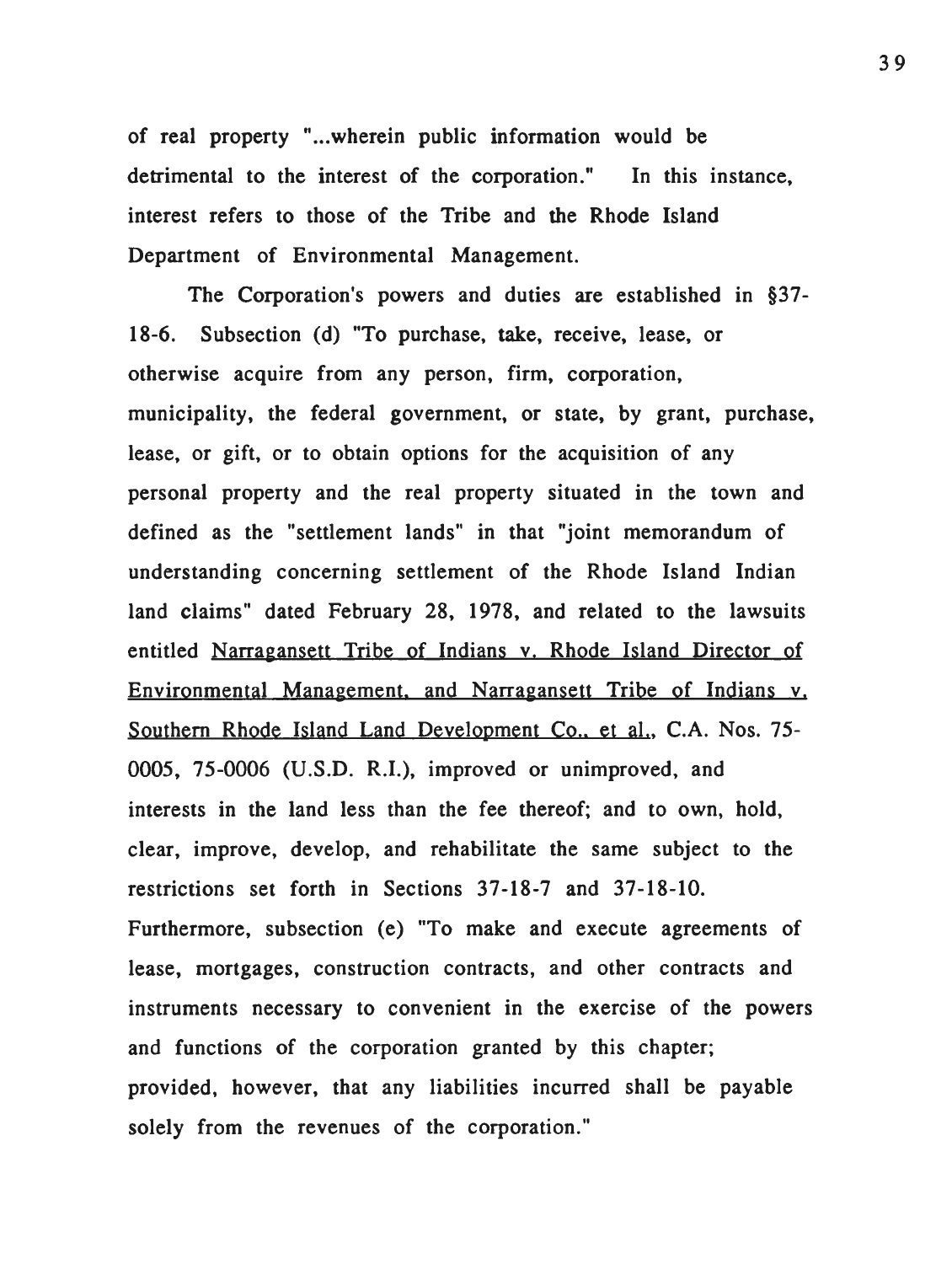As discussed earlier, the recently acquired settlement lands appear subject to state regulatory jurisdiction with the corporation's establishment. R.I. Gen. Laws §37-18-(k) mandates that the corporation will enter agreements with the Town of Charlestown to pay annual sums in lieu of taxes in respect to property owned by the corporation within the municipality. This is taken further with subsection  $(m)(1)$  authorizing the corporation to grant or convey "(whether voluntarily or involuntarily, including any eminent domain or condemnation proceedings) easements for public or private purposes." The State's involvement, through the sitting of state representatives on the corporation's board of directors, shall be limited in the area of land conveyances to those authorized in subsection (m) which consists of voluntary condemnation of easements and other rights of ways for the state and Providence Boy's Club.

R.I. Gen. Laws §37-18-7 addresses the State's transfer of property to the Tribe pursuant to the settlement agreement. Subsection to §§37-18-12 and 13, and following adoption of a land use plan accepted by the town and the corporation, the governor is directed to convey to the corporation in fee simple all right, title and interest to nine hundred (900) acres of real estate within the Town of Charlestown, including "(1) The Indian Cedar swamp management areas; (2) Indian Burial Hill; and (3) The state land around Deep Pond; (b) Provided, however, that the state shall retain control of and public access shall be guaranteed to an adequate fishing area within the said state land around Deep Pond, and provided, further, that the governor is only authorized,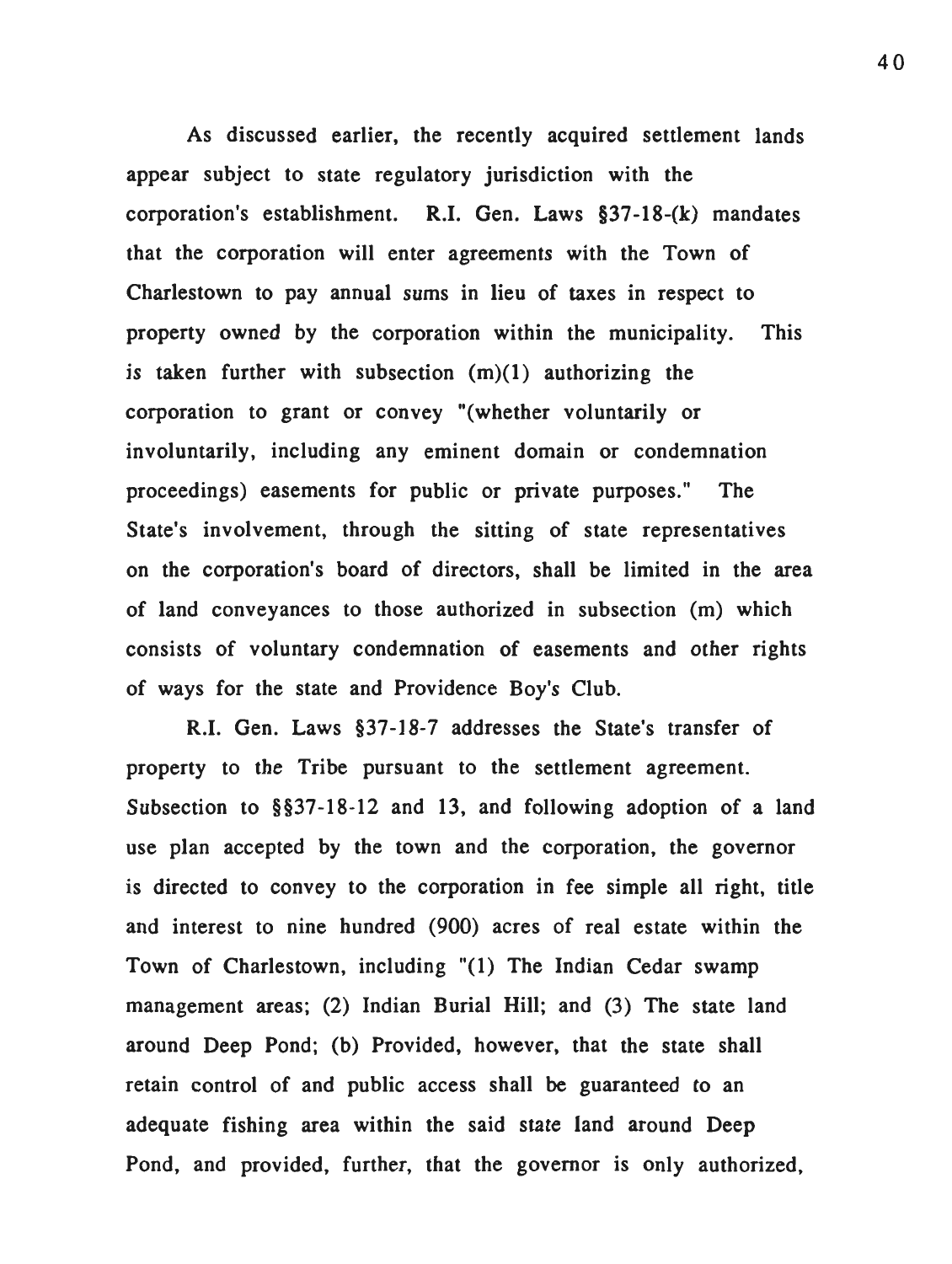empowered, and directed to transfer, assign, and convey to the corporation the real estate which is located around Deep Pond upon the governor's making a finding that the required and appropriate federal approval of the transfer has been obtained so that the transfer will not affect, in any adverse manner, any benefits received by the state under the Pittman Robertson Act [16 U.S.C. §§669-669i] and the Dingell Johnson Act [16 U.S.C. §§777-777k].

Subsection (c) establishing an easement and right to pass by foot and vehicle (45') strip between Kings Factory Road and Watchaug Pond to be used for the parking of automobiles and launching of boats. Most importantly, subsection (d) directs that the real estate conveyed by the state to the corporation "...shall be held in perpetuity for conservation purposes and shall not be improved or development by the corporation."

Regulatory control by the State of Rhode Island over the conservation land conveyed to the tribe pursuant to the settlement agreement is further defined in R.I. Gen. Laws §37-18- 8 which provides that the Corporation shall make rules and regulations regarding "fish and game conservation" of the corporation property with consultation provided by the Director of the Department of Environmental Management. The Tribe's taxation immunity is safeguarded in Section 37-18-9 which provides that the Corporation shall not pay any taxes levied by the Town of Charlestown. However, it shall make payments in lieu of taxes with respect to "income producing" projects and for "police, fire, sanitation, health protection, and municipal services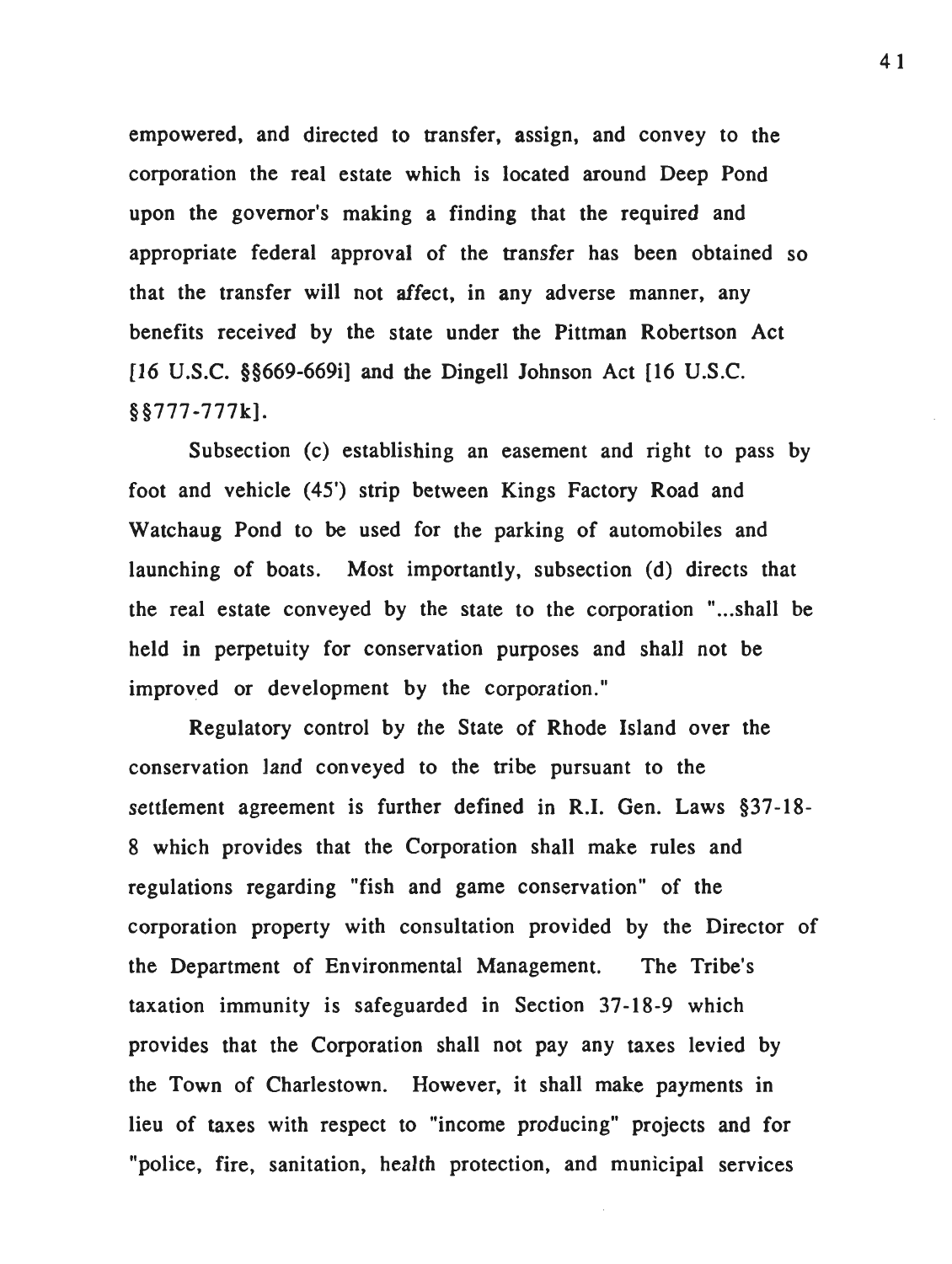provided by the town to the real estate held by the corporation in the town." The amount shall be agreed upon by the Town of Charlestown and the Corporation.

R.I. Gen. Laws §37-18-10 provides establishment of a land use plan for corporation land prepared by the Office of State Planning within the Department of Administration. Seventy-five (75%) of corporation land "shall not be improved or developed and shall be held in perpetuity for conservation purposes, and the real property to be held in perpetuity for conservation purposes shall be delineated in the land use plan." This plan shall be mutually acceptable to the Corporation and Town. Charlestown's zoning ordinance, amended to comply with the plan, shall be applicable to corporation real estate. The zoning ordinance cannot be further amended concerning tribal property without the corporation's consent. Moreover, the zoning ordinance shall not be amended to affect the land designed in the land use plan for conservation purposes.

The State assumes regulatory control of the Corporation land by denying Indian use until the land use plan is adopted by the Corporation and accepted by the Town. Finally, the corporation and its authorized activities shall be "subject to all the criminal and civil laws of the state and the town."

The transfer of state land and expiration of the corporation was contingent upon the federal recognition of the Narragansett Indian Tribe. State statutory law provided that upon recognition granted by the federal government pursuant to 25 U.S.C. § 1707 and 25 Code of Federal Regulations, Part 83, the Corporation shall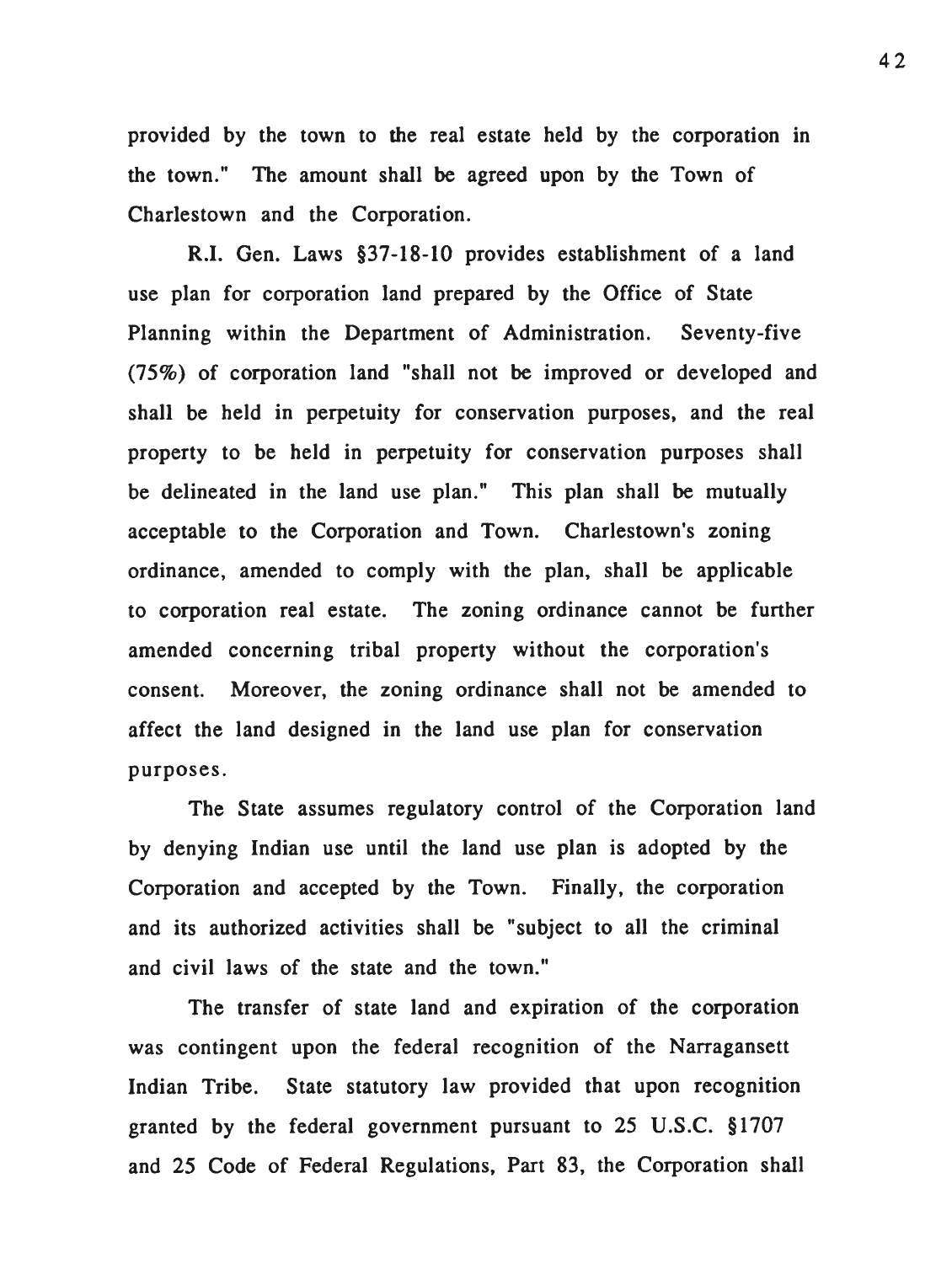expire in thirty (30) days. Upon termination of the Corporation and the property transference to Tribe, the property will be subject to the same restrictions and conditions set forth in this legislation and shall be subject to the civil and criminal laws of the State of Rhode Island and Town of Charlestown, Rhode Island with the exceptions provided in the legislation, i.e., taxation, etc. The settlement land is to be conveyed in fee simple to the Tribe and held in perpetuity for conservation purposes and "shall not be improved or developed by the Narragansett Tribe of Indians." R.I. Gen. Laws §37-18-14.

State legislation enacted as part of the overall settlement process established a public corporation to serve as an agent of the Tribe until its federal recognition. State regulatory authority is established through the provision of a land use plan by a state planning agency with the approval of the Tribe and the municipality in which the reservation is located.

The State of Rhode Island shall retain control and public access to the land transferred by the State for public recreational activities. Furthermore, these nine hundred (900) acres shall be held as conservation land in perpetuity.

While the reservation is not subject to state taxing powers, the Tribe has agreed to make annual payments to the Town of Charlestown in lieu of taxes for its property located within the Town. The reservation land is also subject to state eminent domain and condemnation proceedings. Of significant importance is the provision that the reservation be subject to local police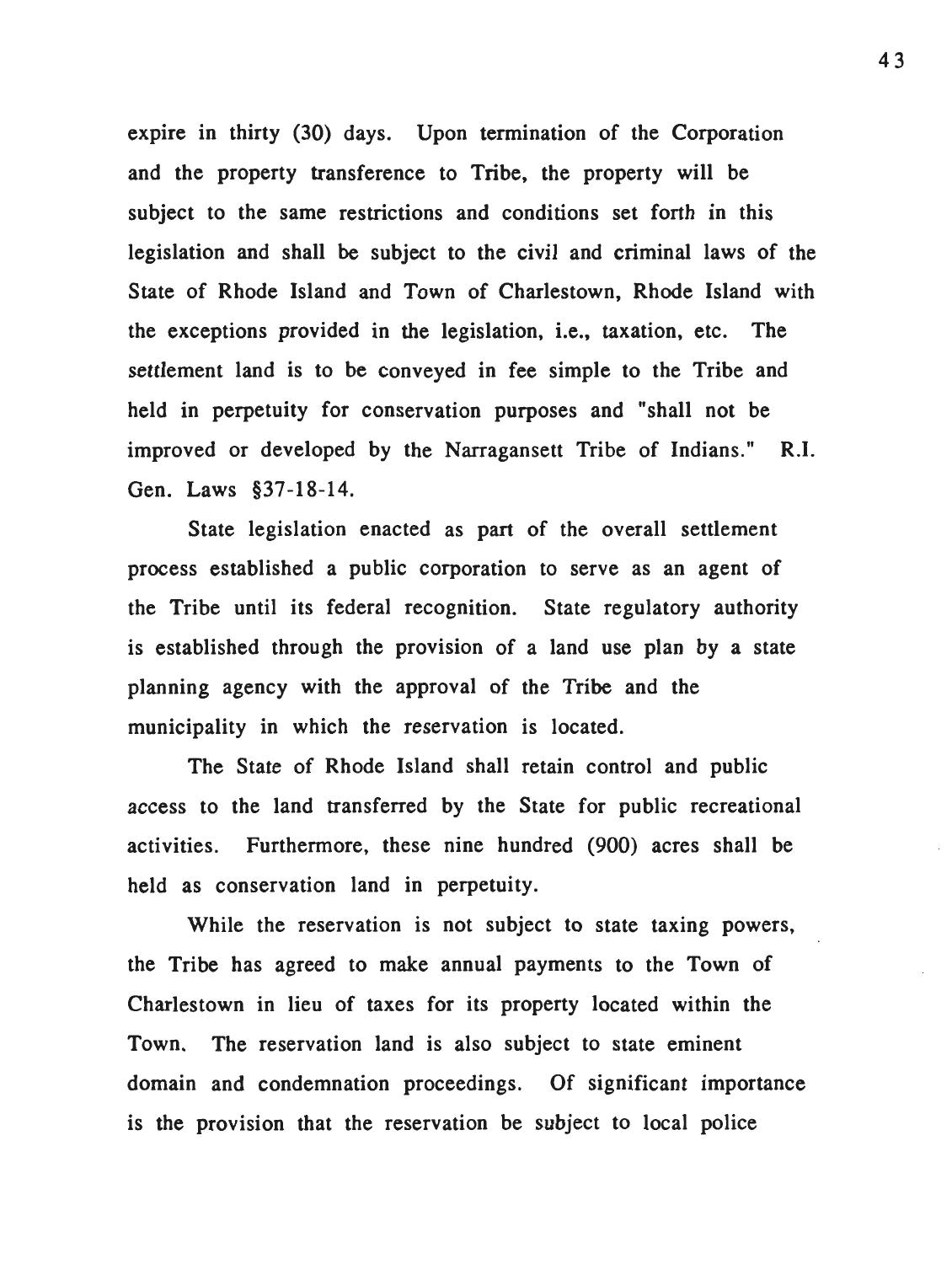power; the reservation will be subject to the Town of Charlestown zoning ordinance.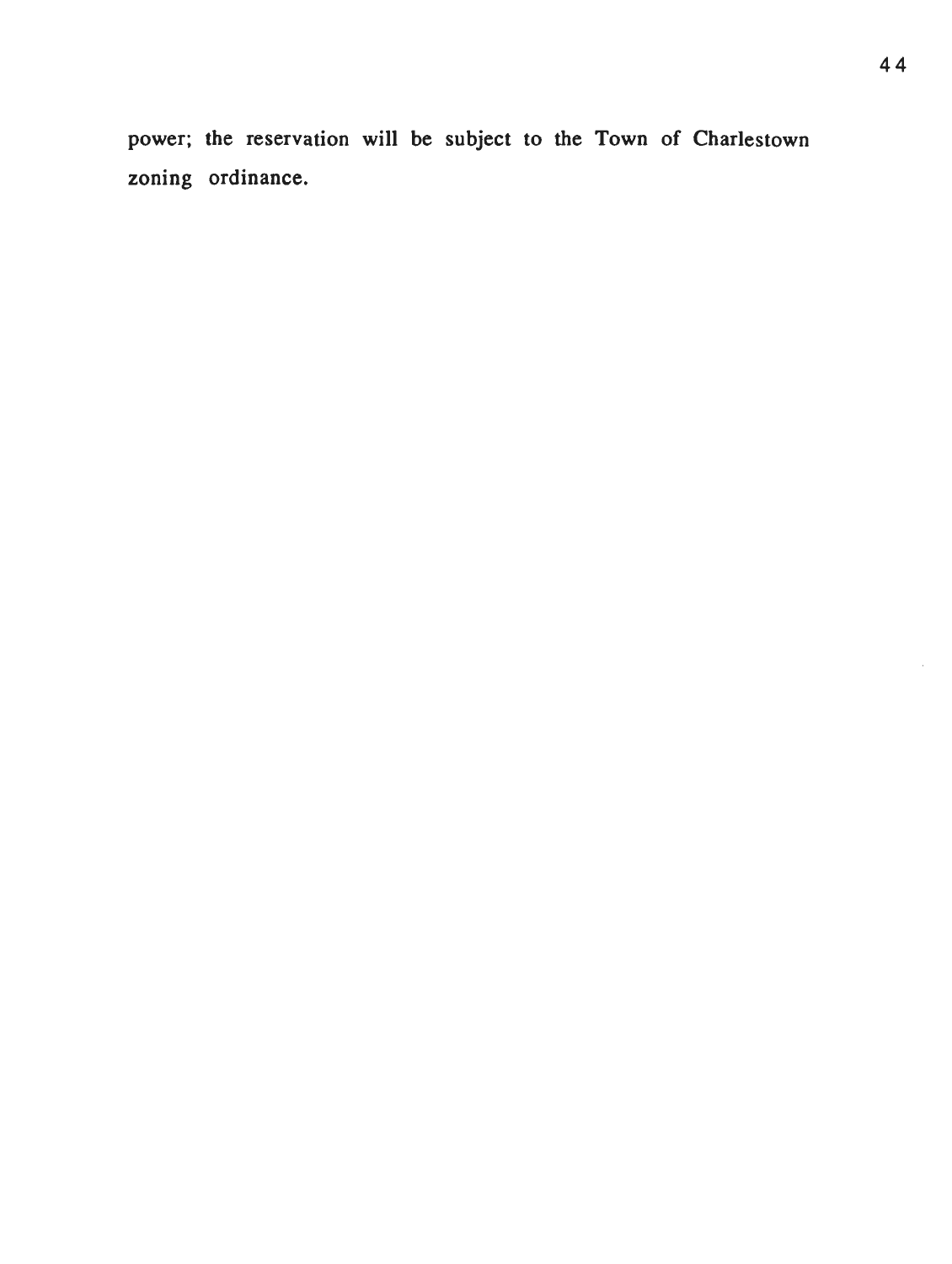# CHAPTER IV RELATED LEGISLATION

 $\sim 10^{-10}$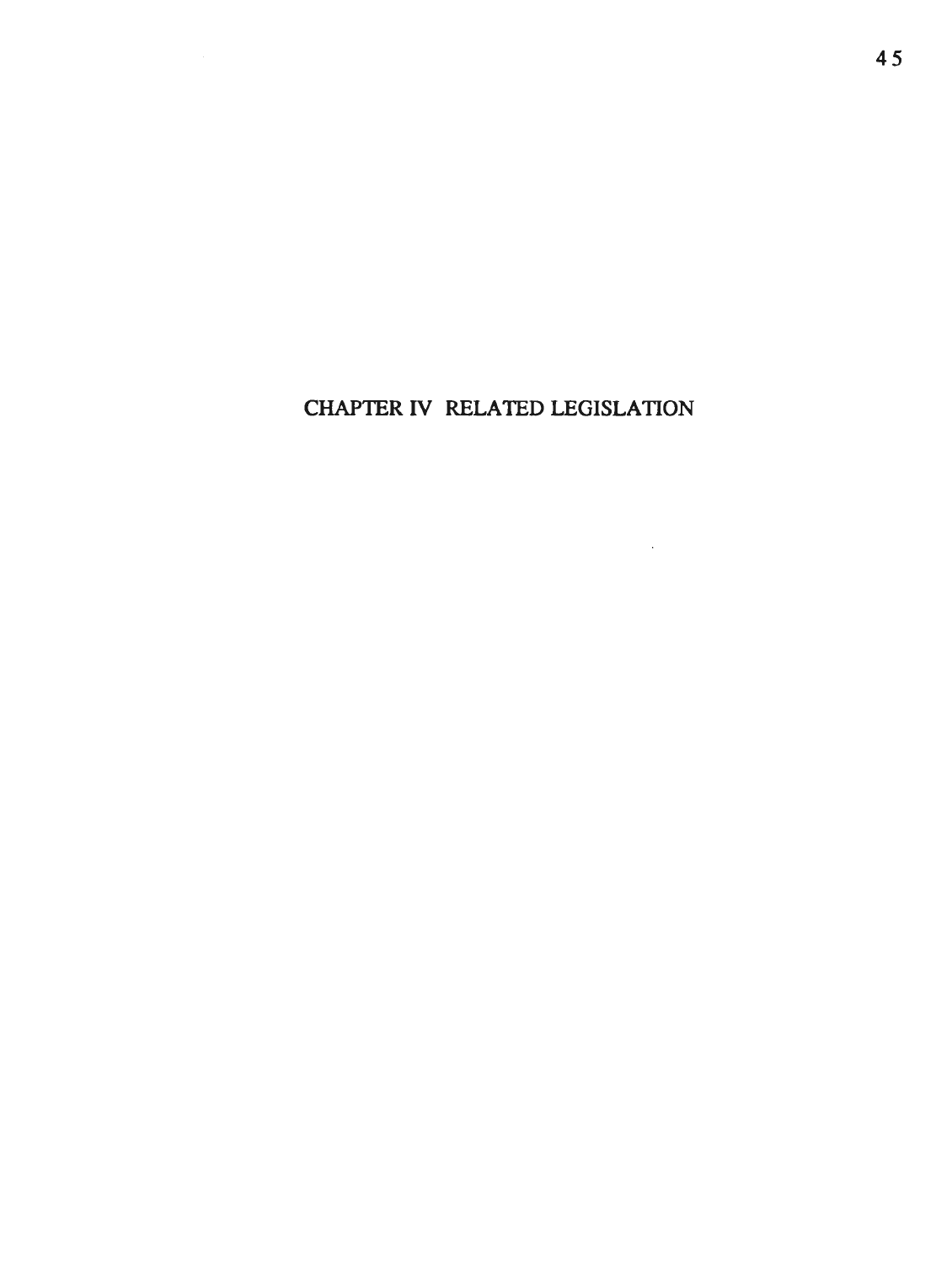#### 4.1 RELATED FEDERAL LEGISLATION

State environmental regulatory jurisdiction can be imposed through the appropriation of federal funds. 42 U.S.C. §2991 Native American Programs Act of 1974 provides that "The purpose of this title is to promote the goal of economic and social self-sufficiency for American Indians, Hawaiian Natives and Alaska Natives." Section 2991(f) provides that financial assistance for Native American projects require notification to the chief executive officer of the state. Furthermore, (f) provides that the federal government will fund eighty (80%) percent of the costs of "... planning, developing, and implementing programs designed to improve the capability of the governing body of the Indian tribe to regulate environmental quality pursuant to Federal and tribal environmental laws." The Act creates the requirement for state and possibly environmental regulatory involvement in the planning and construction of Indian projects using certain federal funds.

The Act also includes the following purposes: "(a) the training and education of employees responsible for enforcing, or monitoring compliance with, environmental quality laws, (b) the development of tribal laws on environmental quality, and (c) the enforcement and monitoring of environmental quality laws.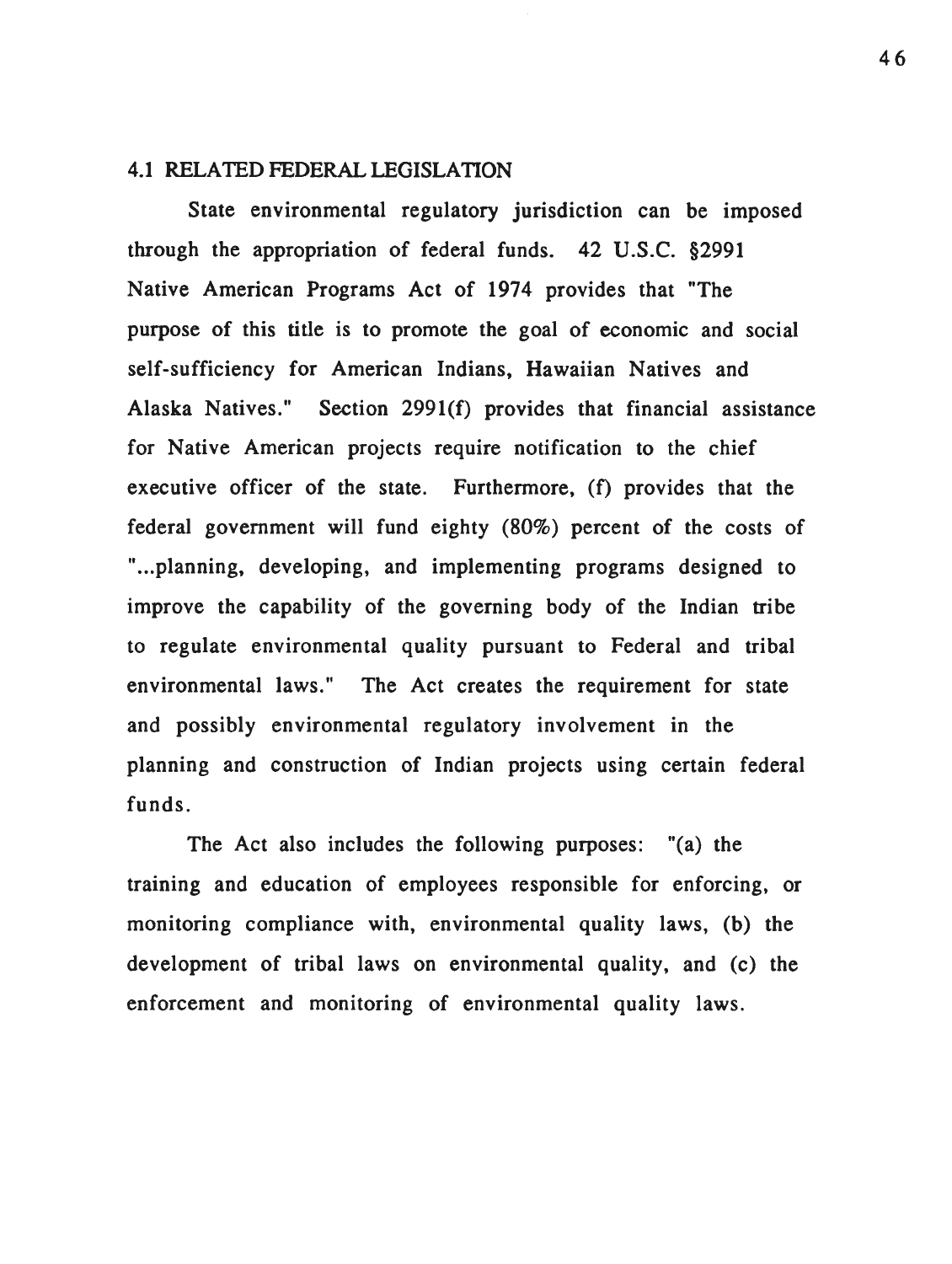## 4.2 CONCLUSION

A review of federal and Rhode Island legislation as well as United States Supreme Court decisions concludes that generally state civil jurisdiction, which includes state environmental management regulatory authority, is inapplicable to Indian lands held in federal trust. This federal preemption right can be altered through an act of Congress authorizing the transfer of federal jurisdiction to the states. To date, this has been accomplished through the use of Public Law 280 and 25 U.S.C. § 1322, assumption by State of Civil Jurisdiction. Neither of these alternatives has been utilized within the State of Rhode Island.

The State of Rhode Island and Narragansett Tribe of Indians came to an agreement during the course of litigation over the "return" of ancient tribal lands. Since the acquisition of this land occurred through an agreement and not the application of case law or federal statute, it poses a different question. Had the Narragansett Tribe "won" the return of former tribal lands, it could have sought federal in trust status for reservation land from the U.S. Secretary of the Interior; thereby, acquiring immunity to State of Rhode Island civil jurisdiction. However, in an effort to achieve a certain degree of success, the Tribe agreed to a settlement with the State of Rhode Island.

The negotiation of a settlement agreement in itself is a new federal policy. Since the increase in Native American selfdetermination and land claims, the settlement of Indian land claims through negotiation is a policy of involving states; thereby, often resulting in decreased Indian sovereignty. Federal policy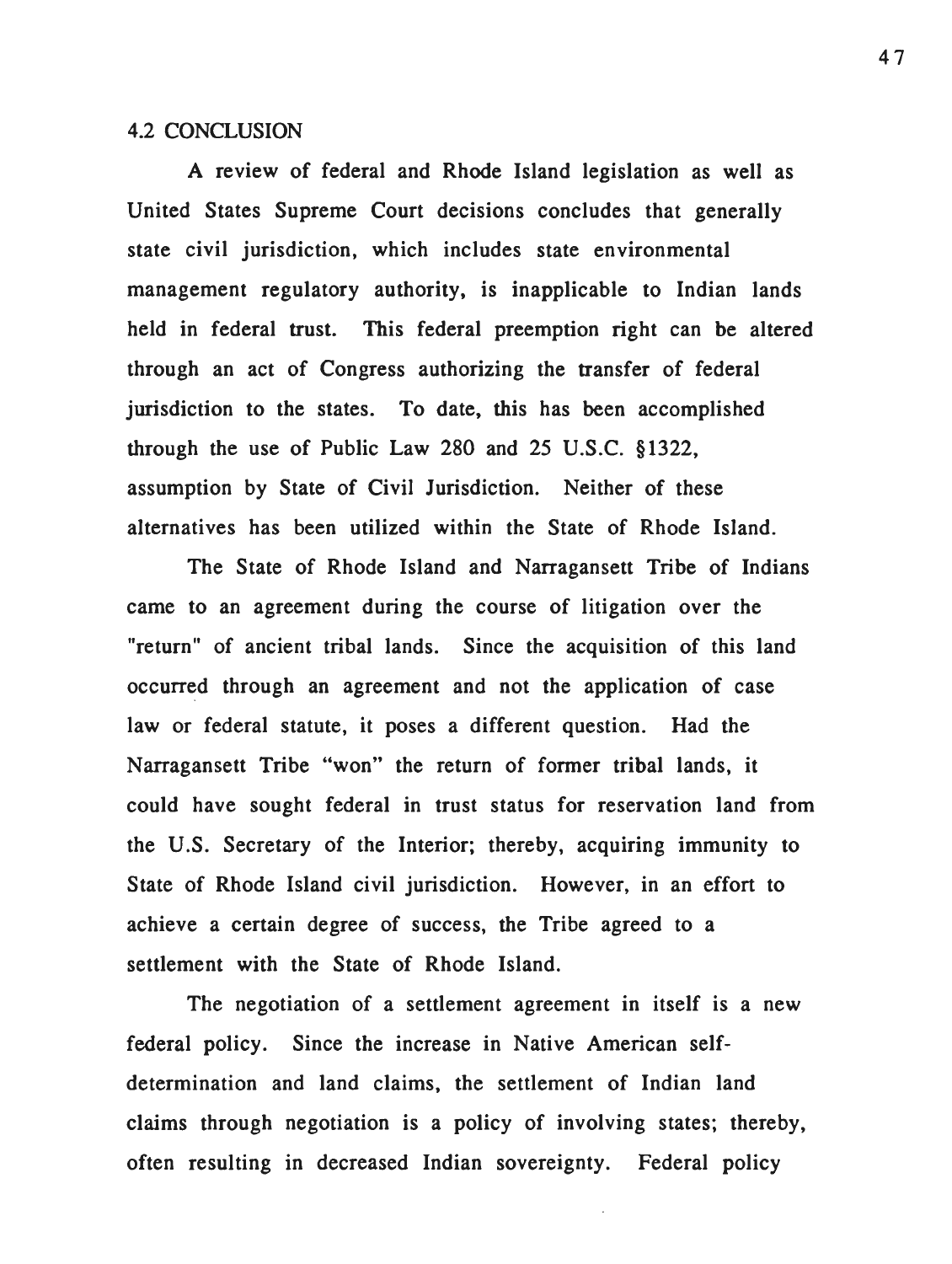has fluctuated over time, but most recently has involved state regulatory imput regarding the acquisition of in trust reservation land. The settlement of Narragansett's claims required the drafting and passage of both state and federal legislation. This participation of state goverment has resulted in constraints to the development and acquisition of tribal land and increased containment of reservation land in the name of environmental management. Ultimately, this policy may erode tribal sovereignty, self-government and federal preemption. However, it does provide opportunities for successful negotiation where successful litigation appears unlikely or unattainable.

Native American sovereignty has historically been eroded through the annexation of tribal lands to territories and eventually states and the granting of citizenship to Indians. The blurring of immunity guidelines has occurred through increased federal funding and legislation in Indian affairs and decrease of Indian isolation, both locationally and economically.

In the instant case, it is apparent that state environmental regulatory jurisdiction has been implemented through the drafting of a settlement agreement which provides for state jurisdiction over the Narragansett Indian Tribe Reservation in exchange for the transfer from the State to the Tribe of settlement lands to be held in fee simple. Absent this unusual occurrence, state environmental regulatory authority would be greatly diminished and the potential for state environmental management problems greatly increased. These are issues and concerns not apt to dissipate. Increase tribal self-determination

48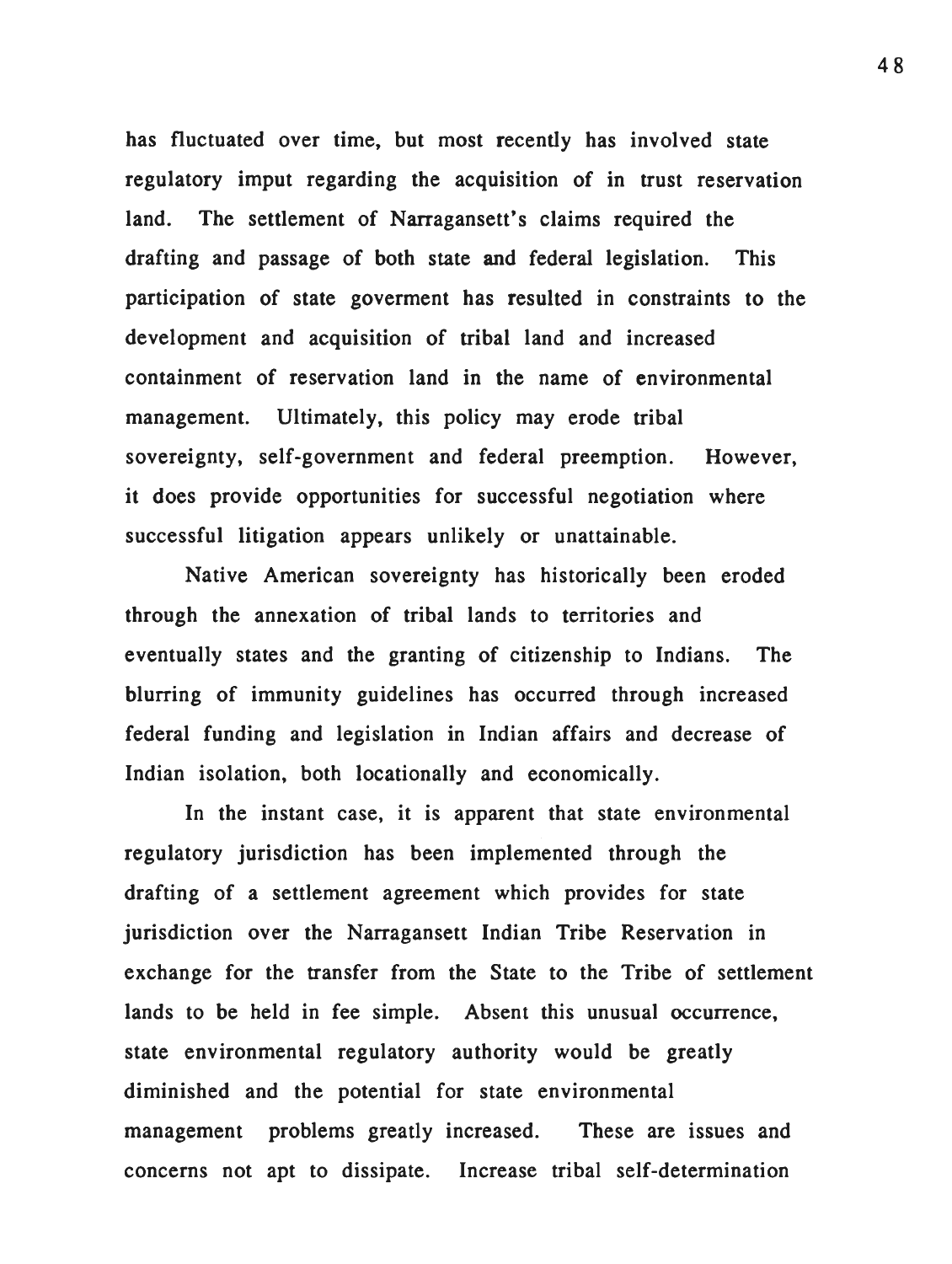and the increasing success of Indian land claims will increase the need for state and local governments to take an intergovernmental approach to environmental quality management and natural resource exploitation.

Most tribal governments recognize a need for environmental management, but lack the necessary resources and access to needed scientific data and study. A cooperative effort among municipal, state and tribal governments could serve to provide the Indian nations with valuable information and the local governments with a collaborative intergovernmental approach to the correction of environmental management problems. State governments' provision of scientific and technical information may be one means by which to achieve a cooperative approach to achieve improved environmental and natural resource exploitation management.

State governments should take a dispute resolution approach to regulate conflict, not based upon litigation (iffy at best and tragic at worst), but rather a cooperative approach through the enactment of binding agreements between the tribal governments and the state and local governments. Researching of Native American culture should provide common ground upon which consensual solutions concerning environmental management can be drawn.

State government's recognition of Indian self-determination and special Indian status in the application of federal and state environmental laws and regulations should aid in the development of binding agreements among tribal and state and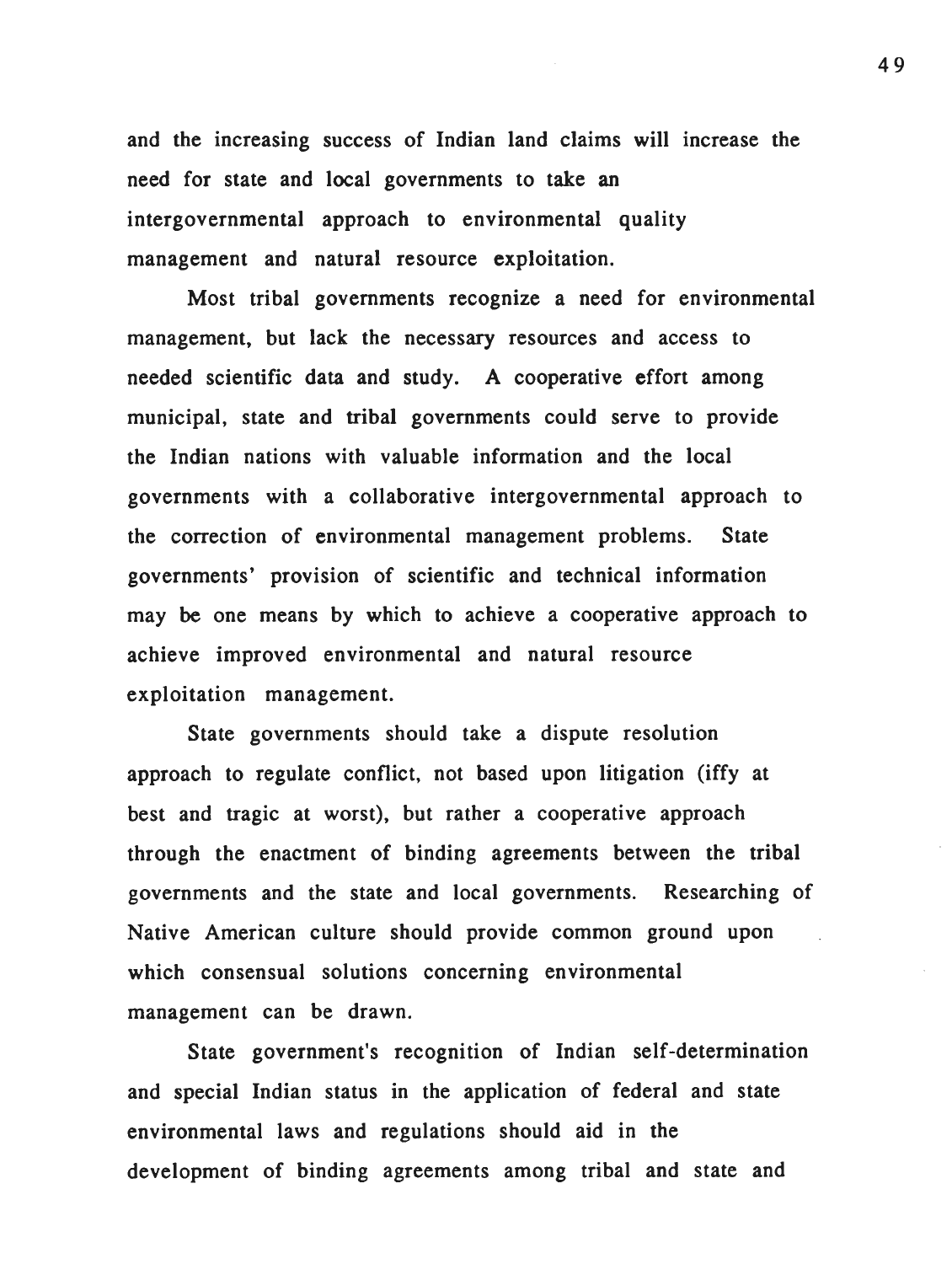local governments. The state's assistance in building tribal governmental capacity would be beneficial to the success of this approach.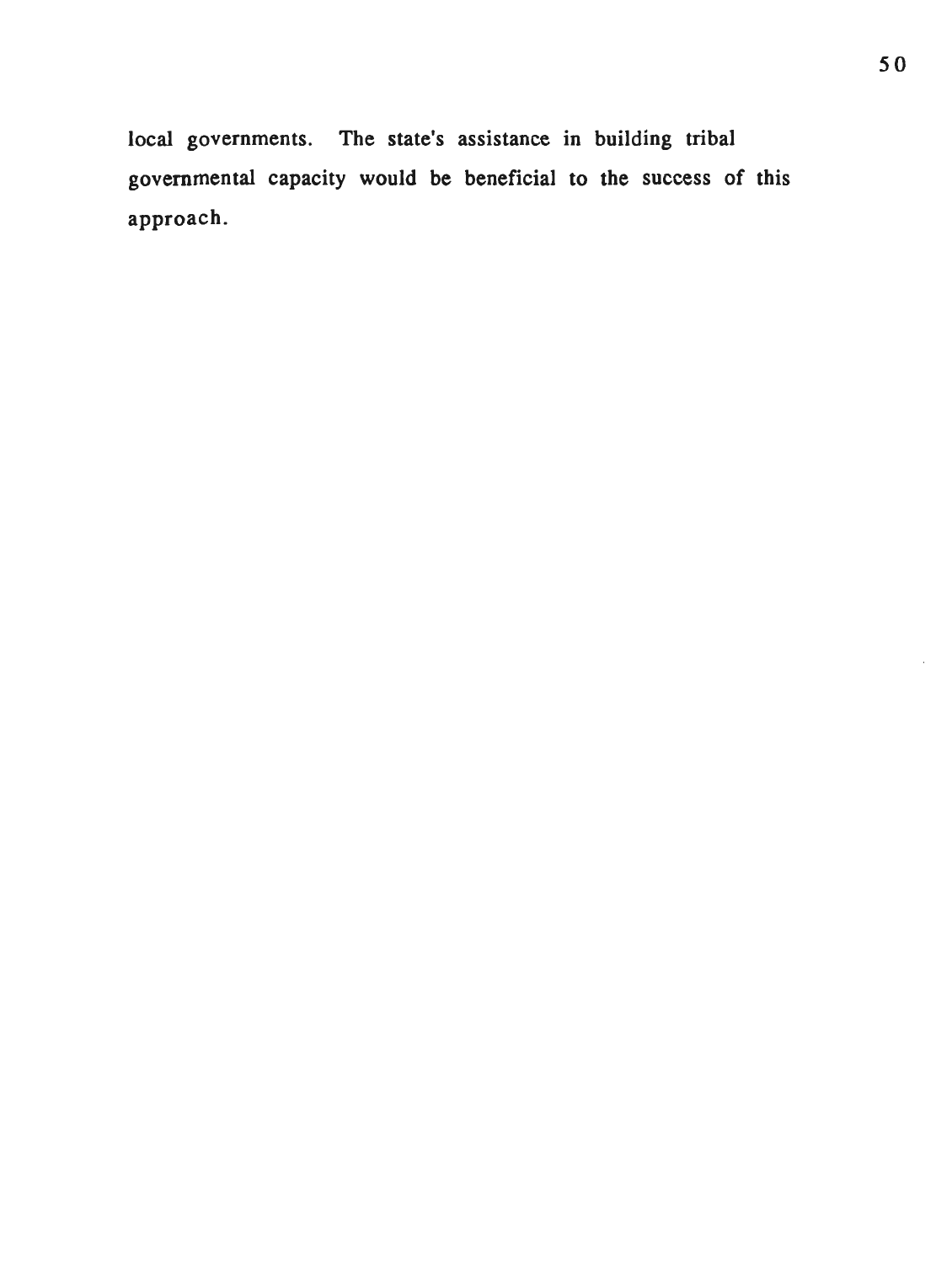## **REFERENCES**

Canby, Jr., William C., 1981. American Indian Law in a Nutshell, West Publishing Co.

The Council of State Governments, 1977. Indian Rights and Claims: Environmental Management Considerations for the States, State Environmental Issues Series, Iron Works Pike, Lexington, Kentucky.

Wilkinson, Charles F, 1987. American Indians. Time and the Law. Native Societies in a Modern Constitutional Democracy. Yale University, New Haven and London.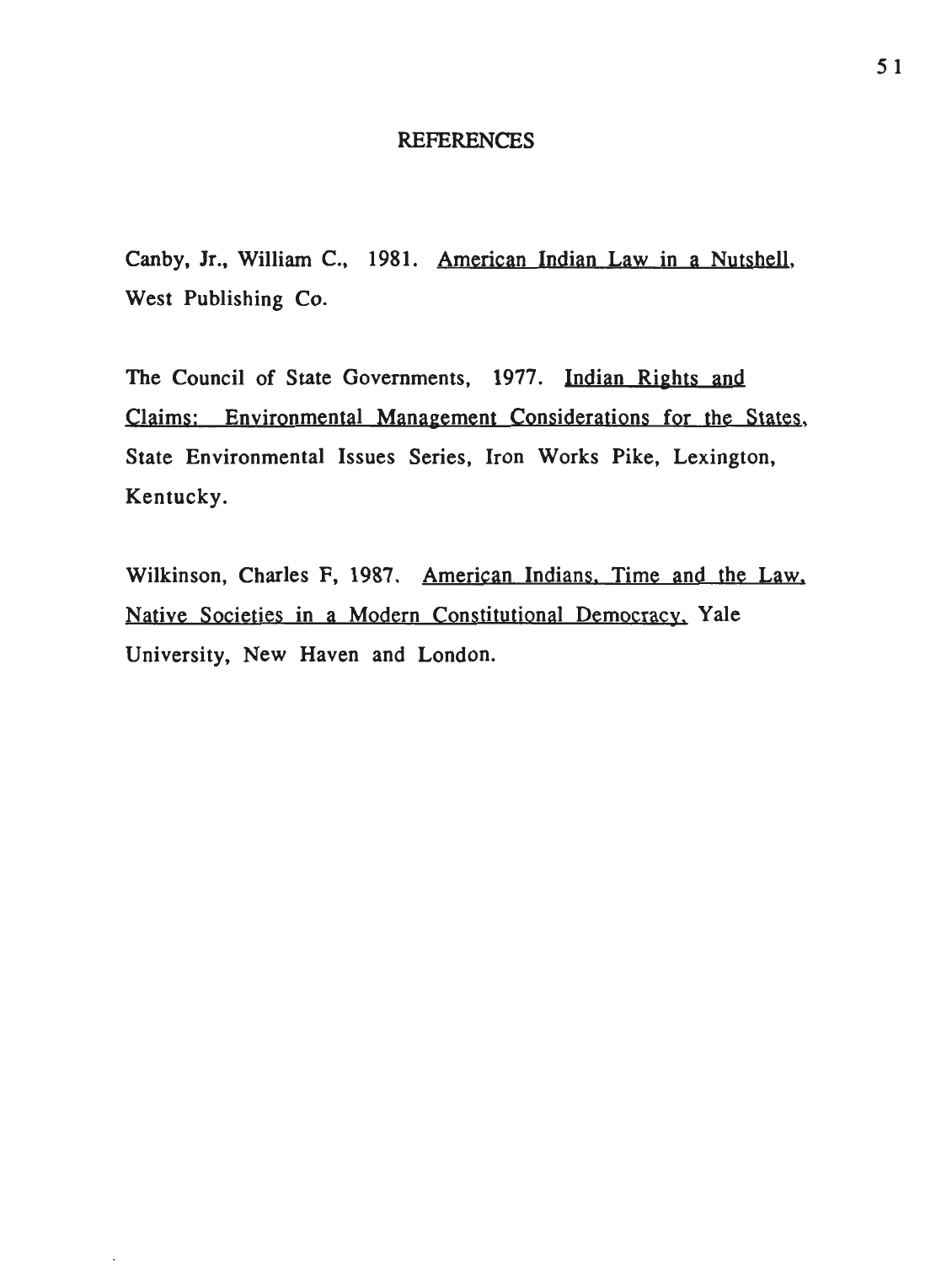#### BIBLIOGRAPHY

Canby, Jr., William C., 1981. American Indian Law in a Nutshell, West Publishing Co.

Clinton, Robert N., Nell Jessup Newton and Monroe E. Price, 1973. American Indian Laws. Cases and Materials, 3rd Edition, The Michie Company, Virginia

Deloria, Jr., Vive and Clifford M. Lytle, 1983. American Indians. American Justice, University of Texas Press, Austin, Texas

Forrester, Gary and H. Barry Holt, 1990. Digest of American Indian Law: Cases and Chronology, Fred B. Rothman & Co., Littleton, Colorado

Getches, David H. , David M. Rosenfelt and Charles F. Wilkinson, Federal Indian Law Cases and Materials.

Norgren, Jill and Peter T. Shattuck, 1991. Partial Justice. Federal Indian Law in a Liberated Constitutional System. Berg (New York/Oxford).

The Council of State Governments, March 1977. Indian Rights and Claims: Environmental Management Consideration for the States, State Environmental Issues Series, Iron Works Pike, Lexington, Kentucky 40511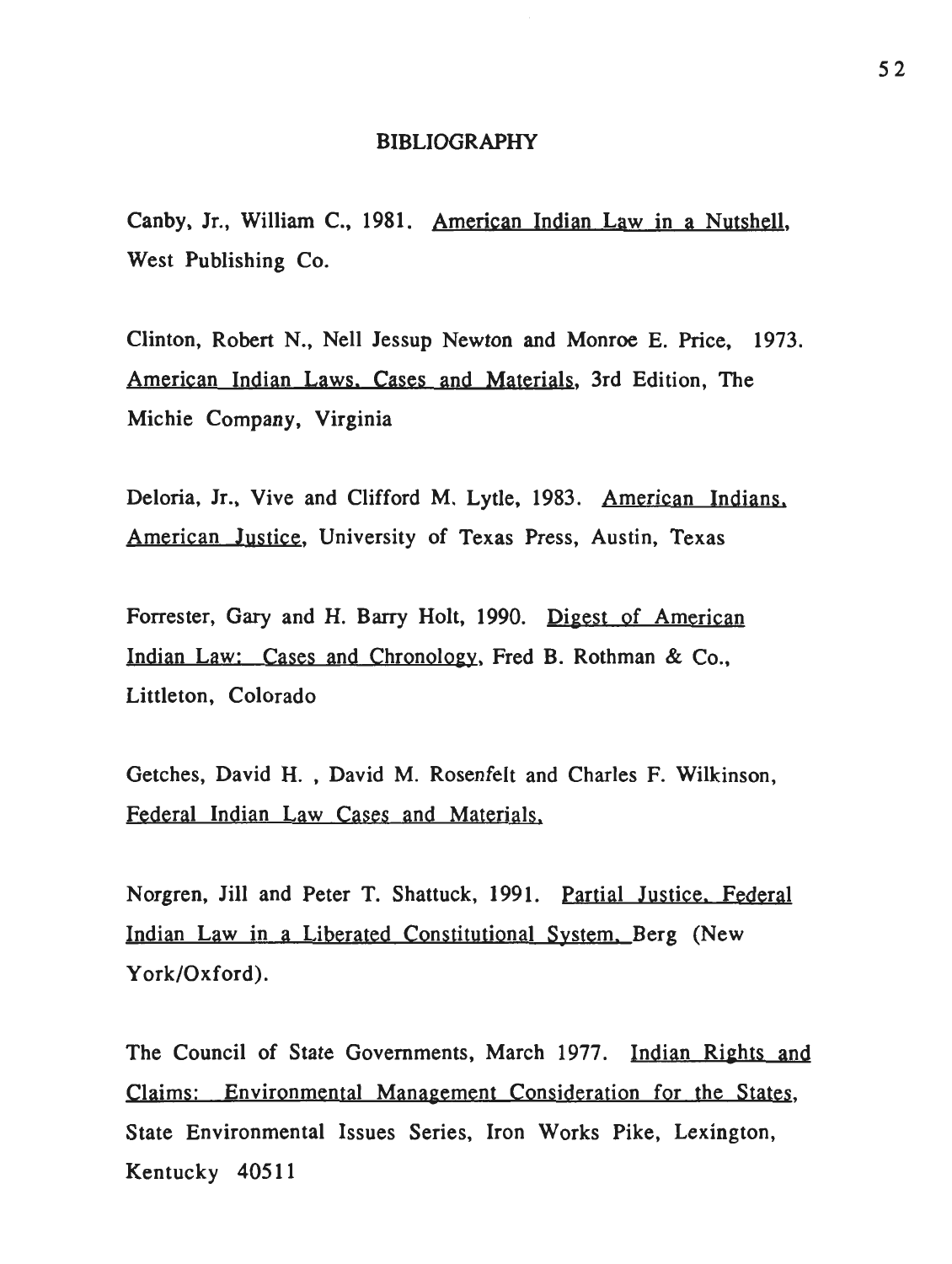United State Environmental Protection Agency, 1986. Survey Of American Indian Environmental Protection Needs on Reservation Lands, Office of Federal Activities, Washington, DC 20460

Documents of United States Indian Policy,1990. Second Edition, Expanded, Edited by Francis Paul Prucha, University of Nebraska Press, Lincoln/London

Wilkinson, Charles F., 1987. American Indians. Time and the Law. Native Societies in a Modern Constitutional Democracy, Yale University Press, New Haven and London

#### CASES

Board of Commissioners y. United States. 139 F.2d 248, cert.den. 321 S.Ct. 846 (1943, CAlO Okla.)

Bryan v. Itasca County, 426 U.S. 373 (1976)

Buttz v. Northern Pacific Railroad, 19 U.S. 55, 7 S.Ct. 100 (1886)

Cherokee National v. Georgia, 30 U.S. (5 Pet.) I (1831)

DeCourteau v. District County Court,

Johnson v. Mcintosh, 30 U.S. (5 Pet.) (1831)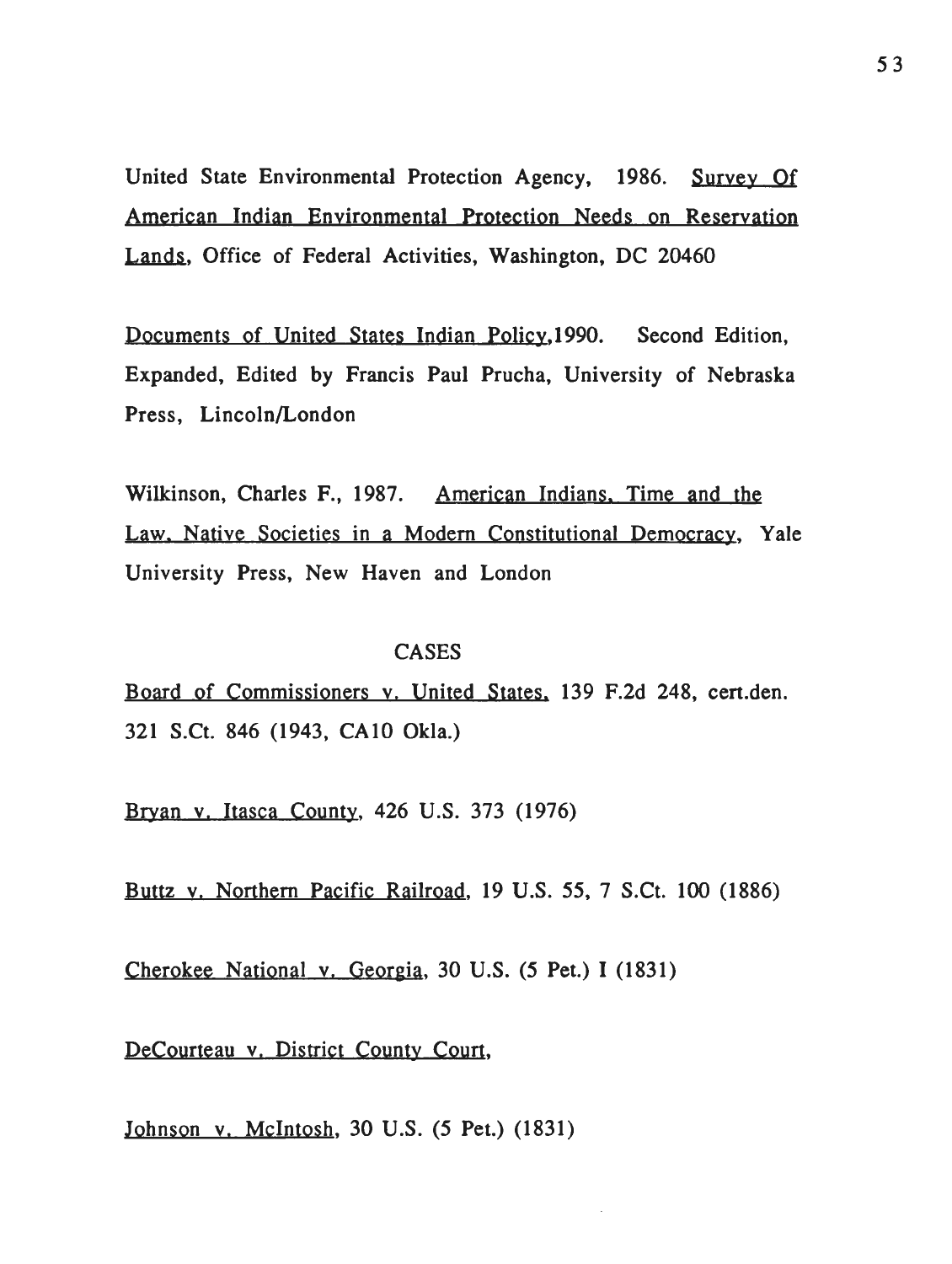Langforth v. Monteith, 102 U.S. 145 (1880)

McBrateney v. United States of America, (1882)

Ramah Navajo School Board y. Bureau of Revenue

Schaghticoke Indians of Kent y. Potter, 582 A.2d 139 (Conn. 1991)

United States v. Antelope, 97 S.Ct. 1395 (1977)

United States v. McGowan, 302 U.S. 535, 58 S.Ct. 286 (1938)

United States v. Minnesota, 95 F.2d. 468 (1938), affd. 305 U.S. 382, 59 S.Ct. 292

United States v. Wheeler, 435 U.S. 313, 98 S.Ct. 1079 (1978)

White Mountain Apache Tribe v. Bracher , 448 U.S. 136, 100 S.Ct. 2578 (1980)

Williams v. Lee, 358 U.S. 217 (1958)

Worcester v. Georgia. 31 U.S. (6 Pet.) 515 (1832)

United States v. Antelope, 97 S.Ct. 1395 (1977)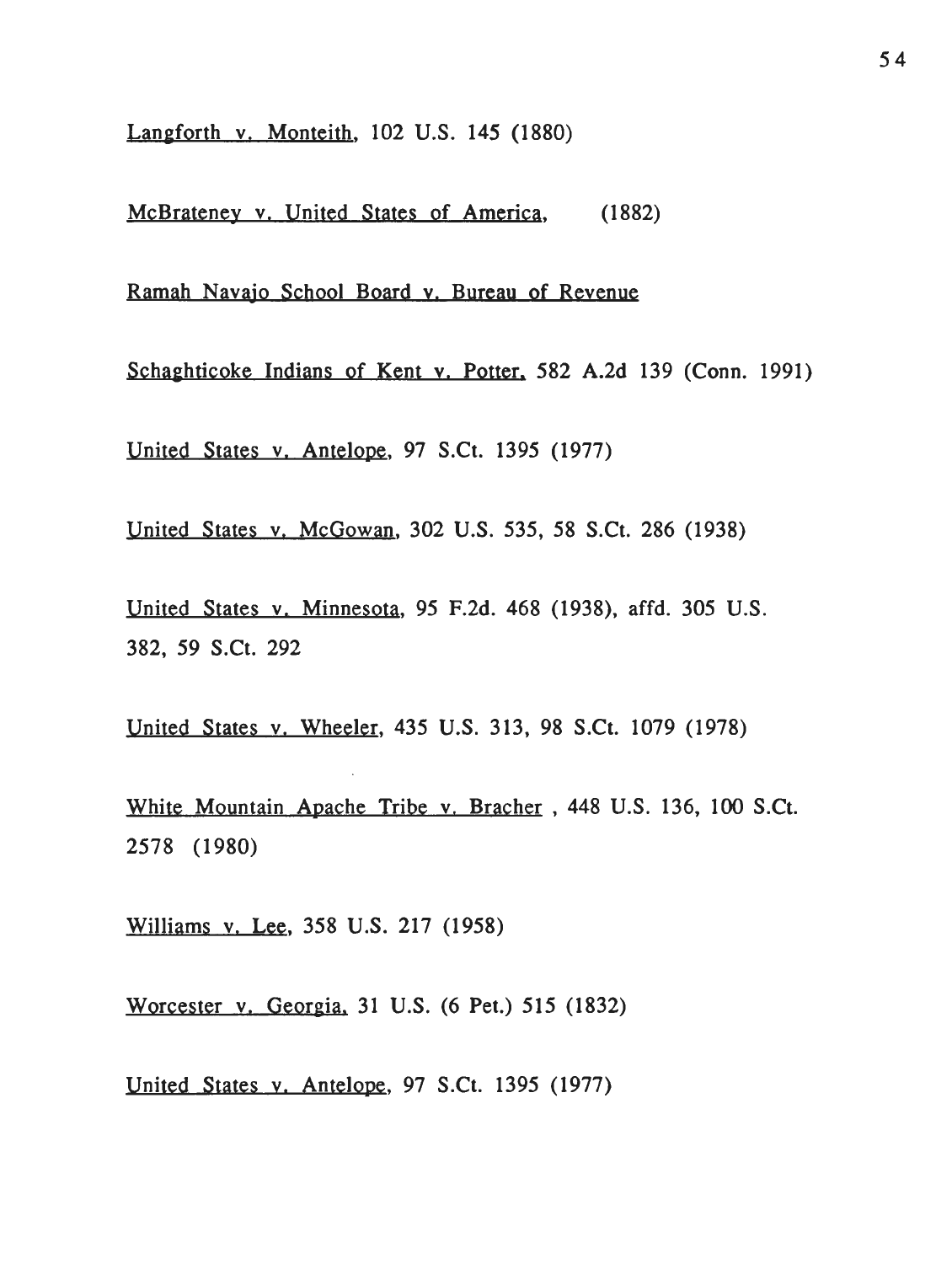- 41 Am.Jur.2d §45
- 41 Am.Jur.2d §48
- 41 Am.Jur.2d §50
- 41 Am.Jur.2d §51
- 41 Am.Jur.2d §54
- 41 Am.Jur.2d §55
- 41 Am.Jur.2d §63

## UNITED STATES OF AMERICA CONSTITUTION

Art.1 §8, cl.3

Art. IV §3, cl.2

## FEDERAL STATUTES

8 U.S.C.A. 1401

18 U.S.C.A. §1360

## 18 U.S.C.A. §1151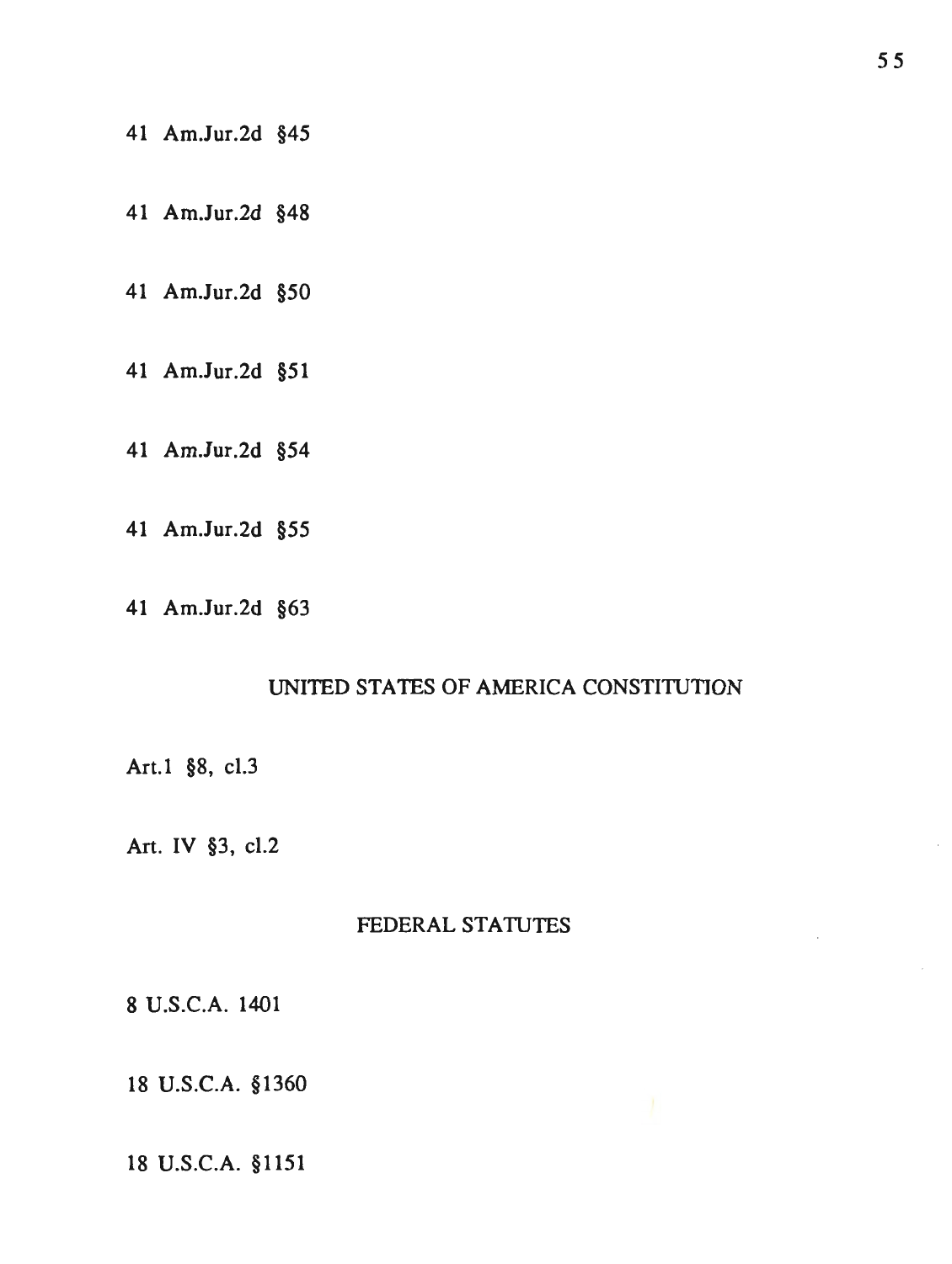18 u.s.c. §§1161-62

25 u.s.c.s. §71

- 25 u.s.c.s. §178
- 25 u.s.c.s. §461
- 25 U.S.C.S. §468 Allotments or Holdings Outside of Reservations

25 U.S.C.S. §2201 Indian Land Consolidated

25 U.S.C.S. §1301 Indian Civil Rights Act of 1968

25 U.S.C.S. § 1321 Jurisdiction Over Civil and Criminal Actions

25 U.S.C.S. §1322 Assumption by State of Civil Jurisdiction

25 U.S.C.S. §1360 Public Law 280

25 u.s.c.s. § 1401

25 U.S.C.S. §1701 Rhode Island Indian Claims Settlement Act of 1978

25 U.S.C.S. §1702 Narragansett Tribe of Indians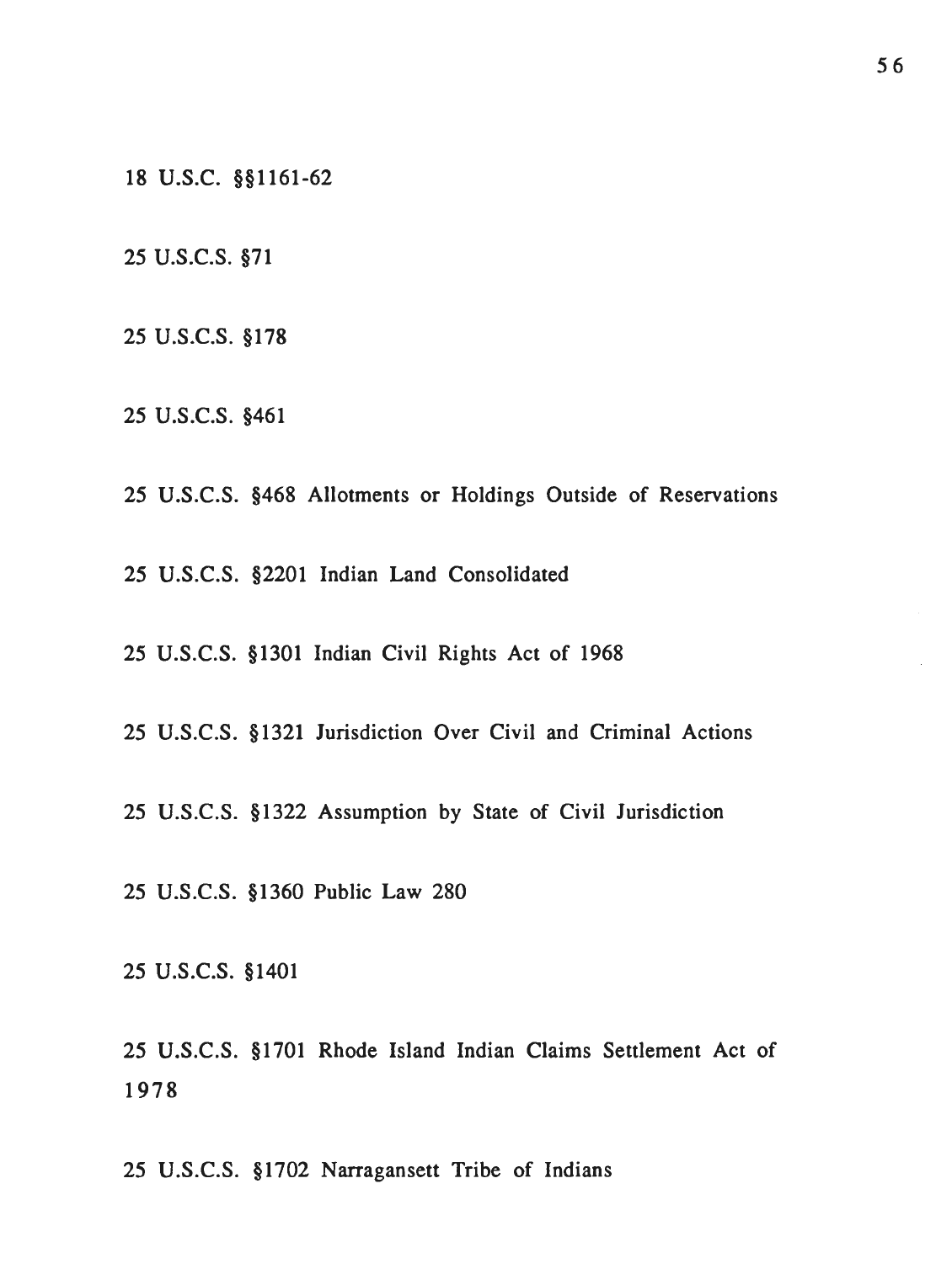25 U.S.C.S. §1711 Limitation of Actions

28 U.S.C.S. 1360 State Civil Jurisdiction In Actions To Which Indians Are Parties

42 U.S.C.S. §2991 Native American Programs Act of 1974

Indian Removal Act, 24 Stat. 388

House Concurrent Resolution 108, 67 Stat. B 132

General Allotment Act of 1887

The Burke Act, 34 Stat. 182

Indian Self-Determination and Education Assistance Act of 1957

Trade and Intercourse Act of 1884

Federal Acknowledgment of Narragansett Indian Tribe of Rhode Island

#### RHODE ISLAND STATUTES

R.I. Gen. Laws §§37-18-1 - 15

## 25 C.F.R. 54